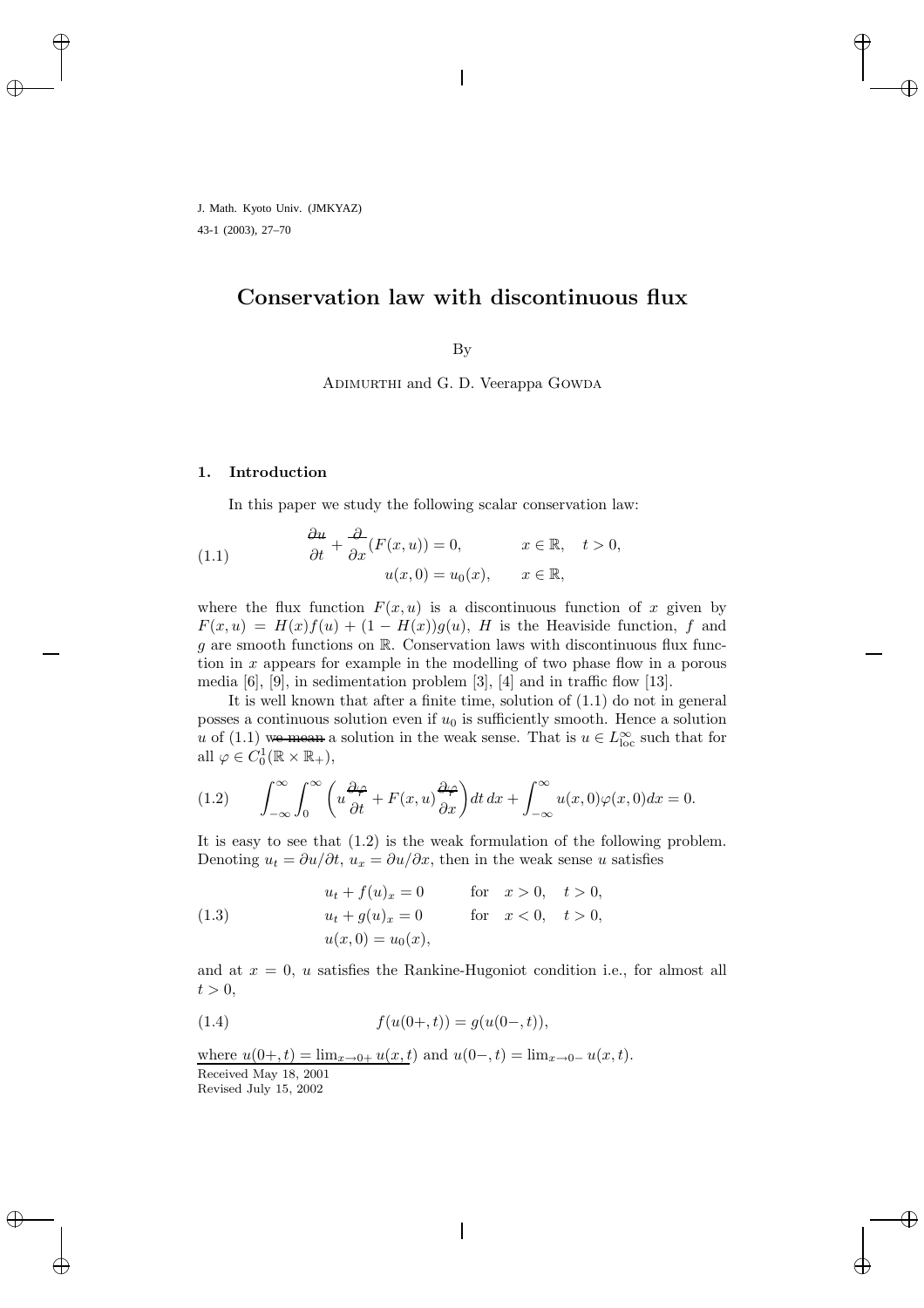Kruzkov [11] proved that if F is continuous in u and  $\partial F/\partial x$  is bounded, then  $(1.1)$  admits a weak solution. If F is discontinuous in x, Kruzkov's method does not guarantee a solution. For example in  $(1.3)$  if we take  $g(u) = u$ ,  $f(u) = -u$ ,  $u_0(x) = 2$  if  $x < 0$  and  $u_0(x) = 3$  if  $x > 0$ , then it is easy to see that  $u(x,t) = 2$  if  $x < 0$  and  $u(x,t) = 3$  if  $x > 0$ , is a solution for (1.3) but do not satisfy (1.4). Hence it is not a weak solution of (1.1). The discontinuity of the flux function at  $x = 0$  causes a discontinuity of a solution which in general not uniquely determined by the initial data. When there is no discontinuity of a flux function at  $x = 0$ , that is  $f = q$  and strictly convex, this problem was studied by Lax and Oleinik [5], [12], [14]. Using the Hamilton-Jacobi equation they obtain an explicit formula for the solution and derive an entropy condition so that the solution they obtained is unique.

For a general f, Kruzkov [11] proves the uniqueness of an entroy solution. Kruzkov [11] and Keyfitz [10] showed that the entropy solution can be represented by  $L^1$ -contraction semigroup.

When  $f \neq g$ , this problem is studied by Gimse and Risebro [6] and Diehl [1], [2]. In the case of two phase flow problem, Gimse and Risebro [4] obtain a unique solution of the Riemann problem for (1.3) and (1.4) by minimizing  $|u(0+, t) - u(0-, t)|$ . Using this they construct a sequence of approximate solutions converging to a weak solution for bounded initial data. Later it was pointed out by Diehl [3], [4] that "to minimize  $|u(0+, t) - u(0-, t)|$ " may not be a suitable choice. Instead of this one has to look for the solution which has smaller variation (he puts a condition called  $\Gamma$  condition). In this class Diehl gives an explicit formula for a solution in the case of a Riemann problem and proves the uniqueness.

Now the question is "**Whether the solution obtained from Diehl can** be represented by a contraction semigroup in  $L^1$ -norm in the sense **of Kruzkov [11] and Keyfitz [9]?**".

By looking at Diehl's work it is not clear that solution can be represented by a contraction semigroup. The main difficulty is to obtain a proper entropy condition at  $x = 0$ .

In this paper under the following condition (see Section 3 for details):

## **(H)**  $f, g \in C^1(\mathbb{R})$  and are strictly convex and super linear growth,

we settle this question affirmatively for arbitrary bounded initial data (see also [1]). Also we show that, in general, our solution differ from the solution obtained by Diehl (see Example 5.3). Here we give an explicit formula for the solution of  $(1.3)$  satisfying  $(1.4)$ . This agrees with the Lax-Oleinik [5] formula when  $f = g$ . Also we give a correct entropy condition at  $x = 0$  so that the problem (1.3) and (1.4) admits a unique solution determined by the initial condition like in Kruzkov [11]. In [2] we have relaxed the condition **(H)** and proved the existence by making use of the Riemann problem solution given in Section 5 and construct a Godunov type scheme satisfying the boundary entropy condition.

The plan of the paper is as follows. In Section 2, we state entropy conditions  $E_i$  and  $E_b$ , and prove uniqueness results. In Section 3, we state explicit formula for the solution of the corresponding Hamilton-Jacobi equation of (1.3)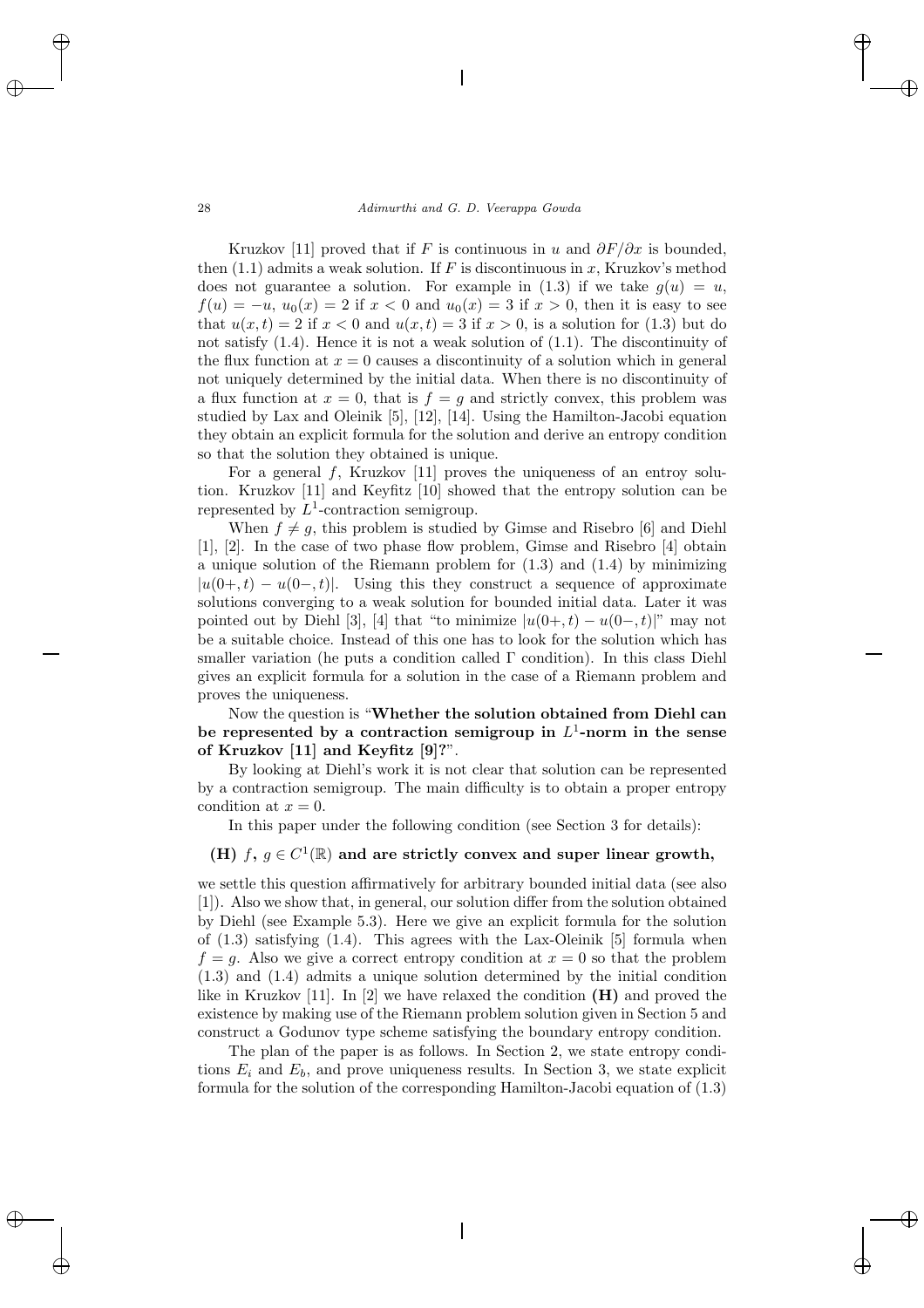and  $(1.4)$  (Theorem 3.1) and also formula for the solution of  $(1.3)$  and  $(1.4)$ (Theorem 3.2). In Section 4, we prove these theorems and also show that these formulas satisfy the entropy conditions  $E_i$  and  $E_b$  given below. In Section 5, we derive the solution for the Riemann problem.

#### **2. Entropy conditions and Uniqueness results**

In this section we state the interior and boundary entropy conditions and prove the uniqueness of a solution, using the method of Kruzkov [11].

**Interior entropy condition**  $(E_i)$ , u is said to satisfy the entropy condition  $(E_i)$  (Lax-Oleinik entropy conditions) if for all  $t > 0$ 

(2.1) 
$$
\lim_{0 < z \to 0} u(x + z, t) \le \lim_{0 < z \to 0} u(x - z, t) \quad \text{if} \quad x > 0,
$$

(2.2) 
$$
\lim_{0 < z \to 0} u(x+z, t) \leq \lim_{0 < z \to 0} u(x-z, t) \quad \text{if} \quad x < 0.
$$

**Boundary entropy condition**  $(E_b)$ . At  $x = 0$ ,  $u(0+, t) = \lim_{x\to 0+} u(x, t)$ ,  $u(0-, t) = \lim_{x\to 0^-} u(x, t)$  exist for almost all  $t > 0$ . Furthermore for all most all  $t > 0$  one of the following condition must hold:

(2.3) 
$$
f'(u(0+,t)) \ge 0
$$
 and  $g'(u(0-,t)) \ge 0$ ,

(2.4) 
$$
f'(u(0+,t)) \le 0
$$
 and  $g'(u(0-,t)) \le 0$ ,

(2.5) 
$$
f'(u(0+,t)) \le 0
$$
 and  $g'(u(0-,t)) \ge 0$ .

**Entropy pairs.** Let  $\varphi_1, \varphi_2$  be convex functions. Let  $\psi'_1(s) = f'(s)\varphi'_1(s)$ ,  $\psi_2'(s) = g'(s)\varphi_2'(s)$ . Then  $(\varphi_i, \psi_i)$ ,  $i = 1, 2$  are called entropy pairs associated to (1.1).

**Kruzkov entropy condition**  $(E_K)$ . A weak solution  $u \in L^{\infty}_{loc}$  of (1.3) and (1.4) is said to satisfy  $(E_K)$  if for every entropy pairs  $(\varphi_i, \psi_i)$   $i = 1, 2$  and for every  $\rho \in C_0^1(\mathbb{R} \times \mathbb{R}_+), \rho \ge 0$ 

(2.6) 
$$
\int_0^{\infty} \int_0^{\infty} \left( \phi_1(u) \frac{\partial \rho}{\partial t} + \psi_1(u) \frac{\partial \rho}{\partial x} \right) dt dx \ge -\int_0^{\infty} \psi_1(u(0+,t)) \rho(0,t) dt,
$$
  
(2.7) 
$$
\int_{-\infty}^0 \int_0^{\infty} \left( \phi_2(u) \frac{\partial \rho}{\partial t} + \psi_2(u) \frac{\partial \rho}{\partial x} \right) dt dx \ge \int_0^{\infty} \psi_2(u(0-,t)) \rho(0,t) dt.
$$

Then we have the following

**Theorem 2.1.** *Let*  $u, v \in L^{\infty}$  *be two weak solutions of* (1.3) *and* (1.4)*. Assume that*  $u, v$  *satisfy the entropy conditions*  $(E_b)$  *and*  $(E_K)$  *and satisfies initial condition in the following sense*:

$$
\lim_{t \to 0^+} ||u(\cdot, t) - u_0||_{L^1} = \lim_{t \to 0^+} ||v(\cdot, t) - u_0||_{L^1} = 0.
$$

*Then*  $u \equiv v$ .

As an immediate consequence of this we have the following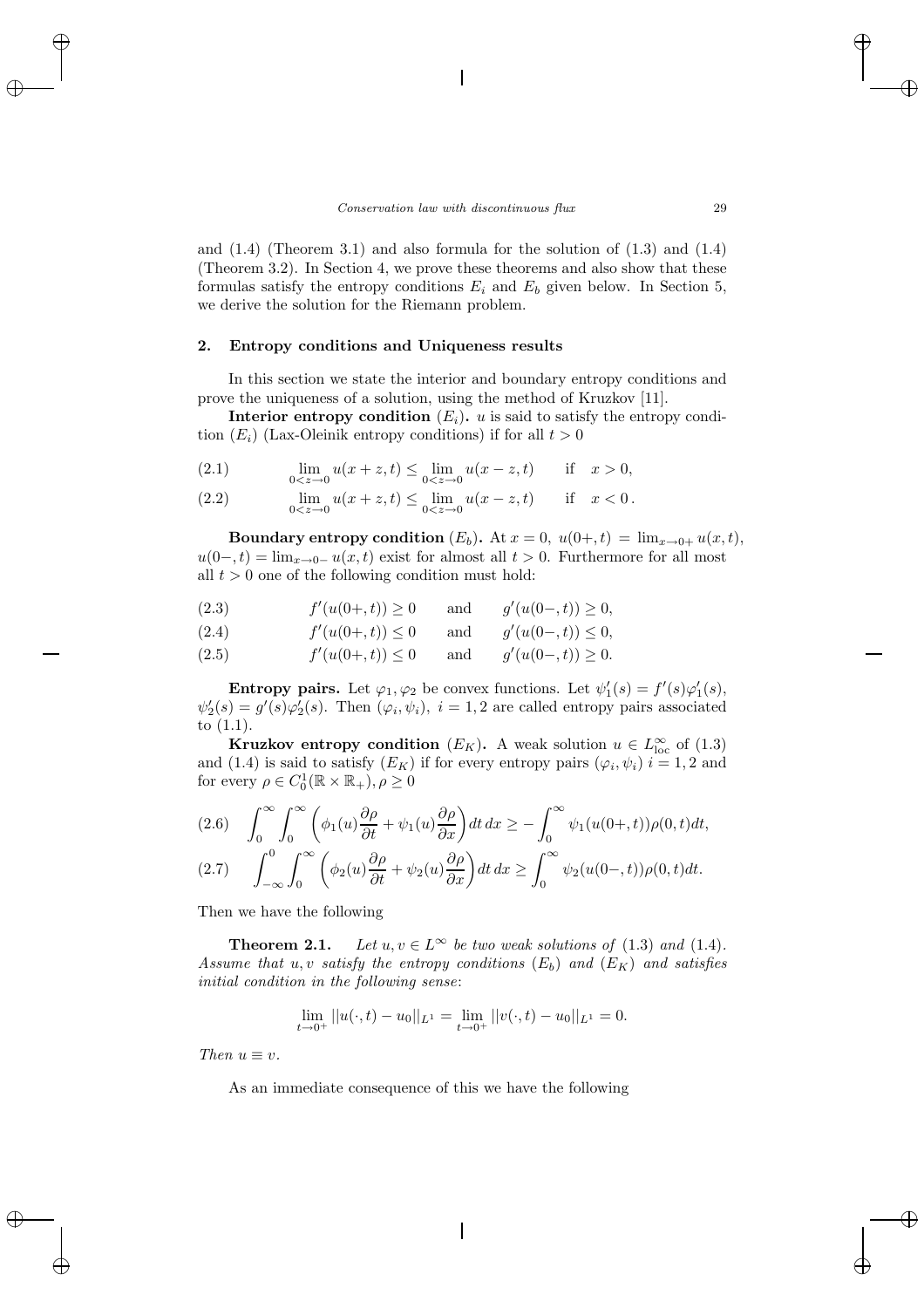**Theorem 2.2.** *Let*  $u, v \in L^{\infty} \cap BV_{loc}$  *be two solutions of* (1.3) *and*  $(1.4)$  *satisfying*  $(E_i)$  *and*  $(E_b)$ *. Further more assume that the set of discontinuities of* u and v are discrete set of Lipschitz curves. Then  $u \equiv v$ .

*Proof of the Uniqueness results.* Using the idea of Kruzkov, we prove the following inequalities  $(2.11)$  and  $(2.12)$ . In order to prove the uniqueness these inequalities are not sufficient. In addition to these, we need  $(E_b)$  to prove the uniqueness.

For the sake of completeness we provide the proof of these inequalities. Let  $u$  and  $v$  satisfies the hypothesis of Theorem 2.1. Like in continuous flux function ([8, p. 24], [7, p. 23]) by approximation one obtains, for every  $k \in$  $\mathbb{R}, 0 \leq \rho \in C_0^1(\mathbb{R} \times \mathbb{R}_+)$ 

(2.8)  
\n
$$
\int_0^\infty \int_0^\infty \left( |u(x,t) - k| \frac{\partial \rho}{\partial t} + f(u(x,t), k) \frac{\partial \rho}{\partial x} \right) dx dt \ge - \int_0^\infty f(u^+(t), k) \rho(0, t) dt,
$$
\n(2.9)  
\n
$$
\int_{-\infty}^0 \int_0^\infty \left( |u(x,t) - k| \frac{\partial \rho}{\partial t} + g(u(x,t), k) \frac{\partial \rho}{\partial x} \right) dx dt \ge \int_0^\infty g(u^-(t), k) \rho(0, t) dt,
$$

where  $f(a, b) = ((f(a) - f(b))/(a - b))(a - b), g(a, b) = ((g(a) - g(b))/(a - b))(a - b)$ b|,  $u^+(t) = u(0+,t)$ ,  $u^-(t) = u(0-,t)$ . Let  $\rho \geq 0$  be a compactly supported smooth function of  $x, t, y, s$  and by taking  $k = v(y, s), \rho \in C_0^1(\mathbb{R} \times \mathbb{R}_+ \times \mathbb{R} \times \mathbb{R}_+),$  $D_+ = \mathbb{R}_+ \times \mathbb{R}_+$ ,  $D_+^2 = D_+ \times D_+$  and integrating (2.8) with respect to y and s to obtain

$$
\int_{D_+^2} \left( |u(x,t) - v(y,s)| \frac{\partial \rho}{\partial t} + f(u(x,t), v(y,s)) \frac{\partial \rho}{\partial x} \right) dx dy ds dt
$$
  

$$
\geq - \int_{D_+ \times R_+} f(u^+(t), v(y,s)) \rho(0, t, y, s) dt dy ds.
$$

Let  $A(x, t, y, s) = (f(u(x, t)) - f(v(y, s)))/(u(x, t) - v(y, s))$  and interchanging  $u$  and  $v$  in the above formula and add to obtain

$$
\int_{D_+^2} |u(x,t) - v(y,s)| \left\{ \left( \frac{\partial \rho}{\partial t} + \frac{\partial \rho}{\partial s} \right) + A(x,t,y,s) \left( \frac{\partial \rho}{\partial x} + \frac{\partial \rho}{\partial y} \right) \right\} dx dy ds dt
$$
  
\n
$$
\geq - \int_{D_+ \times \mathbb{R}_+} f(u^+(t), v(y,s)) \rho(0,t,y,s) dt dy ds
$$
  
\n
$$
- \int_{D_+ \times \mathbb{R}_+} f(u(x,t), v^+(s)) \rho(x,t,0,s) dt dx ds.
$$

Let  $\tilde{\rho}(X,T_1,Y,T_2) = \rho(X+Y,T_1+T_2,Y,T_1)$ , then after a change of variables  $t = T_1 + T_2, s = T_1, x = X + Y, y = Y, D<sub>+</sub><sup>2</sup> = \tilde{D}$ , the above inequality reduces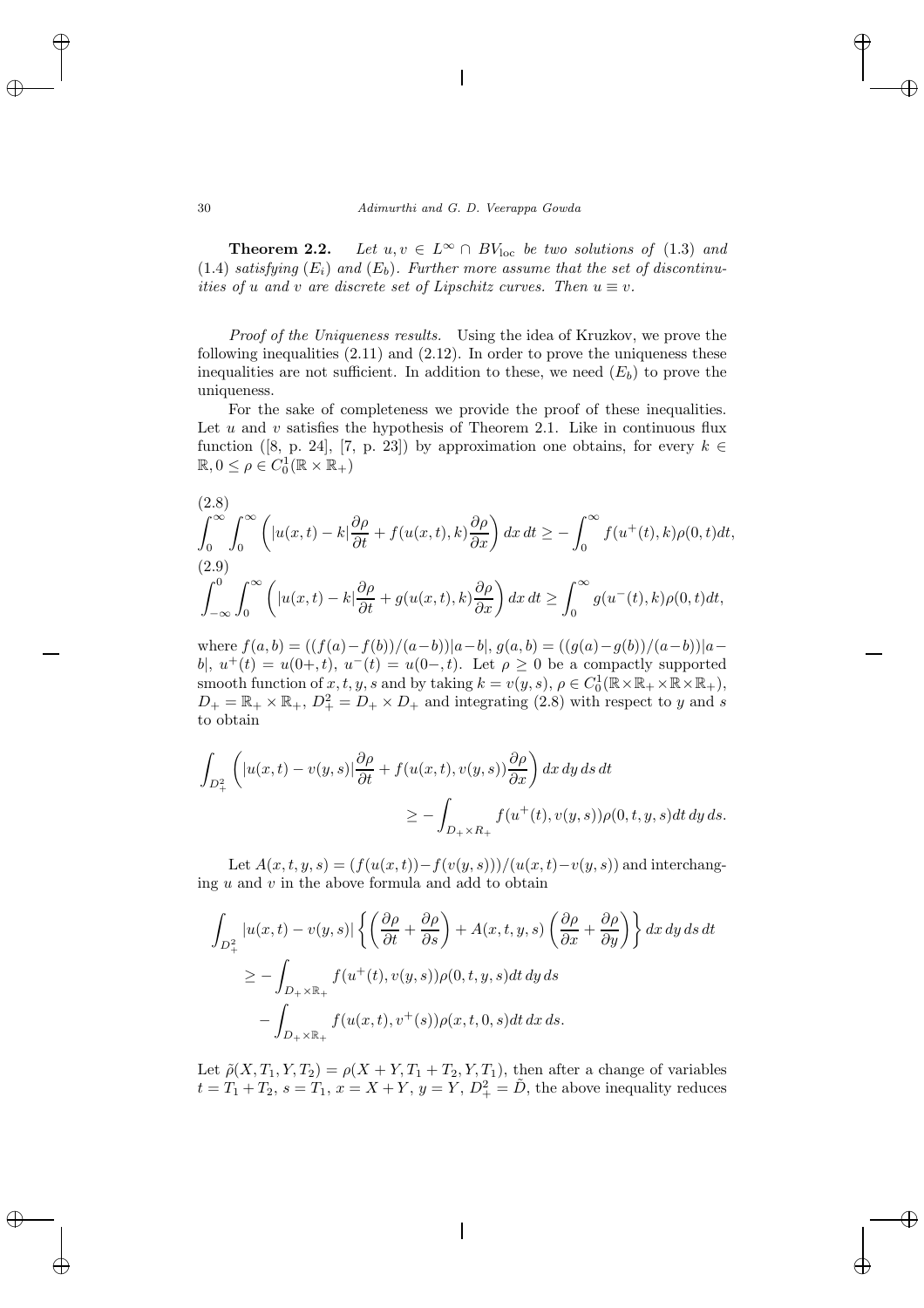to

$$
\int_{\tilde{D}} |u(X+Y,T_1+T_2) - v(Y,T_1)| \left[ \frac{\partial \tilde{\rho}}{\partial T_1} + A(X+Y,T_1+T_2,Y,T_1) \frac{\partial \tilde{\rho}}{\partial Y} \right] dX dY dT_1 dT_2
$$
  
\n
$$
\geq - \int_{D_+ \times \mathbb{R}_+} f(u^+(t), v(y,s)) \rho(0,t,y,s)) dt dy ds
$$
  
\n
$$
- \int_{D_+ \times \mathbb{R}_+} f(u(x,t), v^+(s)) \rho(x,t,0,s) dx dt ds.
$$

Let  $\varepsilon_1 > 0, \varepsilon_2 > 0$  and  $\alpha \in C_0^1((-1,0) \times (-1,0))$  with  $0 \leq \alpha$ ,  $\int_{\mathbb{R}^2} \alpha(X, T_2) dX dT_2$ = 1. Let  $\alpha_{\varepsilon_1,\varepsilon_2}(X,T_2) = (1/\varepsilon_1\varepsilon_2)\alpha(X/\varepsilon_1,T_2/\varepsilon_2)$ . Let  $\beta \in C_0^1(\overline{\mathbb{R}}_+ \times \mathbb{R}_+)$ and take  $\rho(x, t, y, s) = \alpha_{\varepsilon_1, \varepsilon_2}(x - y, t - s) \beta(y, s)$ . Then  $\tilde{\rho}(X, T_1, Y, T_2)$  $\alpha_{\varepsilon_1,\varepsilon_2}(X,T_2)\beta(Y,T_1)$ . Let

$$
I_1 = \int_{D_+ \times \mathbb{R}_+} f(u^+(t), v(y, s)) \rho(0, t, y, s) dt dy ds
$$
  
= 
$$
\int_{D_+ \times \mathbb{R}_+} f(u^+(t), v(y, s)) \alpha_{\varepsilon_1, \varepsilon_2}(-y, t - s) \beta(y, s) dy dt ds
$$
  
= 
$$
\int_0^\infty \int_{-1}^0 \int_0^1 f(u^+(t), v(\varepsilon_1 z, t - \varepsilon_2 T)) \alpha(-z, T) \beta(\varepsilon_1 z, t - \varepsilon_2 T) dz dT dt.
$$

Since  $\lim_{\varepsilon_1\to 0} v(\varepsilon_1 z,t) = v^+(t)$  for almost all t and  $\int f(u^+(t), v^+(t))$  $(\varepsilon_2 T)\alpha(-z, T)\beta(0, t - \varepsilon_2 T)dz dT$  converges in  $L^1$  as  $\varepsilon_2 \to 0$  to obtain

$$
\lim_{\varepsilon_2 \to 0} \lim_{\varepsilon_1 \to 0} I_1 = \int_0^\infty f(u^+(t), v^+(t)) \beta(0, t) dt.
$$

Let

$$
I_2 = \int_{D_+ \times \mathbb{R}_+} f(u(x,t), v^+(s)) \rho(x,t,0,s) dx dt ds
$$
  
= 
$$
\int_0^\infty \int_0^\infty \int_0^\infty f(u(x,t), v^+(s)) \alpha_{\varepsilon_1, \varepsilon_2}(x,t-s) \beta(0,s) dx dt ds
$$
  
= 0,

since  $\alpha_{\varepsilon_1,\varepsilon_2}(x,t-s)=0$  for  $x\geq 0$ . Let

$$
I_3 = \int_{\tilde{D}} |u(X+Y,T_1+T_2) - v(Y,T_1)| \left[ \frac{\partial \tilde{\rho}}{\partial T_1} + A(X+Y,T_1+T_2,Y,T_1) \frac{\partial \tilde{\rho}}{\partial Y} \right] dX dY dT_1 dT_2
$$
  
= 
$$
\int_{\tilde{D}} |u(X+Y,T_1+T_2) - v(Y,T_1)| \left[ \frac{\partial \beta}{\partial T_1} \right]
$$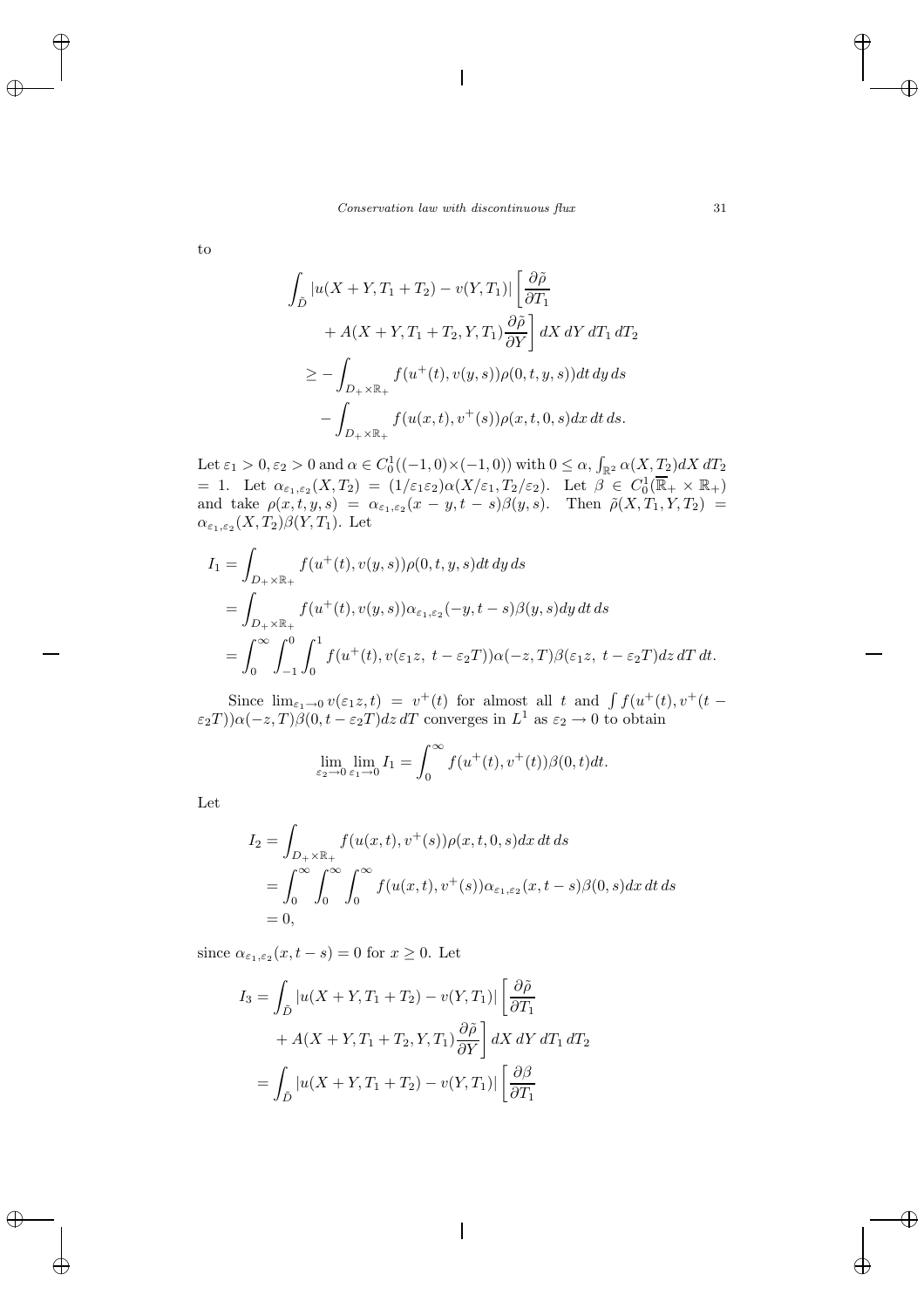32 *Adimurthi and G. D. Veerappa Gowda*

+ 
$$
A(X + Y, T_1 + T_2, Y, T_1) \frac{\partial \beta}{\partial Y} \alpha_{\epsilon_1, \epsilon_2}(X, T_2) dX dY dT_1 dT_2
$$
  
\n=
$$
\int_{D_+} \int_{-Y/\epsilon_1}^{\infty} \int_{-T_1/\epsilon_2}^{\infty} |u(Y + \epsilon_1 X, T_1 + \epsilon_2 T_2) - v(Y, T_1)| \left[ \frac{\partial \beta}{\partial T_1} + A(Y + \epsilon_1 X, T_1 + \epsilon_2 T_2, Y, T_1) \frac{\partial \beta}{\partial Y} \right] \alpha(X, T_2) dT_2 dX dY dT_1.
$$

For  $M>0,$  there exist a  $C(M)>0$  such that for  $a_1,a_2,b\leq M$ 

$$
|f(a_1, b) - f(a_2, b)| = \left| \left( \int_0^1 f'(\theta a_1 + (1 - \theta)b) d\theta \right) |a_1 - b| \right|
$$
  

$$
- \left( \int_0^1 f'(\theta a_2 + (1 - \theta)b) d\theta \right) |a_2 - b|
$$
  

$$
\leq \int_0^1 |f'(\theta a_1 + (1 - \theta)b)| d\theta ||a_1 - b| - |a_2 - b|
$$
  

$$
+ |a_2 - b| \int_0^1 |f'(\theta a_1 + (1 - \theta)b) - f'(\theta a_2 + (1 - \theta)b)| d\theta
$$
  

$$
\leq C(M) |a_1 - a_2|,
$$

hence

$$
\lim_{\varepsilon_2 \to 0} \lim_{\varepsilon_1 \to 0} I_3 = \int_{D_+} |u(Y, T_1) - v(Y, T_1)| \left\{ \frac{\partial \beta}{\partial T_1} + A(Y, T_1, Y, T_1) \frac{\partial \beta}{\partial Y} \right\} dY dT_1.
$$

Therefore combining all the inequality to obtain

$$
\int_{D_+} |u(x,t) - v(x,t)| \left\{ \frac{\partial \beta}{\partial t} + A(x,t,x,t) \frac{\partial \beta}{\partial x} \right\} dx dt
$$
  
\n
$$
\geq - \int_0^\infty f(u^+(t), v^+(t)) \beta(0,t) dt.
$$

Let  $\beta(x,t) = \varphi(t)C(x,t)$  where  $C(x,t)$  is such that  $\partial C/\partial t + M|\partial C/\partial x| \leq 0$ , then

$$
\int_{D_+} |u(x,t) - v(x,t)| \varphi'(t) C(x,t) dx dt
$$
  
+ 
$$
\int_{D_+} |u(x,t) - v(x,t)| \left\{ \frac{\partial C}{\partial t} + A \frac{\partial C}{\partial x} \right\} \varphi(t) dx dt
$$
  

$$
\geq - \int_0^\infty f(u^+(t), v^+(t)) \varphi(t) C(0,t) dt.
$$

Now  $\partial C/\partial t + A(\partial C/\partial x) \leq \partial C/\partial t + M|\partial C/\partial x| \leq 0$ , hence (2.10)

$$
\int_{D_+} |u(x,t) - v(x,t)| \varphi'(t) C(x,t) dx dt \geq - \int_0^\infty f(u^+(t), v^+(t)) \varphi(t) C(0,t) dt.
$$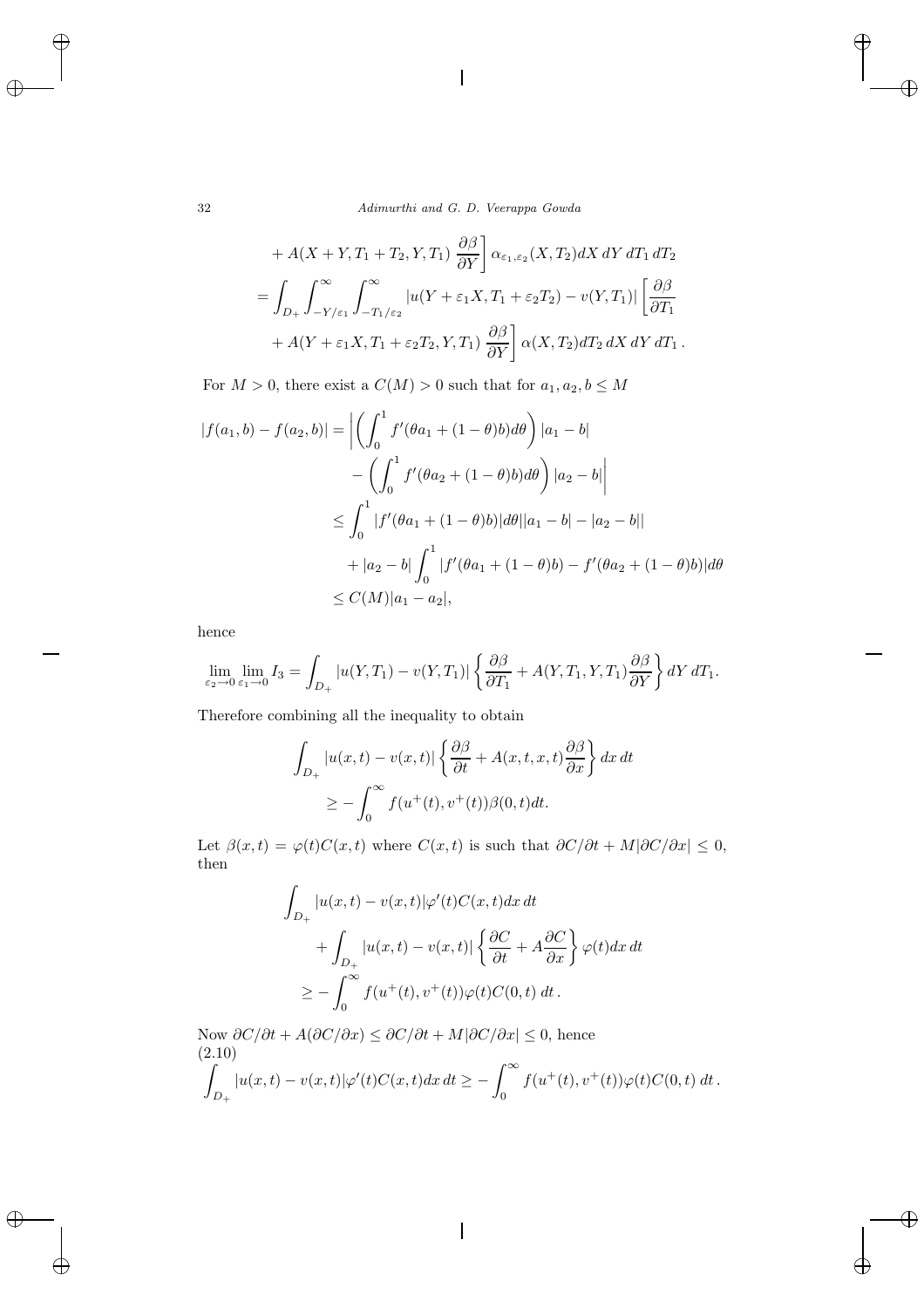Let  $a < b$ ,  $a + b \ge 0$ ,  $x_0 = 1/2(a + b)$ ,  $G = \{(x, t), |x - x_0| + Mt \le 1/2(b - a)\}\$ and  $\rho_{\varepsilon}(s)$  be a decreasing C<sup>1</sup>-function in  $\mathbb{R}^+$  such that  $\rho_{\varepsilon}(s) \to \chi_{[0,(b-a)/2]}(s)$ in  $L^1(\mathbb{R}^+)$ . Let  $C(x,t) = \rho_{\varepsilon}(|x-x_0|+Mt)$ . Then  $\partial C/\partial t + M|\partial C/\partial x| \leq$  $M(\rho' + |\rho'|) = 0$ . Hence substituting this in (2.10) and letting  $\varepsilon \to 0$  to obtain

$$
\int_{D_{+}\cap G} |u(x,t)-v(x,t)|\varphi'(t)dx dt \geq -\int_0^{\max(\frac{-a}{M},0)} f(u^+(t),v^+(t))\varphi(t)dt.
$$

Let  $b - a \ge 2MT$  and  $0 \le \varphi \in C_0^{\infty}(0,T)$ , then the above inequality becomes

(2.11) 
$$
\int_0^{\infty} \varphi'(t) \int_{\max(a+Mt,0)}^{b-Mt} |u(x,t) - v(x,t)| dx dt
$$

$$
\geq - \int_0^{\max(\frac{-a}{M},0)} f(u^+(t), v^+(t)) \varphi(t) dt.
$$

Similarly the inequality (2.9) gives that for any  $\varphi \in C_0^{\infty}(0,T)$  when  $T \leq$  $(d-c)/2M$ ,  $c < d$  with  $c+d \leq 0$ ,

(2.12) 
$$
\int_0^{\infty} \varphi'(t) \int_{c+Mt}^{\min(d-Mt,0)} |u(x,t) - v(x,t)| dx dt
$$

$$
\geq \int_0^{\max(\frac{d}{M},0)} g(u^-(t), v^-(t)) \varphi(t) dt.
$$

*Proof of Theorem* 2.1. From (2.11) for any  $a \geq 0$ , max $(-a/M, 0)$ 0 and hence  $\int_{a+Mt}^{b-Mt} |u(x,t) - v(x,t)| dx$  is a decreasing function and hence  $\int_{a+Mt}^{b-Mt} |u(x,t) - v(x,t)| dx \leq \int_a^b |u_0(x) - v_0(x)| dx = 0$ . Therefore  $u = v$  for  $x \geq Mt$ . Let  $a < 0 < b$ ,  $a + b \geq 0$ ,  $c < 0 < -a$ ,  $c - a \leq 0$ ,  $T_0 = -a/M =$  $d/M$ . Then by the choice of  $a, b, c, T_0 \leq \min((b-a)/2M, -(c+a)/2M)$ . Let  $\varphi \in C_0^{\infty}(0,T_0)$ , Then from  $(2.11)$  and  $(2.12)$  we have

(2.13) 
$$
\int_0^{T_0} \varphi'(t) \int_{c+Mt}^{b-Mt} |u(x,t) - v(x,t)| dx dt
$$

$$
\geq \int_0^{T_0} (g(u^-(t), v^-(t)) - f(u^+(t), v^+(t))) \varphi(t) dt.
$$

*Claim.* For almost all t,  $q(u^-(t), v^-(t)) - f(u^+(t), v^+(t)) \geq 0$ .

Let

$$
I = g(u^-(t), v^-(t)) - f(u^+(t), v^+(t)) = |u^-(t) - v^-(t)| \frac{g(u^-(t)) - g(v^-(t))}{u^-(t) - v^-(t)} - |u^+(t) - v^+(t)| \frac{f(u^+(t)) - f(v^+(t))}{u^+(t) - v^+(t)}.
$$

 $\Box$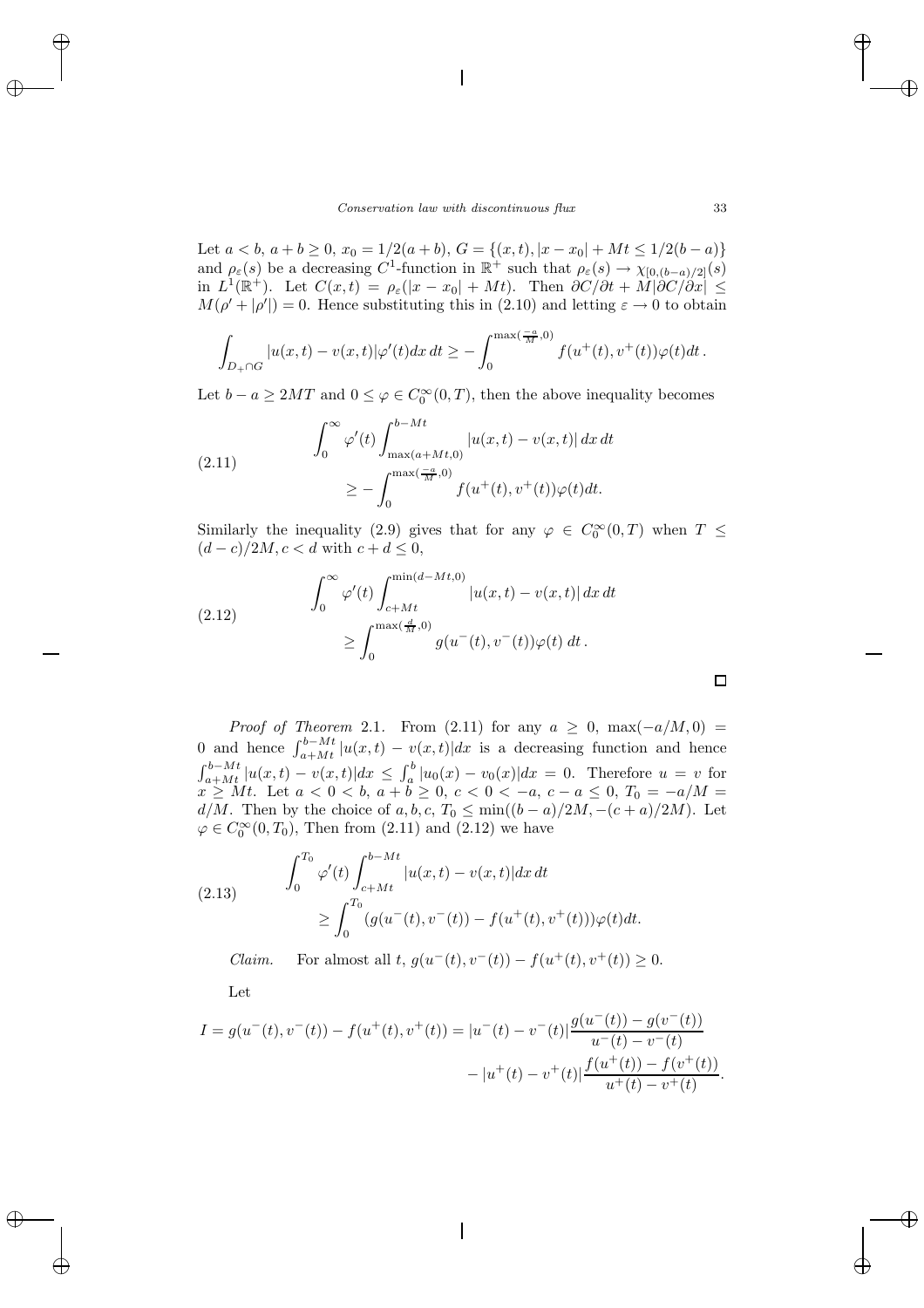Without loss of generality assume that  $u^+(t) > v^+(t)$ . Suppose  $(f(u^+(t))$  $f(v^+(t)))/(u^+(t)-v^+(t)) \geq 0$ , then  $f(u^+(t)) \geq f(v^+(t))$  and hence from (1.4)  $g(u^{-}(t)) \ge g(v^{-}(t))$ . If  $f'(u^{+}(t)) \ge 0$  then by  $(E_b)$ ,  $g'(u^{-}(t)) \ge 0$  and hence  $v^-(t) \le u^-(t)$  since g is convex. This together with (1.4) gives  $I = g(u^-(t))$  –  $g(v^-(t)) - f(u^+(t)) + f(v^+(t)) \geq 0$ . If  $f'(u^+(t)) < 0$ , then by convexity of f  $f(u^+(t)) < f(v^+(t))$  which is not possible by assumption.

Suppose  $(f(u^+(t)) - f(v^+(t)))/(u^+(t) - v^+(t)) \leq 0$ , then  $f(u^+(t)) \leq 0$  $f(v^+(t))$  and hence from (1.4)  $g(u^-(t)) \leq g(v^-(t))$ . If  $u^-(t) \leq v^-(t)$ , then  $I \geq 0$ . If  $u^-(t) > v^-(t)$ , then  $I = 0$ . This proves the claim.

From the above claim and (2.13), it follows that  $\int_0^{T_0} \varphi'(t) \int_{c+Mt}^{b-Mt} |u(x,t)$  $v(x,t)|dx dt \geq 0$ , for all  $\varphi \geq 0, \varphi \in C_0^{\infty}(0,T)$ . Hence  $t \to \int_{c+Mt}^{b-Mt} |u(x,t)$  $v(x,t)|dx$  is a non-increasing function. This implies that  $\int_{c+Mt}^{b-Mt} |u(x,t)$  $v(x,t)|dx \leq \int_a^b |u_0(x) - v_0(x)|dx = 0$  and therefore  $u = v$  for  $0 \leq x \leq Mt$ . Similarly for  $x < 0$  and hence  $u \equiv v$ . This proves the Theorem.

*Proof of Theorem* 2.2. Let  $\varphi$  be smooth function  $Y'(s) = f'(s)\varphi'(s)$ . Let (2.14)  $I(s, t) = (s - t)(Y(s) - Y(t)) - (\varphi(s) - \varphi(t))(f(s) - f(t))$ 

*Claim.*  $s \mapsto I(s,t)$  is convex and positive for each fixed t.

$$
\frac{\partial I}{\partial s} = (Y(s) - Y(t)) + (s - t)Y'(s) - \varphi'(s)(f(s) - f(t)) - (\varphi(s) - \varphi(t))f'(s),\n\frac{\partial^2 I}{\partial s^2} = 2Y'(s) + (s - t)Y''(s) - 2\varphi'(s)f'(s)\n- \varphi''(s)(f(s) - f(t)) - (\varphi(s) - \varphi(t))f''(s)\n= (s - t)(f''(s)\varphi'(s) + f'(s)\varphi''(s))\n- \varphi''(s)(f(s) - f(t)) - (\varphi(s) - \varphi(t))f''(s)\n= \varphi''(s)[f(t) - f(s) - (t - s)f'(s)] + f''(s)[\varphi(t) - \varphi(s) - (t - s)\varphi'(s)]\n= (s - t)^2 \left[\varphi''(s) \int_0^1 (1 - \theta)f''(\theta t + (1 - \theta)s) d\theta\right]\n+ f''(s) \int_0^1 (1 - \theta)\varphi''(\theta t + (1 - \theta)s) d\theta\right]\n\ge 0.
$$

Furthermore,  $I(t, t) = \partial I/\partial s(t, t) = 0$ . Hence  $I(s, t) \geq 0$ . This proves the claim.

Using this claim and Theorem 2.1 we deduce Theorem 2.2. In order to do this, it is enough to show that  $(E_i)$  implies  $(E_K)$ . Let  $\varphi$  be a smooth convex function on R and let  $\psi'(s) = f'(s)\varphi'(s)$ . Since u is a solution of (1.3) and set of discontinuities of  $u$  are discrete set of lipschitz curves, hence by integration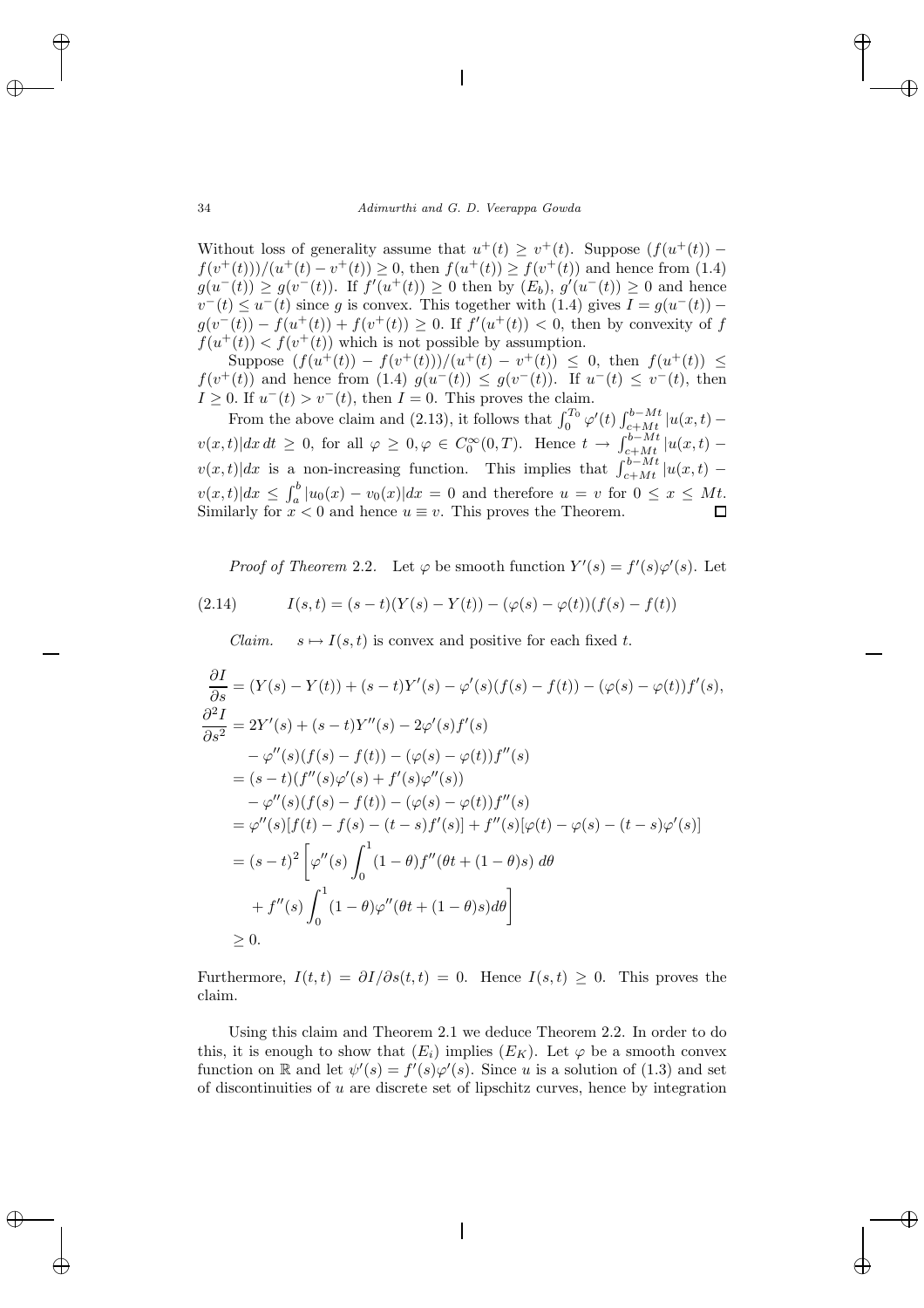by parts we have for any  $\rho \in C_0^1(\mathbb{R} \times \mathbb{R}_+), \rho \ge 0$ ,

$$
\int_0^\infty \int_0^\infty \left( \varphi(u) \frac{\partial \rho}{\partial t} + \psi(u) \frac{\partial \rho}{\partial x} \right) dx dt = \sum_{j=1}^\infty \int_{\Gamma_j} \{ [\varphi(u)] \nu_1 + [\psi(u)] \nu_2 \} \rho d\sigma - \int_0^\infty \psi(u^+(t)) \rho(0, t) dt,
$$

where  $\Gamma_i$  are curves of discontinuities of u in  $x > 0$ ,  $(\nu_1, \nu_2)$  the unit outward normal to  $\Gamma_i$  and  $[\varphi(u)] = \varphi(u^-) - \varphi(u^+),$  jump across the curves  $\Gamma_i$ . Since u is a solution of (1.3), hence by Rankine-Hugoniot condition,  $\nu_2 > 0$  and  $\nu_1/\nu_2 = -[f(u)]/[u]$ . Hence on  $\Gamma_i$ ,

$$
[\varphi(u)]\nu_1 + [\psi(u)]\nu_2 = \nu_2 \left\{ -\frac{[\phi(u)][f(u)]}{[u]} + [\psi(u)] \right\}
$$
  
= 
$$
\frac{\nu_2}{(u^- - u^+)} I(u^-, u^+).
$$

Since u satisfies  $(E_i)$  and hence  $u^- \geq u^+$ . Therefore from the above claim  $[\phi(u)]\nu_1 + [\psi(u)]\nu_2 \geq 0$ . This proves that u satisfies (2.8). Similarly u satisfies (2.9). Hence u satisfies  $(E_K)$  and therefore from Theorem 2.1,  $u \equiv v$ . This proves the Theorem. 口

#### **3. Explicit formula for the solution**

Before going to the explicit formula, let us recall some well known results on convex functions without proof (for example see [5, p. 112]).

 $f : \mathbb{R} \to \mathbb{R}$  is said to be a strictly convex and superlinear growth if for  $a \neq b, t \in (0,1)$ 

$$
f(ta + (1-t)b) < tf(a) + (1-t)f(b) \qquad \text{and} \qquad \lim_{a \to \infty} \frac{f(a)}{|a|} = \infty.
$$

Associate to f define its convex dual  $f^*$  by

$$
f^*(x) = \sup_{y \in \mathbb{R}} \{ xy - f(y) \}.
$$

If f is strictly convex and super linear growth then f and  $f^*$  satisfies the following:

(a)  $f^*(0) = - \min f$ , is finite,

(b)  $f^*$  is strictly convex and super linear growth and satisfies

$$
f(y) = \sup_{x \in \mathbb{R}} \{ xy - f^*(x) \}.
$$

**Definition 3.1** (Admissible curves). Let  $0 \leq s \leq t$  and  $\xi \in c([s, t], \mathbb{R})$ .  $\xi$  is called an admissible curve if the following holds.

(1)  $\xi$  consists of at most three linear curves (see Figs. 3.1a, 3.1b and 3.1c for  $x \ge 0$ , Figs. 3.2a, 3.2b and 3.2c for  $x \le 0$ ) and each segment lies completely in either  $x \geq 0$  or  $x \leq 0$ .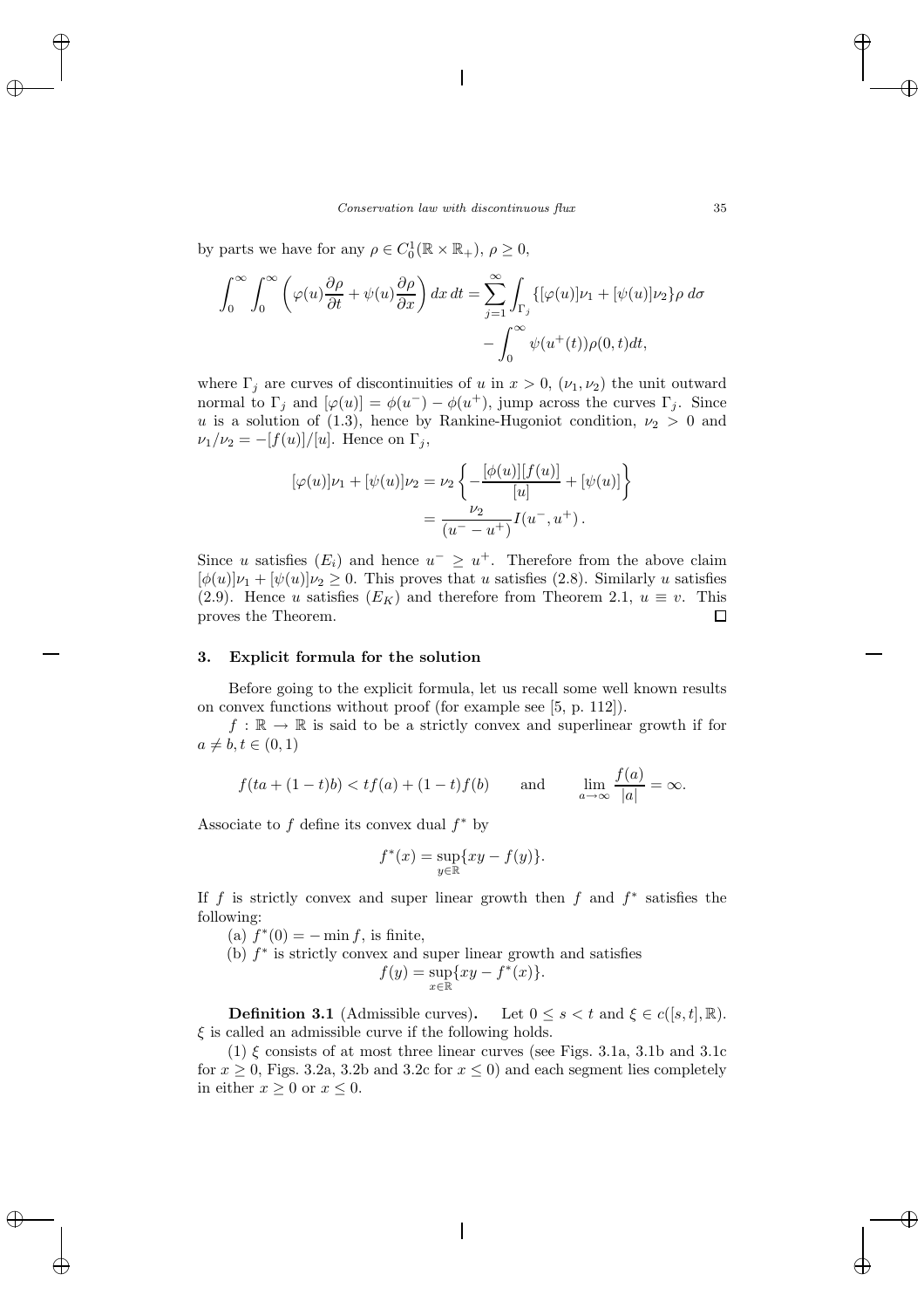(2) Let  $s = t_3 \le t_2 \le t_1 \le t_0 = t$  be such that for  $i = 1, 2, 3, \xi_i = \xi|_{[t_i, t_{i-1}]}$ be the linear parts of  $\xi$ . If  $\xi$  consists of three linear curves then  $\xi_2 = 0$  (see Figs. 3.1c and 3.2c).



Represent an admissible curve  $\xi = {\xi_1, \xi_2, \xi_3}$ . Let

(3.1) 
$$
c(x,t,s) = \{\xi \in c([s,t], \mathbb{R}); \xi(t) = x, \xi \text{ is an admissible curve}\},\
$$

$$
c(x,t) = c(x,t,0).
$$

Divide  $c(x, s, t)$  into three categories defined as below.

 $c_0(x, t, s) = \{ \xi \in c(x, t, s); \xi \text{ is linear and } x\xi(\theta) \geq 0 \,\forall \,\theta \in [s, t] \}.$ (see Figs. 3.1a and 3.2a)  $c_r(x, t, s) = {\xi \in c(x, t, s); \xi \text{ consists of three pieces and } x\xi(\theta) \geq 0 \,\forall \,\theta \in [s, t]}.$ (see Figs. 3.1c and 3.2c)  $c_b(x, t, s) = c(x, t, s) - \{c_r(x, t, s) \cup c_0(x, t, s)\}.$ (see Figs. 3.1b and 3.2b)  $c_l(x, t) = c_l(x, t, 0)$  for  $l = 0, r, b$ . (3.2)

Let f and g satisfies the hypothesis  $(H)$ . Let  $f^*, g^*$  denotes the convex duals of f and g respectively. Let w be a function on R and  $\xi \in c(x, t, s)$ . Define

(3.3)  

$$
\rho_{\xi,w}(x,t,s) = w(\xi(s)) + \int_{\{\theta \in [s,t]; \xi(\theta) > 0\}} f^* \left(\frac{d\xi}{d\theta}\right) d\theta + \int_{\{\theta \in [s,t]; \xi(\theta) < 0\}} g^* \left(\frac{d\xi}{d\theta}\right) d\theta + \max{\{\theta \in [s,t]; \xi(\theta) = 0\}} \min{\{f^*(0), g^*(0)\}}.
$$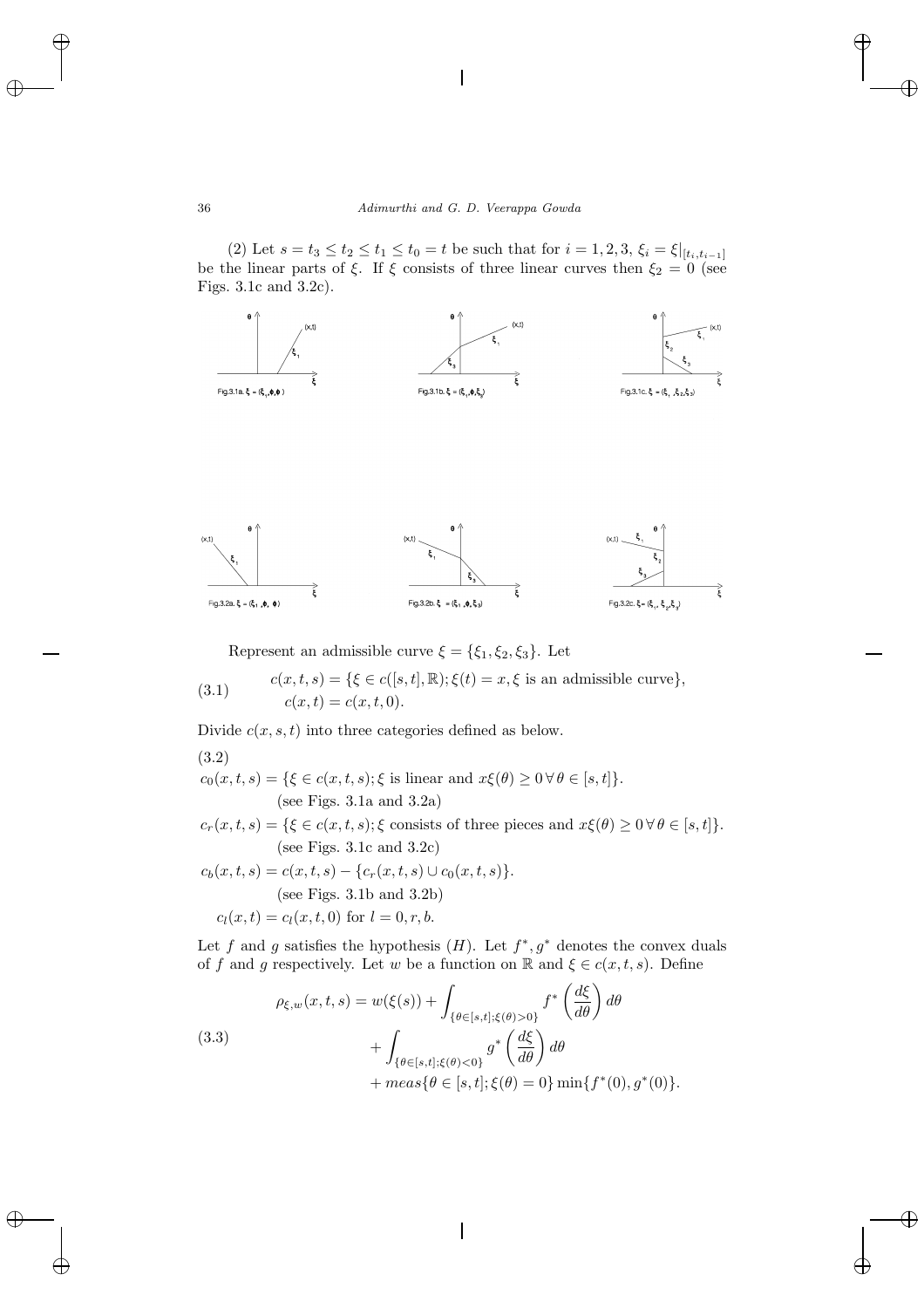**Theorem 3.1.** *Let*  $v_0$  *be an uniformly Lipschitz continuous function on*  $\mathbb{R}$  *and*  $\rho_{\xi}(x,t) = \rho_{\xi,v_0}(x,t,0)$ *. Define* 

(3.4) 
$$
v(x,t) = \inf \{ \rho_{\xi}(x,t), \xi \in c(x,t) \}.
$$

*Then* v *is an uniformly Lipschitz continuous function satisfying the following*: (i)

(3.5) 
$$
v_t + f(v_x) = 0 \t\t in \t x > 0, t > 0,\n v_t + g(v_x) = 0 \t\t in \t x < 0, t > 0.
$$

(ii) *For almost every* t,  $v_x(0+,t) = \lim_{x\to 0+} v_x(x,t)$  *and*  $v_x(0-,t) =$  $\lim_{x\to 0^-} v_x(x,t)$  *exist and satisfy*  $f(v_x(0+,t)) = g(v_x(0-,t))$ *. Furthermore there exist disjoint sets*  $V, S_1, S_2$  *such that*  $(0, \infty) = V \cup S_1 \cup S_2$ , V *an open set,*  $meas(S_2)=0$  *with the property that for almost every*  $t \in V$ *, one of the following pair of inequalities holds*:

(3.6) 
$$
f'(v_x(0+,t)) \ge 0, \quad g'(v_x(0-,t)) \ge 0,
$$

$$
(3.7) \t f'(v_x(0+,t)) \le 0, \t g'(v_x(0-,t)) \le 0.
$$

*If*  $t \in S_1$ *, then* 

(3.8) 
$$
f'(v_x(0+,t)) \le 0, \quad g'(v_x(0-,t)) \ge 0.
$$

(iii) *There exist a constant* M > 0 *and Lipschitz continuous functions*  $R_1(t) \geq 0$ ,  $L_1(t) \geq 0$  on  $[0, \infty)$  with  $R_1(0) = L_1(0) = 0$  such that for all  $z > 0$ 

(3.9) 
$$
f'(v_x(x+z,t)) - f'(v_x(x,t))
$$

$$
\leq \begin{cases} \frac{Mz}{z+x} & \text{if } 0 < x < x+z < R_1(t), \\ \frac{z}{t} & \text{if } x > 0 \text{ and not in the above range.} \end{cases}
$$
  
(3.10) 
$$
g'(v_x(x,t)) - g'(v_x(x-z,t))
$$

$$
\leq \begin{cases} \frac{mz}{z-x} & \text{if } L_1(t) < x-z \text{ and } x < 0, \\ \frac{z}{t} & \text{if } x < 0 \text{ and not in the above range.} \end{cases}
$$

**Theorem 3.2.** *Let*  $u_0 \in L^{\infty}(\mathbb{R})$  *and*  $v_0(x) = \int_0^x u_0(\theta) d\theta$ *. Let* v *be as in* (3.4)*, then*  $u = \partial v / \partial x$  *is a weak solution of* (1.3) *and* (1.4)*. Also* u *satisfies the entropy condition*  $(E_i)$  *and*  $(E_b)$  *and the solution can be given explicitly as follows*:

*There exist Lipschitz continuous functions*  $R_1(t) \geq 0$  *and*  $L_1(t) \leq 0$  *on*  $(0, \infty)$  *and bounded variation functions*  $y_+(x, t)$  *for*  $x \geq 0$  (*non increasing in*  $(0, R_1(t))$  *and non decreasing in*  $[R_1(t), \infty))$  *and*  $y_-(x,t)$  *for*  $x \le 0$  (*non decreasing in*  $(-\infty, 0)$ *) such that*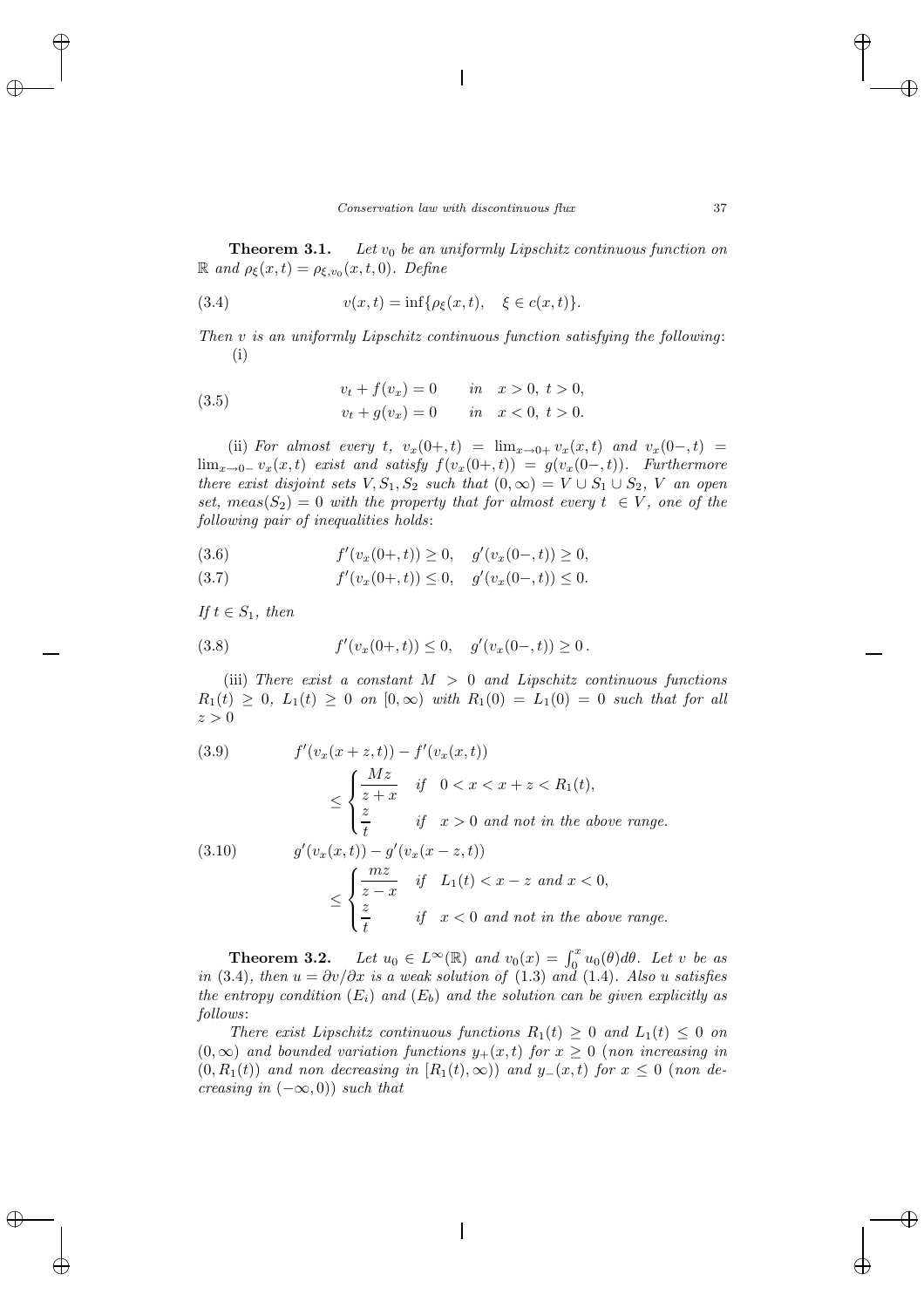(i) *For*  $x > 0$ ,

(3.11) 
$$
u(x,t) = \begin{cases} (f')^{-1} \left( \frac{x}{t - y_+(x,t)} \right) & \text{if } x \le R_1(t), \\ (f')^{-1} \left( \frac{x - y_+(x,t)}{t} \right) & \text{if } x > R_1(t). \end{cases}
$$

(ii) *For*  $x < 0$ *,* 

(3.12) 
$$
u(x,t) = \begin{cases} (g')^{-1} \left( \frac{x}{t - y_-(x,t)} \right) & \text{if } x \le L_1(t), \\ (g')^{-1} \left( \frac{x - y_-(x,t)}{t} \right) & \text{if } x > L_1(t). \end{cases}
$$

*Furthermore* u *is unique in the class of all solutions for which the set of discontinuities is a discrete set of Lipschitz curves.*

**Remark 3.3.** Like in the single flux case, under suitable assumptions on f and g, following decay estimates holds. Let  $u, v, R_1(t), L_1(t)$  be as in Theorem 3.2. Then

(1) Assume that  $|v_0|_{\infty} < \infty$ ,  $f^*(0) \ge g^*(0)$ ,  $g(0) = 0$ ,  $g'(0) \ge 0$  and there exist  $c > 0$  such that  $1/c \le g^{*''}(\xi) \le c$ . Let  $U_+ = \{t; R_1(t) > 0\}$ . Then there exist a constant  $M > 0$  such that for almost all  $t \in U_+$ 

$$
|f(u(0+,t))| \le M/t^{1/2}.
$$

(2) Assume that  $|v_0|_{\infty} < \infty$ ,  $f^*(0) \leq g^*(0)$ ,  $f(0) = 0$ ,  $f'(0) \leq 0$  and there exist a  $c > 0$  such that  $1/c \le f^{*'(\xi)} \le c$ . Let  $U_{-} = \{t; L_1(t) < 0\}$ . Then there exisst a constant  $M > 0$  such that for almost all  $t \in U$ .

$$
|g(u(0-,t))| \le M/t^{1/2}.
$$

#### **4. Proof of Theorems of 3.1 and 3.2**

Let  $v, v_0$  and  $c(x, t)$  be defined as in Section 3.

**Definition 4.1.** For  $x \in \mathbb{R}$ ,  $t > 0$ , define the set of characteristic curves  $ch(x, t)$  by

(4.1) 
$$
ch(x,t) = \{ \xi \in c(x,t); \quad \rho_{\xi}(x,t) = v(x,t) \}.
$$

Then we have the following

**Lemma 4.2.** *For*  $(x,t) \in \mathbb{R} \times \mathbb{R}_+$ ,  $v \in L_{loc}^{\infty}(\overline{\mathbb{R} \times \mathbb{R}_+})$  *and*  $ch(x,t) \neq \phi$ . *Furthermore there exist a constant* M > 0 *depending only on Lipschitz constant of*  $v_0, f$  *and*  $g$  *such that*  $|d\xi/ds|_{\infty} \leq M$  *for all*  $\xi \in ch(x, t)$ *.*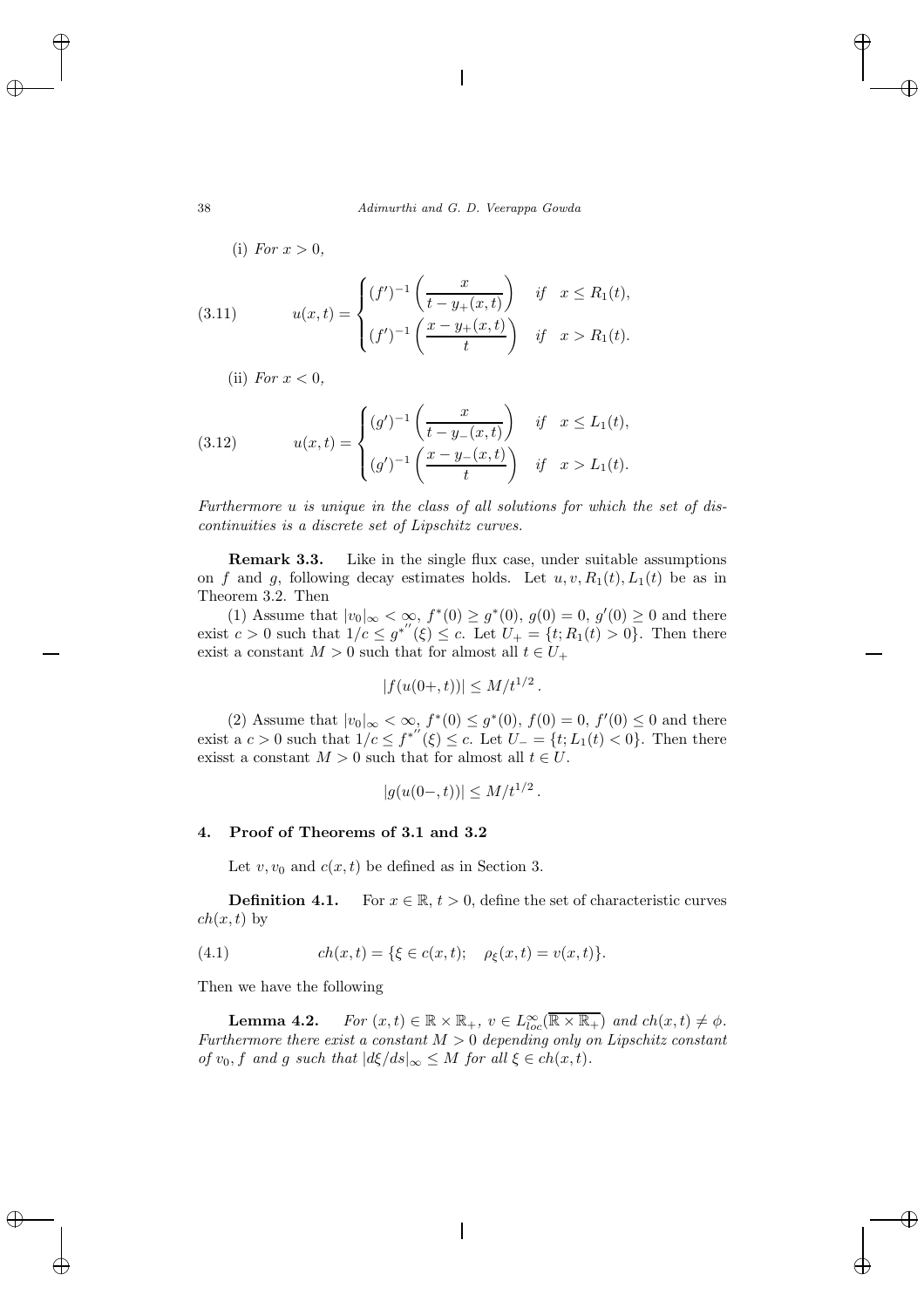*Proof.*

*Step* 1.  $v \in L^{\infty}_{loc}(\mathbb{R} \times \overline{\mathbb{R}}_+).$ 

Let  $L = \text{Lip}(v_0)$ . It is enough to prove for  $x \geq 0$ . Let  $\xi = (\xi_1, \xi_2, \xi_3) \in$  $c(x,t)$  defined on the partition  $0 = t_3 \le t_2 \le t_1 \le t_0 = t$ . Let  $\dot{\xi}_i = d\xi_i/ds$  and  $(\dot{\xi}_1, \dot{\xi}_2, \dot{\xi}_3)=(p_1, p_2, p_3)$ . We have to consider three cases. Suppose  $\xi \in c_0(x, t)$ , then  $\xi(\theta) = x + p_1(\theta - t)$  and hence  $\rho_{\xi}(x, t) = v_0(\xi(0)) + tf^*(p_1) \ge v_0(0)$  –  $L(x - p_1t) + tf^*(p_1) = v_0(0) - Lx + t(Lp_1 + f^*(p_1)) \ge v_0(0) - Lx - tL_1$  where  $L_1 = |\inf_p (L_p + f^*(p))| < \infty$ . Suppose  $\xi \in c_b(x, t)$ , then  $t_1 = t_2 = t - x/p_1$ and  $0 \leq t - x/p_1 \leq t$  and hence

$$
\rho_{\xi}(x,t) = v_0 \left( -p_3 \left( t - \frac{x}{p_1} \right) \right) + \frac{x}{p_1} f^*(p_1) + \left( t - \frac{x}{p_1} \right) g^*(p_3)
$$
\n
$$
\ge v_0(0) + \left( t - \frac{x}{p_1} \right) \{-Lp_3 + g^*(p_3) \} + \frac{x}{p_1} f^*(p_1)
$$
\n
$$
\ge v_0(0) + \left( t - \frac{x}{p_1} \right) \inf_{p} \{-Lp + g^*(p) \} + \frac{x}{p_1} \inf_{p} f^*(p)
$$
\n
$$
\ge v_0(0) - L_2 t,
$$

where  $L_2 = |\inf_p{-Lp + g^*(p)}| + |\inf_p f^*(p)| + |\inf_p g^*(p)|$ . Suppose  $\xi \in$  $c_r(x, t)$ , then  $\xi(0) = -t_2p_3$  and with  $L_2$  as above

$$
\rho_{\xi}(x,t) = v_0(-t_2p_3) + (t - t_1)f^*(p_1) + (t_1 - t_2)\min(f^*(0), g^*(0)) + t_2f^*(p_3)
$$
  
\n
$$
\ge v_0(0) - L_2[t_2 + (t - t_1) + (t_1 - t_2)]
$$
  
\n
$$
= v_0(0) - L_2t.
$$

Since  $\xi_0(\theta) = x$  for  $\theta \in [0, t]$  is in  $c(x, t)$  and hence by the above estimates, we obtain a constant  $\tilde{L} > 0$  such that for all  $(x, t) \in \mathbb{R}_+ \times \mathbb{R}_+$ ,

$$
v_0(0) - \tilde{L}(x+t) \le v(x,t) \le \rho_{\xi_0}(x,t) = v_0(x) + t f^*(0).
$$

This proves that  $v \in L^{\infty}_{loc}(\overline{\mathbb{R}_+ \times \mathbb{R}_+}).$ 

*Step* 2.  $ch(x,t) \neq \phi$ .

Let  $\xi_n \in c(x,t)$  be a minimizing sequence for  $v(x,t)$ . Let  $\xi_n = (\xi_{1n}, \xi_{2n}, \xi_{3n})$ defined on  $0 = t_3 \le t_{2n} \le t_{1n} \le t_0 = t$ . Let  $\xi_{in} = p_{in}$ ,  $i = 1, 2, 3$ . Let  $\varepsilon > 0$  and choose  $N(\varepsilon) > 0$  such that for all  $n \geq N(\varepsilon)$ ,  $\rho_{\xi_n}(x,t) - \varepsilon \leq v(x,t)$ . We claim that for some subsequence,  $\{|\dot{\xi}_n|_{\infty}\}$  is bounded or a minimizer is achieved. To prove this we have to consider several cases. Suppose for some subsequence,  $\xi_n \in c_0(x, t)$ , then  $\xi_n$  is a straight line and hence  $v_0(x - p_{1n}t) + tf^*(p_{1n}) - \varepsilon \leq$  $v(x, t) \le v_0(x) + tf^*(0)$ . Therefore  $t(f^*(p_{1n}) - f^*(0)) - \varepsilon \le v_0(x) - v_0(x-p_{1n}t)$  $\leq L p_{1n} t$ . This implies that either  $\{p_{1n}\}\$ is bounded or  $\{(f^*(p_{1n}) - f^*(0))/p_{1n}\}\$ is bounded. Hence by superlinearity  $\{p_{1n}\}\$ is bounded and therefore  $\{|\xi_n|_{\infty}\}\$ is bounded.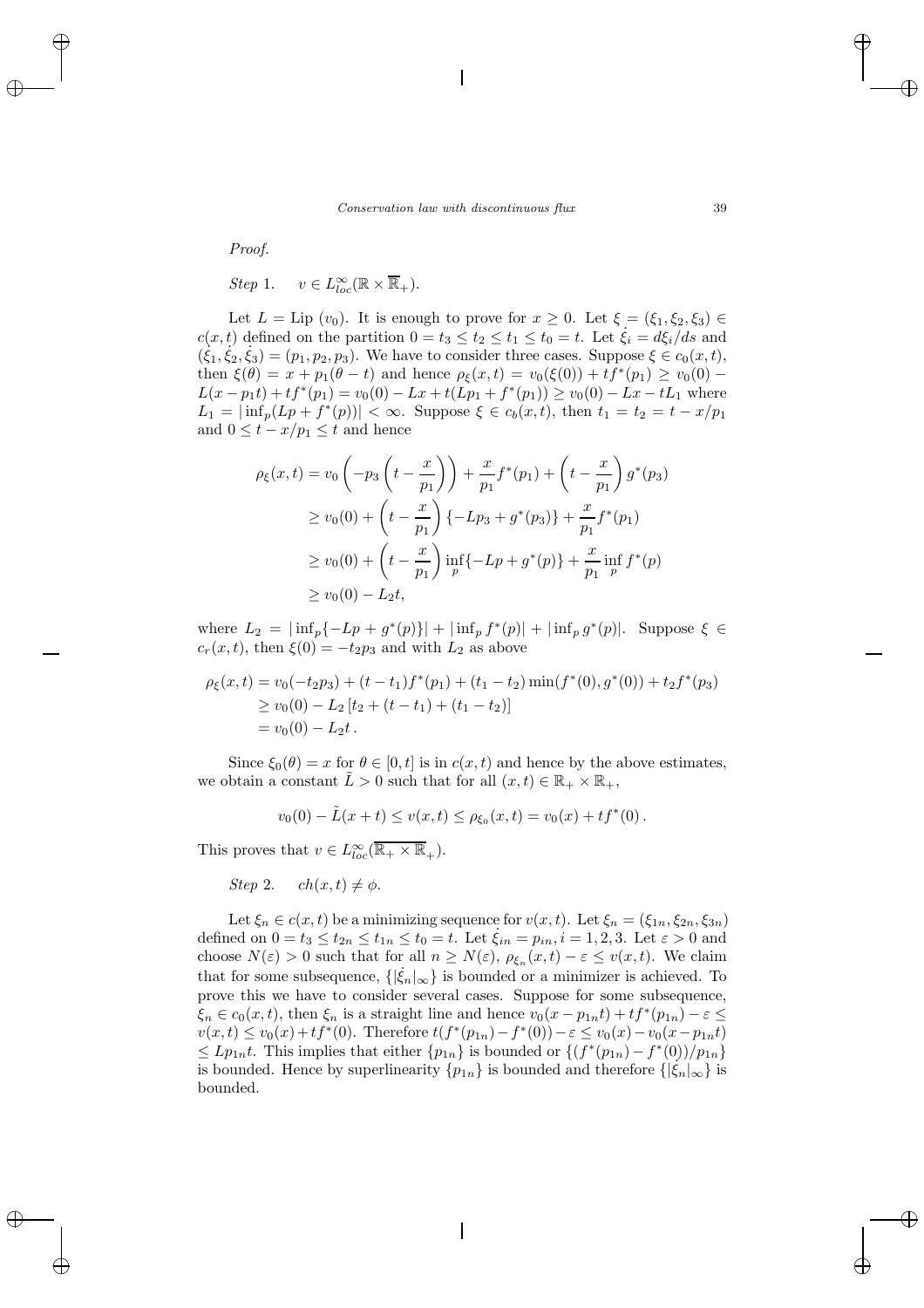Suppose for some subsequence,  $\xi_n \in c_b(x, t)$ , then  $t_{2n} = t - x/p_{1n}$ . Let  $\alpha_n = (\xi_{1n}, 0, 0)$  defined on the same partition as of  $\xi_n$ , then

(4.2) 
$$
v_0 \left(p_{3n} \left(\frac{x}{p_{1n}} - t\right)\right) + \frac{x}{p_{1n}} f^*(p_{1n}) + \left(t - \frac{x}{p_{1n}}\right) g^*(p_{3n}) - \varepsilon \le v(x, t)
$$
  
(4.3)  $\le v_0(0) + \frac{x}{p_{1n}} f^*(p_{1n}) + \left(t - \frac{x}{p_{1n}}\right) \min(f^*(0), g^*(0))$ 

and hence

(4.4) 
$$
p_{3n}\left(t - \frac{x}{p_{1n}}\right)\left(\frac{g^*(p_{3n}) - \min(f^*(0), g^*(0))}{p_{3n}} - L\right) \leq \varepsilon.
$$

Let  $\lim_{n\to\infty}(t-x/p_{1n})>0$ . Either  $p_{3n}\leq 1$  or  $p_{3n}\geq 1$ . Suppose  $p_{3n}\geq 1$ , then letting  $n \to \infty$ ,  $\varepsilon \to 0$  in the above equation gives  $\{p_{3n}\}\$ is bounded. Since  $t - x/p_{1n} \leq t$ , hence  $\{p_{3n}(t - x/p_{1n})\}$  is bounded and

$$
\frac{x}{p_{1n}}f^*(p_{1n}) \le v(x,t) + \varepsilon - v_0\left(p_{3n}\left(\frac{x}{p_{1n}} - t\right)\right) - \left(t - \frac{x}{p_{1n}}\right)g^*(p_{3n}).
$$

This implies that  $\{p_{1n}\}\$ is bounded. Hence  $\{\left|\dot{\xi}\right|_{\infty}\}\$ is bounded.

Suppose  $\lim_{n\to\infty}(t-x/p_{1n})=0$ , then  $\lim_{n\to\infty}p_{1n}=x/t$ . If  $\{p_{3n}\}\$ is bounded, then  $\{|\xi_n|_{\infty}\}\$ is bounded. If  $p_{3n} \to \infty$ , then letting  $n \to \infty$ ,  $\varepsilon \to 0$  in (4.4) to obtain  $\lim_{t\to\infty}(t-x/p_{1n})g^*(p_{3n})=0$ . This implies that

$$
v(x,t) = \lim_{n \to \infty} \rho_{\xi_n}(x,t) = v_0(0) + tf^* \left(\frac{x}{t}\right),
$$

and hence  $\xi(\theta) = x + (x/t)(\theta - t) \in ch(x, t)$ .

Suppose for some subsequence  $\xi_n \in c_r(x, t)$ , then

$$
v_0(-p_{3n}t_{2n}) + (t - t_{1n})f^*(p_{1n}) + t_{2n}f^*(p_{3n}) + (t_{1n} - t_{2n})\min(f^*(0), g^*(0))
$$
  
\n
$$
\leq v(x, t) + \varepsilon
$$
  
\n
$$
\leq v_0(0) + (t - t_{1n})f^*(p_{1n})
$$
  
\n
$$
+ t_{1n}\min(f^*(0), g^*(0)) + \varepsilon,
$$

this implies that

(4.5) 
$$
|p_{3n}| \ t_{2n} \left\{ \frac{f^*(p_{3n})}{|p_{3n}|} - L - \min(f^*(0), g^*(0)) \right\} \leq \varepsilon.
$$

Let  $\lim_{n\to\infty} t_{2n} > 0$ . Then either  $|p_{3n}| \leq 1$  or  $|p_{3n}| \geq 1$ . Suppose  $|p_{3n}| \geq 1$ , then letting  $n \to \infty$ ,  $\varepsilon \to 0$  in (4.5) to obtain that  $\{p_{3n}\}\$ is bounded. Since  $x/p_{1n} = t - t_{1n}$ , hence

(4.6) 
$$
\frac{xf^*(p_{1n})}{p_{1n}} \le v(x,t) + \varepsilon - v_0(-p_{3n}t_{2n}) - t_{2n}f^*(p_{3n}) - (t_{1n} - t_{2n})\min(f^*(0), g^*(0)),
$$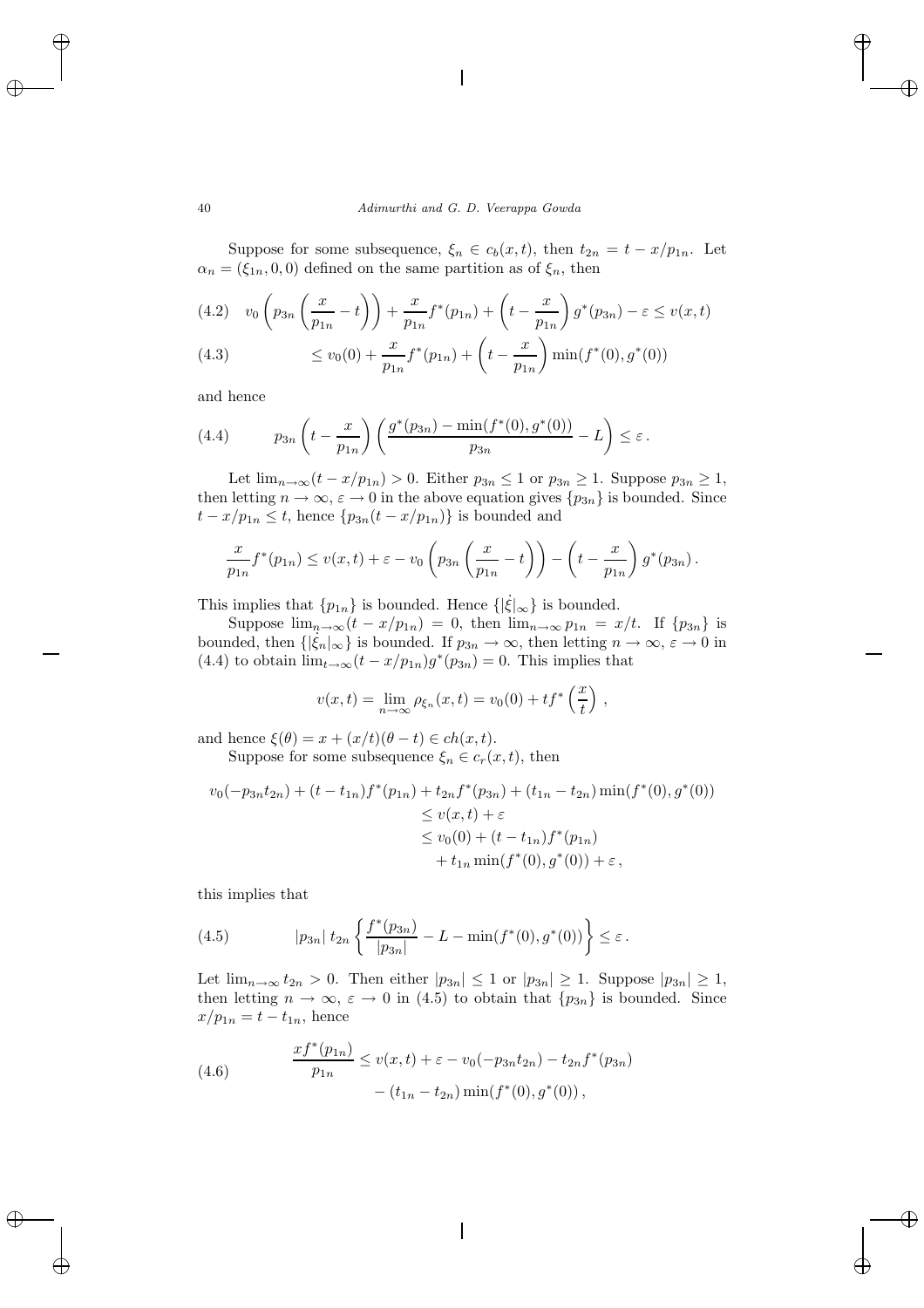and this implies that  $\{p_{1n}\}\$ is bounded and therefore  $\{\vert \dot{\xi}_n \vert_{\infty}\}\$ is bounded.

Let  $\lim_{n\to\infty} t_{2n} = 0$ , then either  $\{p_{3n}\}\$ is bounded or  $p_{3n} \to \infty$ . If  $\{p_{3n}\}\$ is bounded, then it follows from (4.6) that  $\{p_{1n}\}\$ is bounded. Hence  $\{\left|\xi_n\right|_{\infty}\}\$ is bounded. If  $p_{3n} \to \infty$ , then from (4.5) it follows that  $t_{2n}f^*(p_{3n}) \to 0$  and hence  $p_{3n}t_{2n} \to 0$ . Hence from (4.6)  $\{p_{1n}\}\$ is bounded. Let for a subsequence  $p_{1n} \rightarrow p$ ,  $t_{1n} \rightarrow t_1$ , then

$$
v(x,t) = \lim_{n \to \infty} \rho_{\xi_n}(x,t)
$$
  
=  $v_0(0) + (t - t_1)f^*(p) + t_1 \min(f^*(0), g^*(0)).$ 

Hence if  $\xi_1(\theta) = x + p(\theta - t)$  for  $\theta \in [t_1, t]$  and  $\xi_2(\theta) = 0$  for  $\theta \in [0, t_1]$ , then  $\xi = (\xi_1, \xi_2, \phi) \in ch(x, t)$ . This proves the claim.

Now from the above claim we can choose a subsequence still denoted by  $\{\xi_n\}$  converging to  $\xi$  uniformly and  $\xi_{in} \to \xi_i$  to obtain  $\xi \in ch(x, t)$ . This proves  $ch(x, t) \neq \phi.$ 

Step 3. 
$$
|d\xi/ds|_{\infty} \leq M, \forall \xi \in ch(x, t)
$$
.

Let  $\xi = (\xi_1, \xi_2, \xi_3) \in ch(x, t)$  defined on the partition  $0 = t_3 \le t_2 \le t_1 \le$  $t_0 = t$ . Let  $\xi_i = p_i$   $i = 1, 2, 3$ . Let  $\xi \in c_0(x, t)$ , then  $\xi(\theta) = x + p_1(\theta - t)$ and hence  $v_0(x - p_1t) + tf^*(p_1) = v(x, t) \le v_0(x) + tf^*(0)$ . This implies that  $f^*(p_1) \leq Lp_1$  and hence  $\{|\xi|_{\infty}\}\$ is bounded by a constant independent of  $(x, t)$ .

Let  $t_1 > 0$ . Suppose  $\xi \in c_b(x, t)$ , then  $t_2 = t_1 = t - x/p_1$ . Let  $\alpha = (\xi_1, 0, \phi)$ , then  $v_0(p_3(x/p_1-t)) + (x/p_1)f^*(p_1) + (t - x/p_1)g^*(p_3) = v(x,t) \le v_0(0) +$  $(x/p_1)f^*(p_1)+(t-x/p_1)\min(f^*(0),g^*(0)).$  This implies that  $(1/p_3)(g^*(p_3) \min(f^*(0), g^*(0)) \leq L$  and hence  $\{p_3\}$  is bounded independently of  $(x, t)$ . If  $p_1 = 0$ , then there is nothing to be proved. Hence assume that  $p_1 > 0$ . Since  $\xi$ is a minimizer and hence  $(\partial/\partial p_1)\rho_{\xi}(x,t) = 0$ . This implies that

$$
p_3v'_0\left(p_3\left(\frac{x}{p_1}-t\right)\right)-f^*(p_1)+p_1f^{*\prime}(p_1)-g^*(p_3)=0.
$$

Since  $f(f^{*'}(p_1)) = -f^{*}(p_1) + p_1f^{*'}(p_1)$  to obtain  $f(f^{*'}(p_1)) = g^{*}(p_3)$  $-p_3v'_0(p_3(x/p_1-t))$ . Since  $p_3$  is bounded independently of  $(x,t)$ ,  $|v'_0|_{\infty} < \infty$ and f is of superlinear growth implies that  $p_1$  is bounded independently of  $(x, t)$ . This gives that  $\{|\dot{\xi}|_{\infty}\}$  is bounded independently of  $(x, t)$ .

Suppose  $\xi \in c_r(x, t)$ . Then

$$
v(x,t) = v_0(-t_2p_3) + \frac{x}{p_1}f^*(p_1) + \left(t - \frac{x}{p_1} - t_2\right) \min(f^*(0), g^*(0)) + t_2f^*(p_3).
$$

Let  $p_1 > 0$ , then  $(\partial/\partial p_1)\rho_{\xi}(x,t) = 0$  implies that  $-f(f^{*'}(p_1)) = \min(f^*(0),$  $g^*(0)$  and hence  $\{p_1\}$  is bounded independently of  $(x, t)$ . Let  $p_3 > 0$ , then  $(\partial/\partial p_3)\rho_{\xi}(x,t) = 0$  and hence  $f^{*\prime}(p_3) = v'_0(-t_2p_3)$  and hence  $p_3$  is bounded independently of  $(x, t)$ . This proves the Lemma.

**Lemma 4.3.**  $x \mapsto v(x,t)$  *is a Lipschitz continuous function with Lipschitz constant independent of* t*.*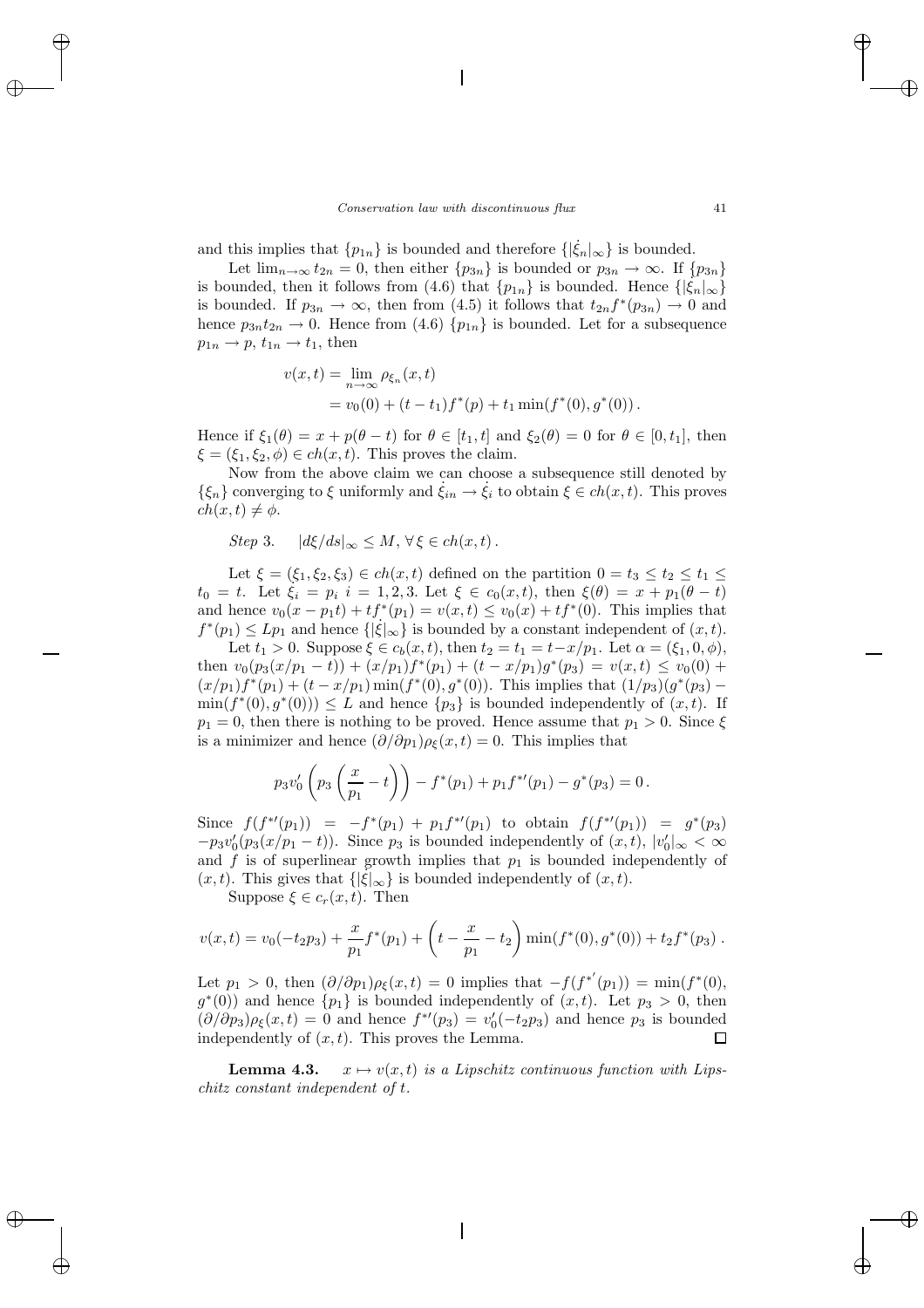*Proof.* In order to prove this, we have to consider several cases. In the sequel we denote  $L_1$  to be a generic constant depending only on Lipschitz constant of  $v_0$ ,  $f^*$  and  $q^*$ .

*Step* 1. Let  $0 \leq x_1 < x_2$ , then  $v(x_2, t) - v(x_1, t) \leq L_1 |x_2 - x_1|$ .

From Lemma 4.2, there exist a  $\xi = (\xi_1, \xi_2, \xi_3)$  in  $ch(x_1, t)$  defined on the partition  $0 = t_3 \le t_2 \le t_1 \le t_0 = t$ . Let  $(p_1, p_2, p_3) = (\xi_1, \xi_2, \xi_3)$  and  $p_0 = (f^*(0) - q^*(0))^+$ .

Suppose  $\xi \in c_0(x_1, t)$ . If  $x_1 = 0$  and  $p_1 \leq 0$  or  $x_1 > 0$ , define  $\alpha(\theta) =$  $x_2 + p_1(\theta - t), \theta \in [0, t],$  then  $\alpha \in c_0(x_2, t)$  and

$$
v(x_2, t) - v(x_1, t) \le v_0(x_2 - p_1t) + tf^*(p_1) - v_0(x_2 - p_1t) - tf^*(p_1)
$$
  
\$\le L(x\_2 - x\_1)\$.

Suppose  $\xi \in c_b(x_1, t)$ . Let  $\tilde{p} = p_3 + (f^*(0) - g^*(0))^+ = p_3 + p_0$ . If  $(x_2 - x_1) - \tilde{p}(t - x_1/p_1) \ge 0$ , define  $\lambda = x_1 + (\tilde{p}(t - x_1/p_1))/t$  be the slope of the line joining  $(x_2, t)$  and  $(x_2 - x_1 - \tilde{p}(t - x_1/p_1), 0)$  and  $\alpha(\theta) = x_2 + \lambda(\theta - t)$ ,  $\theta \in [0, t]$ , then  $\alpha$  is in  $c_0(x_2, t)$  and by convexity of  $f^*$ 

$$
v(x_2, t) - v(x_1, t) \le v_0(\alpha(0)) - v_0(\xi(0)) + tf^*(\lambda) - \frac{x_1}{p_1}f^*(p_1)
$$
  

$$
- \left(t - \frac{x_1}{p_1}\right)g^*(p_3)
$$
  

$$
\le L\left(x_2 - x_1 - (\tilde{p} - p_3)\left(t - \frac{x_1}{p_1}\right)\right)
$$
  

$$
+ \frac{x_1}{p_1}f^*(p_1) + \left(t - \frac{x_1}{p_1}\right)f^*(\tilde{p}) - \frac{x_1}{p_1}f^*(p_1)
$$
  

$$
- \left(t - \frac{x_1}{p_1}\right)g^*(p_3)
$$
  

$$
\le \left(L + \frac{|\tilde{p} - p_3|}{\tilde{p}}\right)(x_2 - x_1) - \left(t - \frac{x_1}{p_1}\right)\tilde{p}\left(\frac{f^*(\tilde{p}) - g^*(p_3)}{\tilde{p}}\right)
$$
  

$$
\le \tilde{L}(x_2 - x_1),
$$

since  $\tilde{p}(t - x_1/p_1) \leq x_2 - x_1, |(f^*(\tilde{p}) - g^*(p_3))/\tilde{p}| \leq |(f^*(\tilde{p}) - g^*(p_3))/p_0|$ if  $f^*(0) > g^*(0)$  and  $(f^*(\tilde{p}) - g^*(p_3))/\tilde{p} = (f^*(p_3) - f^*(0))/p_3 + (g^*(0) (g^*(p_3))/p_3 + (f^*(0) - g^*(0))/p_3$  if  $f^*(0) \leq g^*(0)$ .

If  $x_2 - x_1 - \tilde{p}(t - x_1/p_1) < 0$ , define  $\lambda = x_2 p_1 \tilde{p}/(\tilde{p}x_1 + p_1(x_2 - x_1))$  the slope of the line joining between  $(x_2, t)$  and  $(0, t-x_1/p_1 - (x_2 - x_1)/\tilde{p})$ ,  $\alpha_1(\theta) =$  $x_2 + \lambda(\theta - t), \theta \in [t - x_1/p_1 - (x_2 - x_1)/\tilde{p}, t]$  and  $\alpha_3(\theta) = p_3(\theta - t + x_1/p_1 + t_2)$  $(x_2 - x_1)/\tilde{p}, \theta \in [0, t - (x_2 - x_1)/\tilde{p} - x_1/p_1],$  then  $\alpha = (\alpha_1, \phi, \alpha_3) \in c_b(x_2, t)$ (see Fig. 4.1) and by convexity of  $f^*$  we have

$$
v(x_2, t) - v(x_1, t) \le v_0(\alpha(0)) - v_0(\xi(0)) + \frac{x_2}{\lambda} f^*(\lambda) + \left(t - \frac{x_2}{\lambda}\right) g^*(p_3) - \frac{x_1}{p_1} f^*(p_1) - \left(t - \frac{x_1}{p_1}\right) g^*(p_3)
$$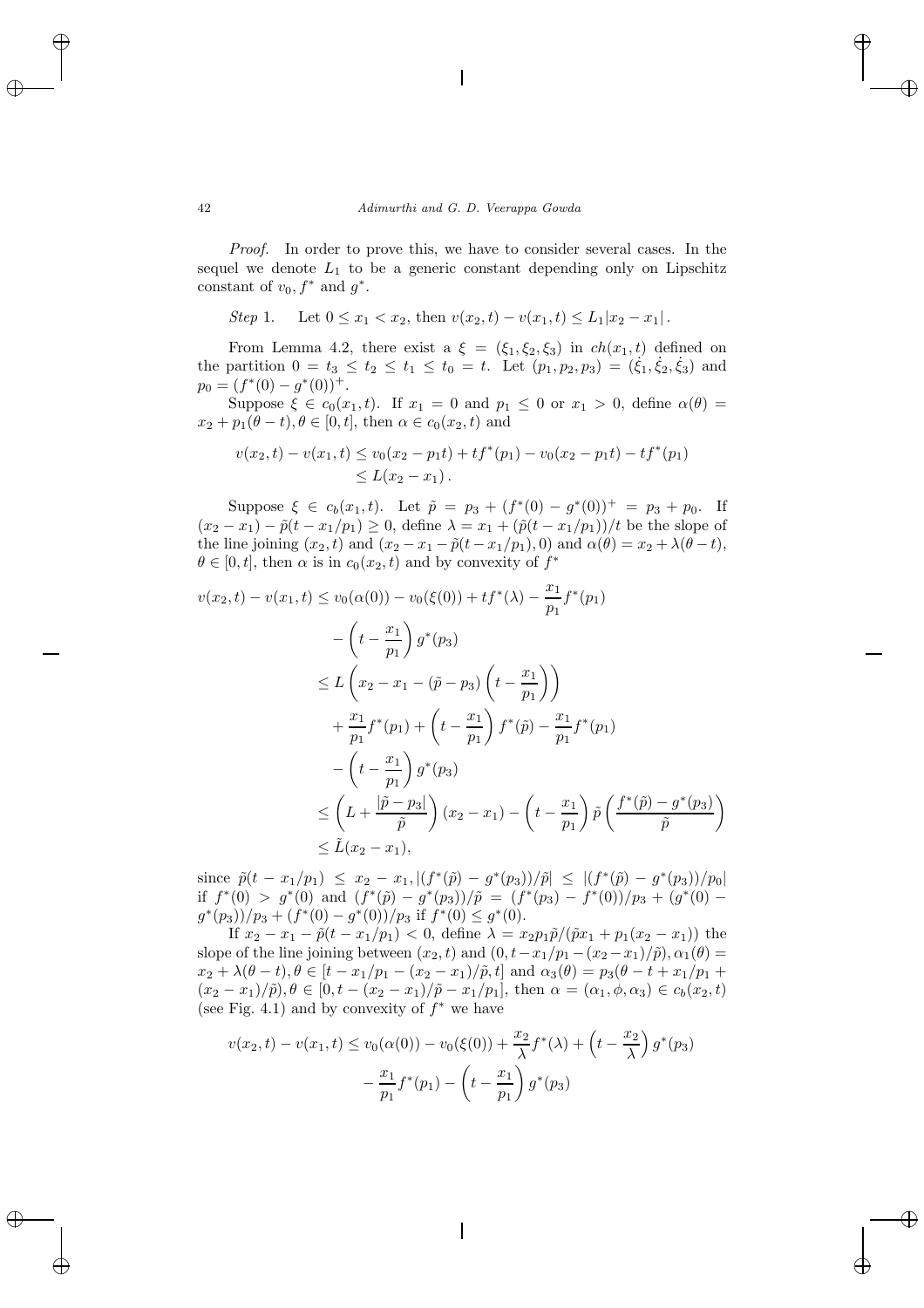*Conservation law with discontinuous flux* 43

$$
\leq L \frac{p_3}{\tilde{p}} (x_2 - x_1) + \frac{x_1}{p_1} f^*(p_1) + \frac{x_2 - x_1}{\tilde{p}} f^*(\tilde{p})
$$
  
+  $\left(t - \frac{x_2}{\lambda}\right) g^*(p_3) - \frac{x_1}{p_1} f^*(p_1) - \left(t - \frac{x_1}{p_1}\right) g^*(p_3)$   

$$
\leq \left(L + \frac{f^*(\tilde{p}) - g^*(p_3)}{\tilde{p}}\right) (x_2 - x_1)
$$
  

$$
\leq \tilde{L}(x_2 - x_1),
$$

since  $t - x_2/\lambda = (t - x_1/p_1) - (x_2 - x_1)/\tilde{p}$ ,  $(f^*(\tilde{p}) - g^*(p_3))/\tilde{p} \le |(f^*(p_3)$  $f^{*}(0)/p_{3}|+|(g^{*}(p_{3})-g^{*}(0))/p_{3}|$  if  $f^{*}(0) \leq g^{*}(0)$  and if  $f^{*}(0) > g^{*}(0)$ , then  $|(f^*(\tilde{p}) - g^*(p_3))/\tilde{p}| \leq \tilde{L}.$ 

Let  $\xi \in c_r(x_1, t)$ . If  $f^*(0) \leq q^*(0)$ , then by strict convexity of  $f^*$ ,  $\xi$  cannot be a minimizer. Hence assume that  $f^*(0) > q^*(0)$  and  $p_0 = f^*(0) - q^*(0)$  and  $\tilde{p} = p_1 + p_0$ . If  $x_2 - x_1 + \tilde{p}(t_2 - t + x_1/p_1) \geq 0$ , define  $\lambda = (x_1/p_1t)p_1 + (t_2/t)p_3 +$  $((t - t<sub>2</sub> - x<sub>1</sub>/p<sub>1</sub>)/t)\tilde{p}$  and  $\alpha(\theta) = x_2 + \lambda(\theta - t)$  for  $\theta \in [0, t]$ , then  $\alpha \in c_0(x_2, t)$ and by convexity of  $f^*$ ,

$$
v(x_2, t) - v(x_1, t) \le v_0(\alpha(0)) - v_0(\xi(0)) + tf^*(\lambda) - \frac{x_1}{p_1}f^*(0) - (t_1 - t_2)g^*(0)
$$
  

$$
- t_2f^*(p_3)
$$
  

$$
\le L\left(x_2 - x_1 + \tilde{p}\left(t_2 - t + \frac{x_1}{p_1}\right)\right) + \frac{x_1}{p_1}f^*(p_1)
$$
  

$$
+ t_2f^*(p_3) + (t - t_2 - \frac{x_1}{p_1})f^*(\tilde{p})
$$
  

$$
- \frac{x_1}{p_1}f^*(p_1) - (t_1 - t_2)g^*(0) - t_2f^*(p_3)
$$
  

$$
\le 2L(x_2 - x_1) + \left(t - \frac{x_1}{p_1} - t_2\right)\tilde{p}\frac{(f^*(\tilde{p}) - g^*(0))}{\tilde{p}}
$$
  

$$
\le \left(2L + \left|\frac{f^*(\tilde{p}) - g^*(0)}{\tilde{p}}\right|\right)(x_2 - x_1),
$$

since  $\tilde{p}(t - x_1/p_1 - t_2) \leq x_2 - x_1$ .

Suppose  $\tilde{p}(t-x_1/p_1-t_2) > x_2-x_1$ , define  $\lambda = x_2p_1\tilde{p}/(\tilde{p}x_1+p_1(x_2-x_1)),$  $\alpha_1(\theta) = x_2 + \lambda(\theta - t), \ \theta \in [t - x_1/p_1 - (x_2 - x_1)/\tilde{p}, t] \ \alpha_2(\theta) = 0 \ \text{ for } \ \theta \in$  $[t_2, t-x_1/p_1-(x_2-x_1)/\tilde{p}], \alpha_3=\xi_3 \text{ in } [0, t_2].$  Then  $\alpha=(\alpha_1, \alpha_2, \alpha_3) \in c_r(x_2, t)$ (see Fig. 4.2) and

$$
v(x_2, t) - v(x_1, t) \le \frac{x_2}{\lambda} f^*(\lambda) + \left( t - \frac{x_1}{p} - \frac{x_2 - x_1}{\tilde{p}} - t_2 \right) g^*(0)
$$

$$
- \frac{x_1}{p_1} f^*(p_1) - \left( t - \frac{x_1}{p_1} - t_2 \right) g^*(0)
$$

$$
\le \frac{x_1}{p_1} f^*(p_1) + \frac{x_2 - x_1}{\tilde{p}} f^*(\tilde{p}) - \frac{x_1}{p_1} f^*(p_1)
$$

$$
- \frac{x_2 - x_1}{\tilde{p}} g^*(0)
$$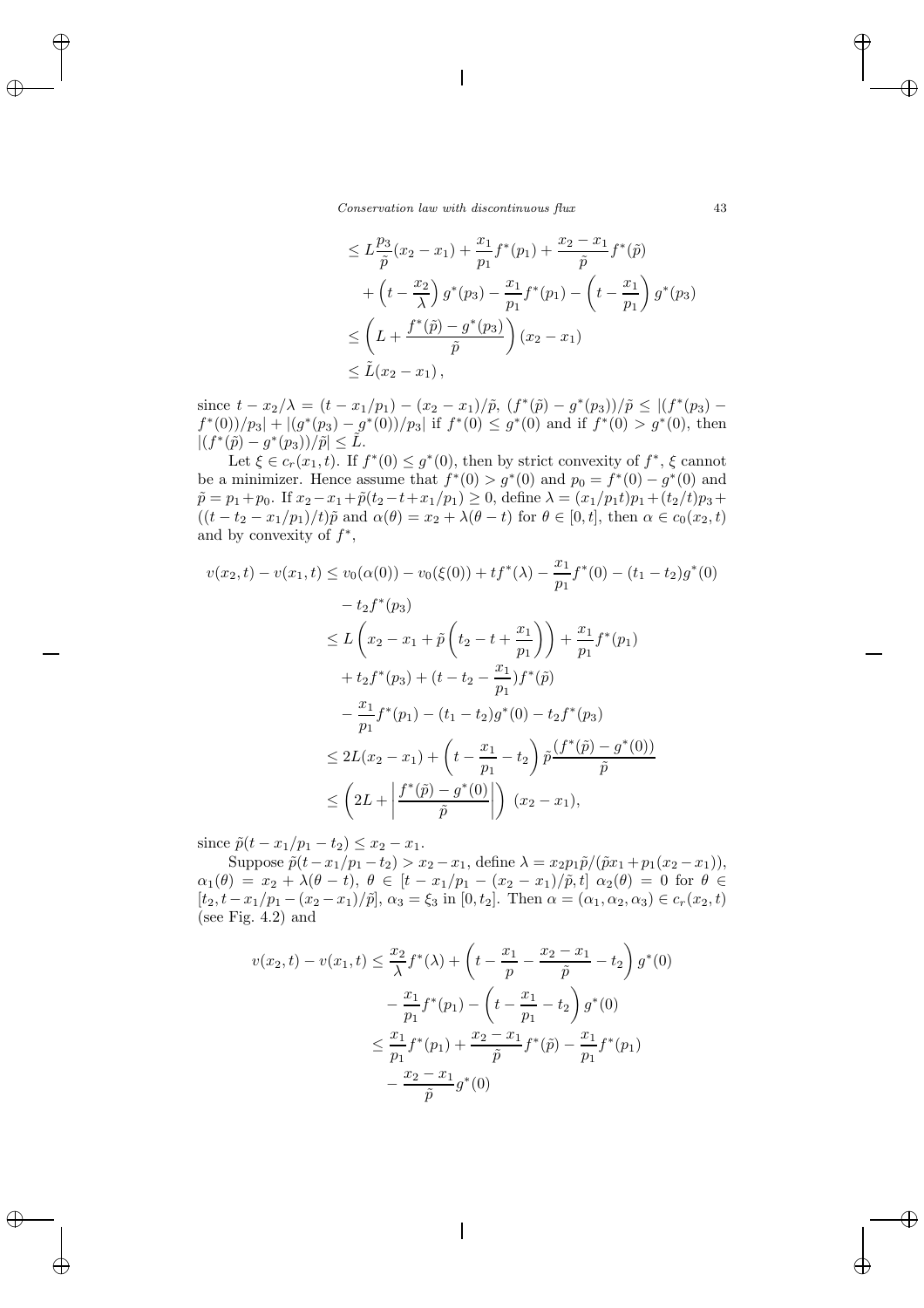44 *Adimurthi and G. D. Veerappa Gowda*

$$
\leq \left| \frac{f^*(\tilde{p}) - g^*(0)}{\tilde{p}} \right| (x_2 - x_1)
$$
  

$$
\leq \tilde{L}(x_2 - x_1).
$$

Now Step 1 follows from all the above estimates.



Step 2. 
$$
v(x_2,t) - v(x_1,t) \geq -\tilde{L}(x_2-x_1)
$$
.

Let  $\xi \in ch(x_2, t)$  with  $(p_1, p_2, p_3) = (\dot{\xi}_1, \dot{\xi}_2, \dot{\xi}_3)$  defined on  $0 \le t_3 \le t_2 \le$  $t_1 \leq t_0 = t$ . Suppose  $\xi \in c_0(x_2, t)$ . If  $x_1 - p_1 t \geq 0$ , define  $\alpha(\theta) = x_1 + p_1(\theta$  $t, \theta \in [0, t]$ , then  $\alpha \in c_0(x_1, t)$  and

$$
v(x_2,t)-v(x_1,t)\geq v_0(x_2-p_1t)-v_0(x_1-p_1t)\geq -L(x_2-x_1).
$$

If  $x_1 - p_1 t < 0$ , define  $\alpha(\theta) = x_1 + (x_1/t)(\theta - t)$ ,  $\theta \in [0, t]$  then  $\alpha \in c_0(x_1, t)$  and by convexity of  $f^*$ .

$$
v(x_2, t) - v(x_1, t) \ge v_0(x_2 - p_1 t) - v_0(0) + t f^*(p_1) - \frac{x_1}{t} f^* \left(\frac{x_1}{t}\right)
$$
  
\n
$$
\ge -L(x_2 - p_1 t) + (tp_1 - x_1) \left(\frac{f^*(p_1) - f^*(0)}{p_1}\right)
$$
  
\n
$$
\ge -\left[L + \left|\frac{f^*(p_1) - f^*(0)}{p_1}\right|\right](x_2 - x_1),
$$

since  $x_1 - p_1 t \leq 0$  implies that  $x_2 - p_1 t \leq x_2 - x_1$ ,  $x_1 - p_1 t \geq x_1 - x_2$ . Let  $\xi \in c_r(x_2, t) \cup c_b(x_2, t)$ . Define  $\lambda = (x_2/x_1)p_1, \alpha_1(\theta) = x_1 + \lambda(\theta - t)$  for  $\theta \in [t_1, t], \alpha = (\alpha_1, \xi_2, \xi_3)$ , then  $\alpha \in c_r(x_1, t) \cup c_b(x_2, t)$  and

$$
v(x_2, t) - v(x_1, t) \ge \frac{x_2}{p_1} f^*(p_1) - \frac{x_1}{\lambda} f^*(\lambda)
$$
  
=  $\frac{x_2}{p_1} f^*(p_1) - \frac{x_1}{p_1} f^*(p_1) - \frac{(x_2 - x_1)}{p_1} f^*(0)$   
=  $(x_2 - x_1) \frac{(f^*(p_1) - f^*(0))}{p_1}$   
 $\ge -\tilde{L}(x_2 - x_1).$ 

This proves Step 2.

By Step 1 and 2 it follows that for  $0 \leq x_1 < x_2, |v(x_2, t) - v(x_1, t)| \leq$  $\tilde{L}|x_2 - x_1|$ . Similarly if  $x_2 < x_1 \leq 0$ ,  $|v(x_2, t) - v(x_1, t)| \leq \tilde{L}|x_2 - x_1|$ . Let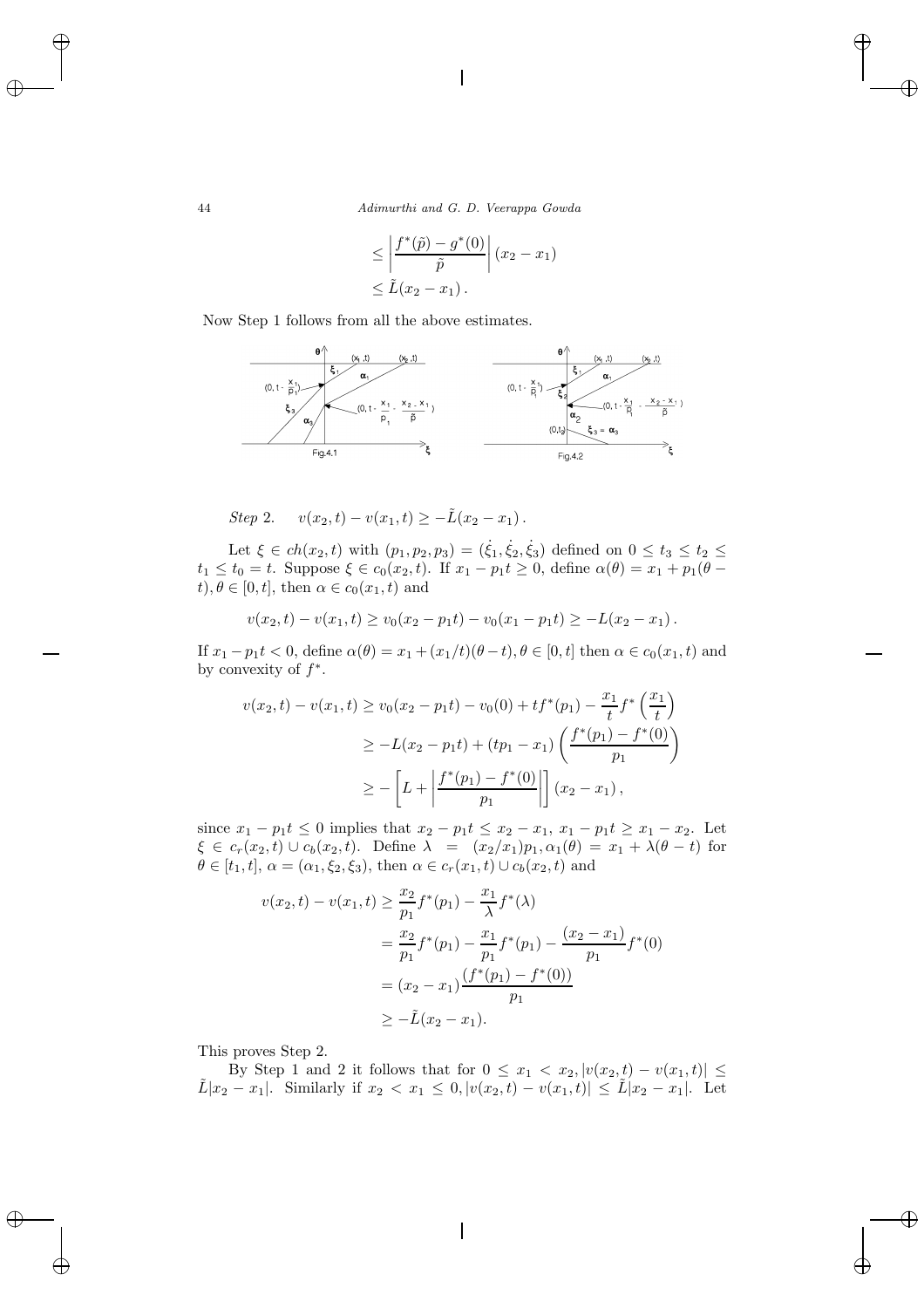$x_1 < 0 < x_2$ , then  $|v(x_1,t) - v(x_2,t)| \leq |v(x_1,t) - v(0,t)| + |v(x_2,t) - v(0,t)| \leq$  $\tilde{L}(|x_1| + |x_2|) = \tilde{L}|x_2 - x_1|$ . This proves the Lemma.

**Lemma 4.4** (Dynamic Programming Principle). *Let*  $0 \le s \le t$ ,  $w(x) =$ v(x, s) *and define*

(4.7) 
$$
W(x,t,s) = \inf \{ \rho_{\xi,w}(x,t,s), \xi \in c(x,t,s) \},
$$

*then*  $v(x,t) = W(x,t,s)$ .

*Proof.* From Lemma 4.3,  $v(x, s)$  is uniformly continuous function in x and hence by imitating Lemma 4.2, minimizers for  $W(x, t, s)$  exist. Denote  $ch(x, t, s)$  the set of minimizing curves. In order to prove the Lemma, we have to consider several cases.

Let  $x \ge 0$  and  $\xi = (\xi_1, \xi_2, \xi_3) \in ch(x, t, s)$  with  $(p_1, p_2, p_3) = (\dot{\xi}_1, \dot{\xi}_2, \dot{\xi}_3)$ defined on the partition  $s = t_3 \le t_2 \le t_1 \le t_0 = t$ . Let  $y = \xi(s)$  and  $\alpha =$  $(\alpha_1, \alpha_2, \alpha_3) \in ch(y, s)$  with  $(q_1, q_2, q_3) = (\dot{\alpha}_1, \dot{\alpha}_2, \dot{\alpha}_3)$  defined on the partition  $0 = s_3 \leq s_2 \leq s_1 \leq s_0 = s.$ 

*Case* 1. Let  $\xi \in c_0(x, t, s)$ .

Let  $\alpha \in c_0(y, s)$ . Define  $\lambda = (1 - s/t)p_1 + (s/t)q_1$  and  $\beta(\theta) = x + \lambda(\theta - t)$ ,  $\theta$  $\in [0, t]$ . Then  $\beta \in c_0(x, t)$  and

$$
v(x,t) \le v_0(x - \lambda t) + t f^*(\lambda)
$$
  
\n
$$
\le v_0(x - q_1 t) + s f^*(q_1) + (t - s) f^*(p_1)
$$
  
\n
$$
= v(y,s) + (t - s) f^*(p_1)
$$
  
\n
$$
= W(x,t,s).
$$

Let  $\alpha \in c_b(y, s) \cup c_r(y, s)$  and  $\lambda = x/((t-s)p_1 + (sq_1 - x))$ . Define  $\gamma_1(\theta) =$  $x-\lambda(\theta-t)$ ,  $\theta \in [s_1, t]$ ,  $\gamma_2 = \alpha_2$ ,  $\gamma_3 = \alpha_3$ , then  $\gamma = (\gamma_1, \gamma_2, \gamma_3) \in c_b(x, t) \cup c_r(x, t)$ and

$$
v(x,t) \le v_0(\gamma(0)) + \frac{x}{\lambda} f^*(\lambda) + (s_1 - s_2) \min(f^*(0), g^*(0))
$$
  
+  $s_2 g^*(q_1)$   

$$
\le v_0(\alpha(0)) + \frac{y}{q_1} f^*(q_1) + (s - s_2) \min(f^*(0), g^*(0))
$$
  
+  $s_2 g^*(q_1) + (t - s) f^*(p_1)$   
=  $v(y, s) + (t - s) f^*(p_1)$   
=  $W(x, t, s).$ 

*Case* 2. Let  $\xi \in c_b(x, t, s)$ .

Let  $\alpha \in c_0(y, s)$ . Define  $\lambda = (q_1s - y)/(t - x/p_1) = s/(t - x/p_1) + ((t$  $s - x/p_1$  $\left( (t - s/p_1) p_3, \, \gamma_1 = \xi_1, \gamma_2 = \phi, \gamma_3(\theta) = \lambda(\theta - t + x_1/p_1), \, \text{then } \gamma =$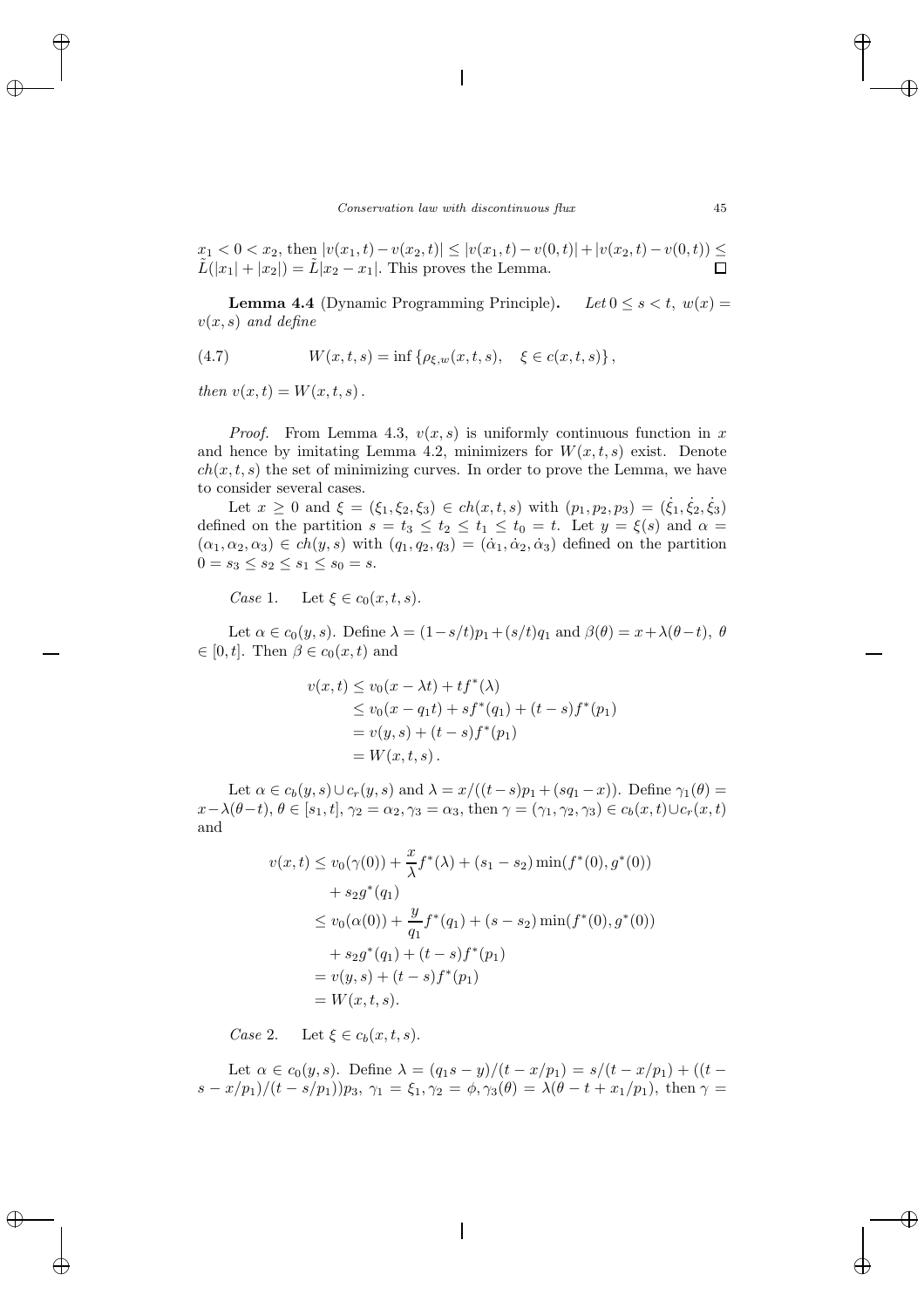$(\gamma_1, \gamma_2, \gamma_3) \in c_b(x, t)$  and

$$
v(x,t) \le v_0(\gamma(0)) + \frac{x}{p_1} f^*(p_1) + \left(t - \frac{x}{p_1}\right) g^*(\lambda)
$$
  
\n
$$
\le v_0(\alpha(0)) + \frac{x}{p_1} f^*(p_1) + \left(t - s - \frac{x}{p_1}\right) g^*(p_3) + s g^*(q_1)
$$
  
\n
$$
= v(y,s) + \frac{x_1}{p_1} f^*(p_1) + \left(t - s - \frac{x}{p_1}\right) g^*(p_3)
$$
  
\n
$$
\le W(x,t,s).
$$

Let  $\alpha \in c_b(y, s) \cup c_r(y, s)$ . Define  $\gamma_1 = \xi_1 \gamma_2(\theta) = 0$  for  $\theta \in [t_1, s_2], \gamma_3 = \alpha_3$ , then  $\gamma = (\gamma_1, \gamma_2, \gamma_3) \in c_r(x, t) \cup c_b(x, t)$ . If  $\gamma \in c_b(x, t)$ , then

$$
v(x,t) \le v_0(\gamma(0)) + \frac{x}{p_1} f^*(p_1) + (t_1 - s_2) \min(f^*(0), g^*(0))
$$
  
+  $s_2 g^*(q_3)$   

$$
\le v_0(\gamma(0)) + \frac{x}{p_1} f^*(p_1) + (t_1 - s_1) g^*(0) + (s_1 - s_2) \min(f^*(0), g^*(0))
$$
  
+  $s_2 g^*(q_3)$   

$$
\le v_0(\gamma(0)) + \frac{x}{p_1} f^*(p_1) + (t_1 - s) g^*(p_3) + \frac{y}{q_1} g^*(q_1)
$$
  
+  $(s_1 - s_2) \min(f^*(0), g^*(0)) + s_2 g^*(q_3)$   
=  $v(y, s) + \frac{x}{p_1} f^*(p_1) + (t_1 - s) g^*(p_3)$   

$$
\le W(x, t, s),
$$

since  $0 = (1/(t_1 - s_1))(t_1 - s + y/q_1)$ . Similarly the same inequality holds if  $\gamma \in c_r(x, t)$ .

*Case* 3.  $\xi \in c_r(x,t,s)$ .

Suppose  $\alpha \in c_0(y, s)$ , define  $\lambda = -\alpha(0)/t_2, \gamma_1 = \xi_1, \gamma_2 = \xi_2, \gamma_3(\theta) =$  $\lambda(\theta - t_2)$  for  $\theta \in [0.t_2]$ . Then  $\gamma = (\gamma_1, \gamma_2, \gamma_3) \in c_r(x, t)$  and

$$
v(x,t) \le v_0(\gamma(0)) + \frac{x}{p_1} f^*(p_1) + (t_1 - t_2) \min(f^*(0), g^*(0))
$$
  
+  $t_2 f^*(\lambda)$   

$$
\le v_0(\gamma(0)) + \frac{x}{p_1} f^*(p_1) + (t_1 - t_2) \min(f^*(0), g^*(0))
$$
  
+  $(t_2 - s) f^*(p_3) + sf^*(q_1)$   
=  $v(y, s) + \left\{ \frac{x}{p_1} f^*(p_1) + (t_1 - t_2) \min(f^*(0), g^*(0)) + (t_2 - s) f^*(p_3) \right\}$   

$$
\le W(x, t, s),
$$

since  $\lambda = (1/t_2)((t_2 - s)p_3 + sq_1)$ . Suppose  $\alpha \in c_b(y, s)$ , define  $\lambda = -\alpha(0)/t_1$ ,  $\gamma_1 = \xi_1, \gamma_2 = \phi, \gamma_3(\theta) = \lambda(\theta - t_1)$  for  $\theta \in [0, t_1]$ . Then  $\gamma = (\gamma_1, \gamma_2, \gamma_3) \in c_b(x, t)$ .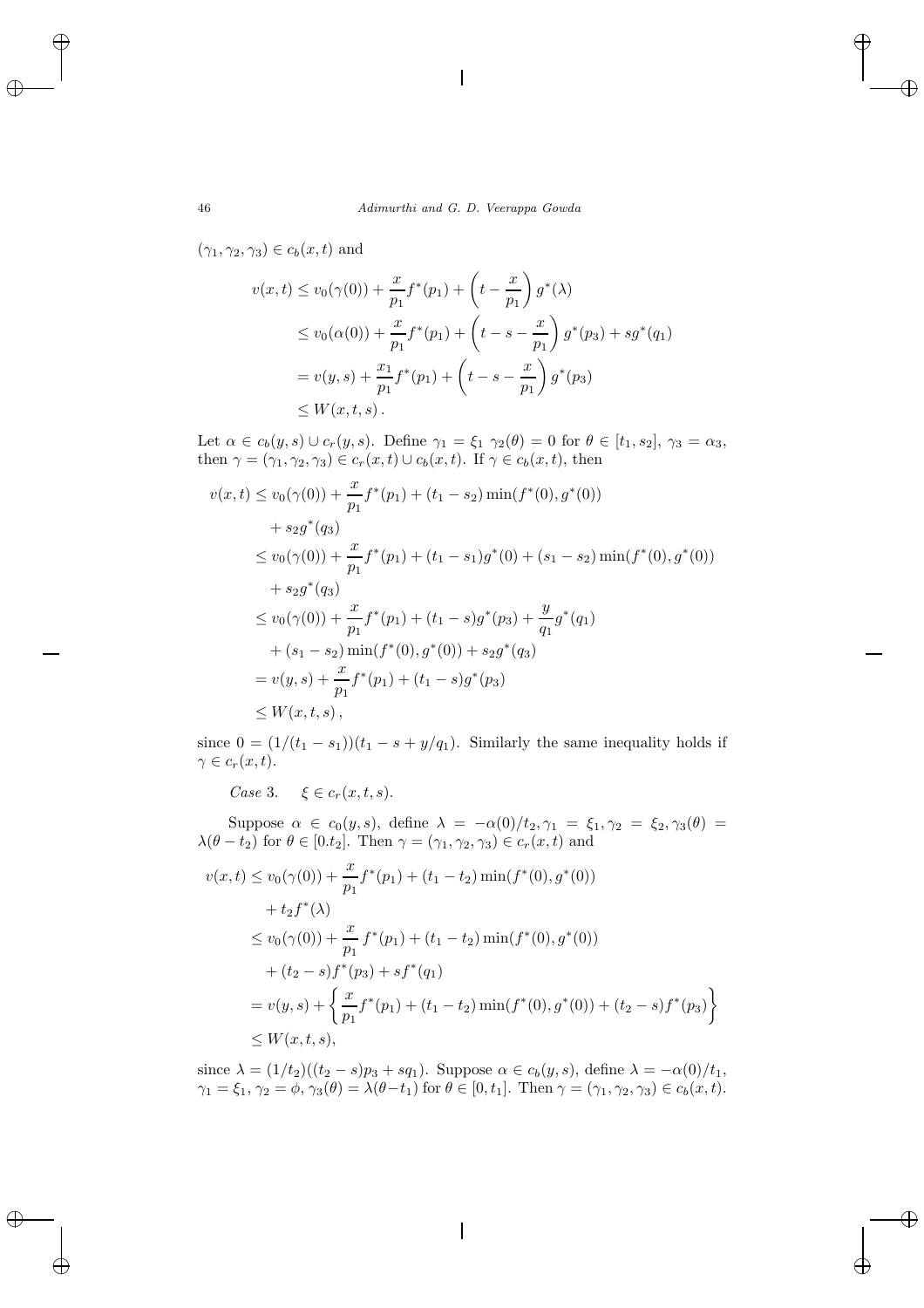By strict convexity of  $f^*, \xi \in c_r(x, t, s)$  implies that  $f^*(0) > g^*(0)$ . Hence

$$
v(x,t) \le v_0(\gamma(0)) + \frac{x}{p_1} f^*(p_1) + t_1 g^*(\lambda)
$$
  
\n
$$
\le v_0(\alpha(0)) + \frac{x}{p_1} f^*(p_1) + s_1 g^*(q_3) + (t_1 - s_1) g^*(0)
$$
  
\n
$$
\le v_0(\alpha(0)) + \frac{x}{p_1} f^*(p_1) + (t_1 - t_2) g^*(0) + (t_2 - s_1) f^*(0)
$$
  
\n
$$
+ s_1 g^*(q_3)
$$
  
\n
$$
\le v_0(\alpha(0)) + \frac{x}{p_1} f^*(p_1) + (t_1 - t_2) g^*(0) + (t_2 - s) f^*(p_3)
$$
  
\n
$$
+ \frac{y}{s_1} f^*(q_1) + s_1 g^*(q_3)
$$
  
\n
$$
= v_0(y, s) + \frac{x}{p_1} f^*(p_1) + (t_1 - t_2) \min(f^*(0), g^*(0))
$$
  
\n
$$
+ (t_2 - s) f^*(p_3)
$$
  
\n
$$
\le W(x, t, s).
$$

Suppose  $\alpha \in c_r(y, s)$ , define  $\gamma_1 = \xi_1, \gamma_2 = 0$  in  $[t_1, s_2]$  and  $\gamma_3 = \alpha_3$ . Then  $\gamma = (\gamma_1, \gamma_2, \gamma_3) \in c_r(x, t)$  and  $f^*(0) > g^*(0)$ . Hence

$$
v(x,t) \le v_0(\gamma(0)) + (t_1 - s_2)g^*(0) + s_1g^*(q_3)
$$
  
\n
$$
\le v_0(\gamma(0)) + (t_1 - t_2)g^*(0) + (t_2 - s_1)f^*(0) + (s_1 - s_2)g^*(0)
$$
  
\n
$$
+ s_1g^*(q_3)
$$
  
\n
$$
\le v_0(\alpha(0)) + (t_1 - t_2)g^*(0) + (s_1 - s_2)g^*(0) + (t_2 - s)f^*(p_3)
$$
  
\n
$$
+ \frac{y}{q_1}f^*(q_1) + s_1g^*(q_3)
$$
  
\n
$$
= v(y,s) + \frac{x}{p_1}f^*(p_1) + (t_1 - t_2)\min(f^*(0), g^*(0)) + (t_2 - s)g^*(p_3)
$$
  
\n
$$
\le W(x,t,s).
$$

Combining all the 3-cases to conclude that

$$
(4.8) \t v(x,t) \le W(x,t,s).
$$

In order to prove the reverse inequality, let  $\xi = (\xi_1, \xi_2, \xi_3) \in ch(x, t)$  with  $(p_1, p_2, p_3) = (\dot{\xi}_1, \dot{\xi}_2, \dot{\xi}_3)$  defined on the partition  $0 = t_3 \le t_1 \le t_2 \le t_1 \le t_0 = t$ .

*Case* 4. Let  $\xi \in c_0(x, t)$ .

Let  $y = \xi(s)$  and  $\alpha(\theta) = x + p_1(\theta - t)$  for  $\theta \in [s, t]$ . Then  $\alpha \in c_0(x, t, s)$ and

$$
v(x,t) = v_0(x - p_1t) + tf^*(p_1)
$$
  
=  $v_0(x - p_1t) + sf^*(p_1) + (t - s)f^*(p_1)$   
 $\geq v(y,s) + (t - s)f^*(p_1)$   
 $\geq W(x,t,s).$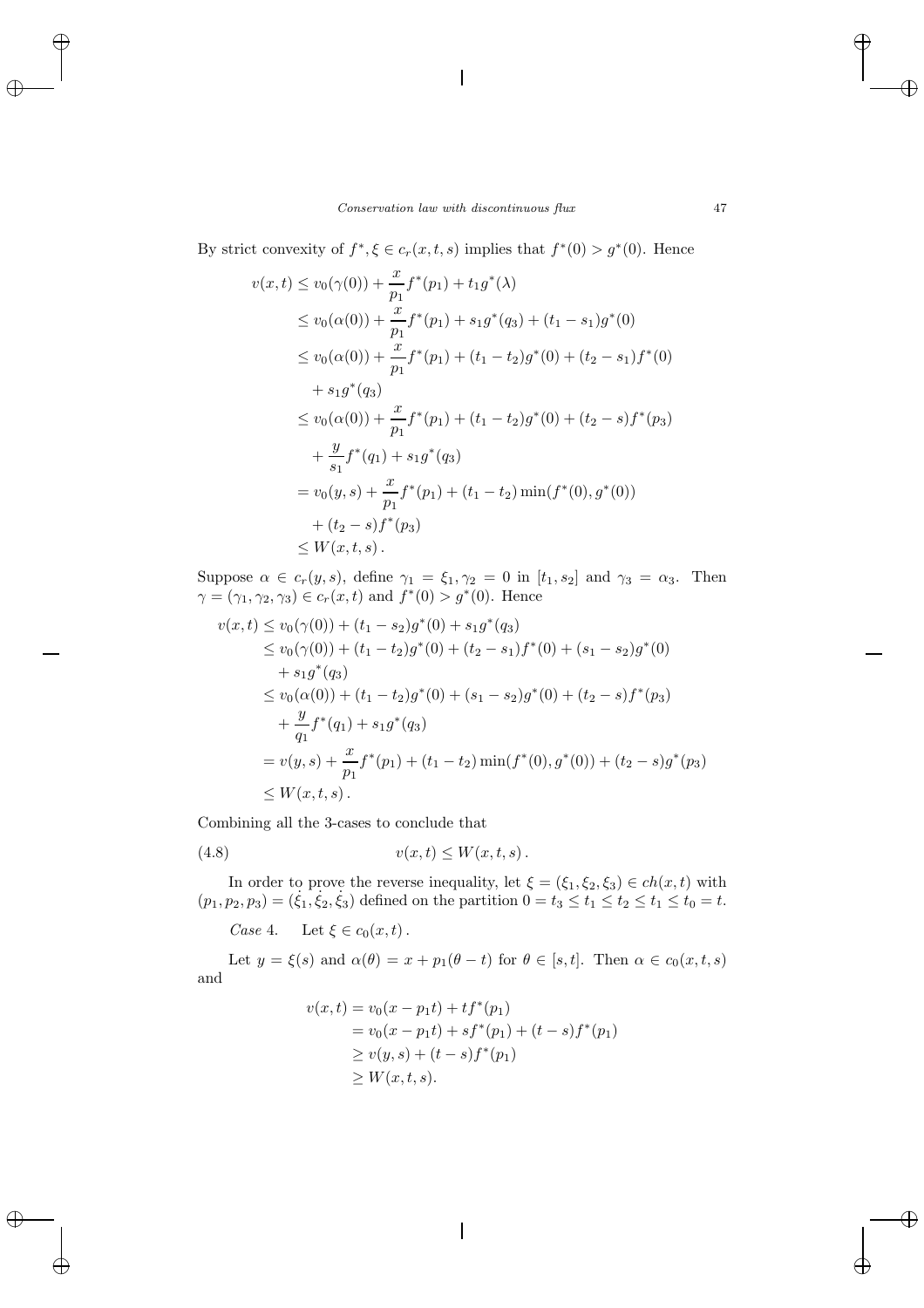*Case* 5. Let  $\xi \in c_b(x, t)$ .

Let  $y = \xi(s)$  and define  $\alpha = \xi|_{[s,t]}$ . Then  $\alpha \in c(x,t,s)$  and if  $t-s-x/p_1 \ge$ 0, then

$$
v(x,t) = v_0(\xi(0)) + \frac{x}{p_1} f^*(p_1) + \left(t - \frac{x}{p_1}\right) g^*(p_3)
$$
  
=  $v_0(\xi(0)) + \frac{x}{p_1} f^*(p_1) + \left(t - s - \frac{x}{p_1}\right) g^*(p_3) + sg^*(p_3)$   
 $\ge v(y,s) + \frac{x}{p_1} f^*(p_1) + \left(t - s - \frac{x}{p_1}\right) g^*(p_3)$   
 $\ge W(x,t,s).$ 

If  $t - s - x/p_1 < 0$ , then

$$
v(x,t) = v_0(\xi(0)) + \frac{x}{p_1} f^*(p_1) + \left(t - \frac{x}{p_1}\right) g^*(p_3)
$$
  
=  $v_0(\xi(0)) + \frac{y}{p_1} f^*(p_1) + \left(s - \frac{y}{p_1}\right) g^*(p_3) + \frac{x - y}{p_1} f^*(p_1)$   
 $\ge v(y,s) + (t - s) f^*(p_1)$   
 $\ge W(x,t,s).$ 

*Case* 6.  $\xi \in c_r(x, t)$ .

Let  $\alpha = \xi|_{[s,t]}$ , then  $\alpha \in c(x,t,s)$ . If  $s \in [t_1,t]$ , then

$$
v(x,t) = v_0(\xi(0)) + \frac{x}{p_1} f^*(p_1) + (t_1 - t_2) \min(f^*(0), g^*(0)) + t_2 f^*(p_3)
$$
  
=  $v_0(\xi(0)) + \frac{y}{p_1} f^*(p_1) + (t_1 - t_2) \min(f^*(0), g^*(0)) + t_2 f^*(p_3)$   
+  $(t - s) f^*(p_1)$   
 $\ge v(y, s) + (t - s) f^*(p_1)$   
 $\ge W(x, t, s).$ 

If  $s \in (t_1, t_2]$ , then

$$
v(x,t) = v_0(\xi(0)) + (s - t_2) \min(f^*(0), g^*(0)) + t_2 f^*(p_3)
$$
  
+  $(t_1 - s) \min(f^*(0), g^*(0)) + \frac{x}{p_1} f^*(p_1)$   
 $\ge v(y, s) + \frac{x}{p_1} f^*(p_1) + (t_1 - s) \min(f^*(0), g^*(0))$   
 $\ge W(x, t, s).$ 

If  $s \in [0, t_1]$ , then

$$
v(x,t) = v_0(\xi(0)) + \frac{x}{p_1} f^*(p_1) + (t_1 - t_2) \min(f^*(0), g^*(0)) + (t_2 - s) f^*(p_3)
$$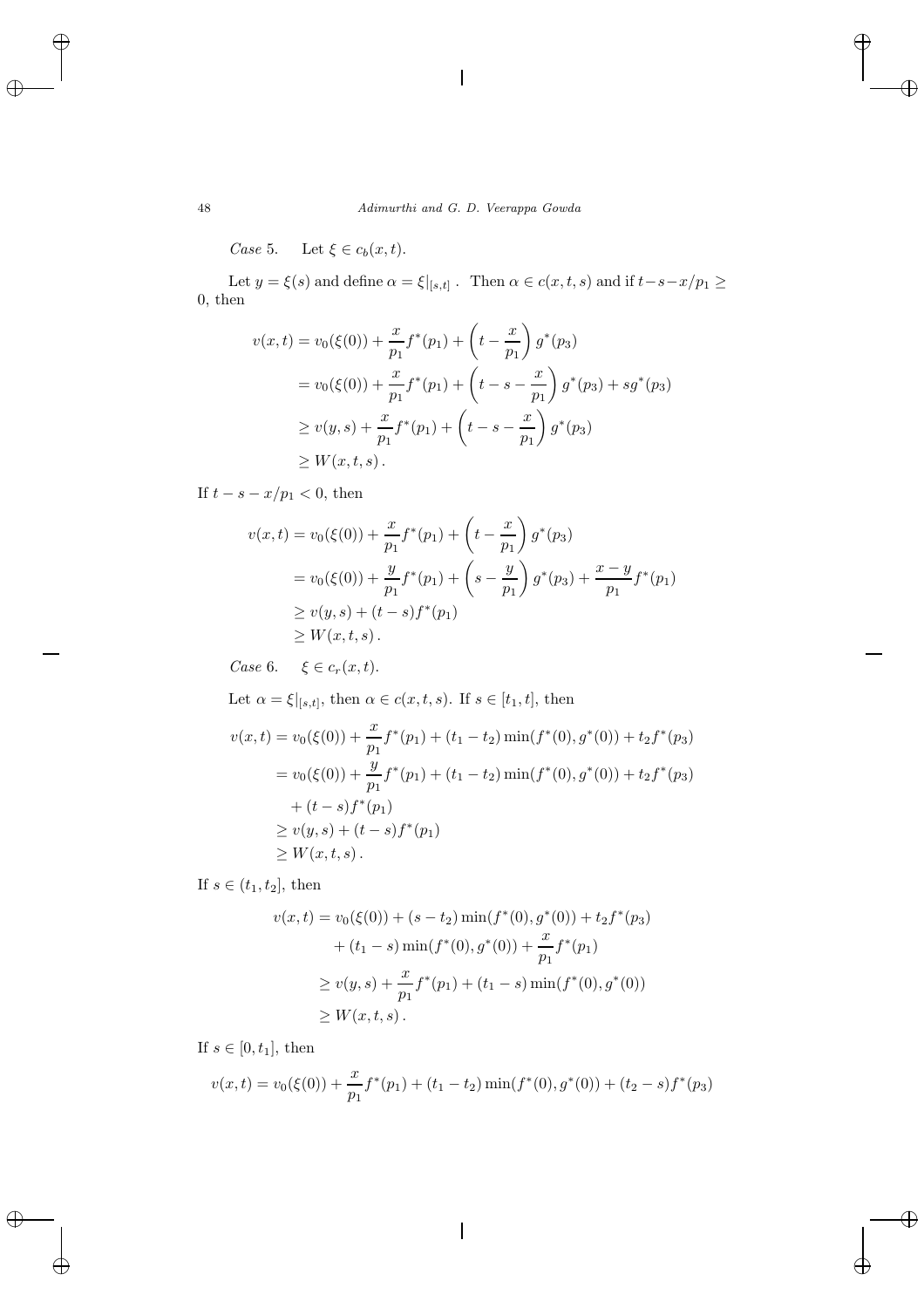+ 
$$
sf^*(p_3)
$$
  
\n $\geq v(y,s) + \frac{x}{p_1}f^*(p_1) + (t_1 - t_2) \min(f^*(0), g^*(0)) + (t_2 - s)f^*(p_3)$   
\n $\geq W(x,t,s).$ 

Combining (4.8) and the above estimates to obtain  $v(x, t) = W(x, t, s)$ . Similarly for  $x \leq 0$  and this proves the lemma.  $\Box$ 

Now the following corollary is the immediate consequence of Lemma 4.4 which we state without proof.

**Corollary 4.5.** *Let*  $0 \le s < t$ ,  $\xi \in ch(x,t)$  *and*  $\alpha = \xi|_{[s,t]}, \beta = \xi|_{[0,s]}$ *. Then*  $\alpha \in ch(x, t, s)$  *and*  $\beta \in ch(\xi(s), s)$ *.* 

**Lemma 4.6.** v *is a uniformly Lipschitz continuous function.*

*Proof.* In view of Lemma (4.3), it is enough to prove that  $t \mapsto v(x, t)$  is a Lipschitz continuous function with Lipschitz constant depend only on  $v_0$ ,  $f^*$ and  $g^*$ . Without loss of generality we can assume that  $x \geq 0$  and  $0 \leq s \leq t$ . Let  $\xi = (\xi_1, \xi_2, \xi_3) \in ch(x, t)$  with  $(p_1, p_2, p_3) = (\dot{\xi}_1, \dot{\xi}_2, \dot{\xi}_3)$  defined on  $0 = t_3 \leq$  $t_2 \leq t_1 \leq t_0 = t$ . From corollary  $(4.5)$ ,  $\alpha|_{[s,t]} \in ch(x,t,s)$ . Let  $\tilde{L}$  denote a constant depending only on Lipschitz constant of  $x \mapsto v(x,t)$ ,  $f^*, g^*$ . From Lemma 4.2, we have,

(i) if  $\alpha \in c_0(x, t, s)$  then

$$
v(x,t) - v(x,s) \ge v(\alpha(s),s) + (t-s)f^*(p_1) - v(x,s)
$$
  
\n
$$
\ge -\tilde{L}\{|\alpha(s) - x| + (t-s)|
$$
  
\n
$$
\ge -2\tilde{L}(t-s).
$$

(ii) if  $\alpha \in c_b(x, t, s)$ , then  $x/p_1 \leq t - s$  and  $|\alpha(s) - x| = |p_3(x/p_1 - (t$ s)) – x| ≤ (x/p<sub>1</sub>)(p<sub>3</sub> + p<sub>1</sub>) + (t – s) ≤  $\tilde{L}(t - s)$ . Hence

$$
v(x,t) - v(x,s) \ge v(\alpha(s),s) + \frac{x}{p_1} f^*(p_1) + (t - s - x/p_1) g^*(p_3)
$$
  

$$
- v(x,s)
$$
  

$$
\ge -\tilde{L}|\xi(s) - x| - (|f^*(p_1)| + |g^*(p_3)|)(t - s)
$$
  

$$
\ge -\tilde{L}(t - s).
$$

(iii) if 
$$
\alpha \in c_r(x, t, s)
$$
, then  $x/p_1 \le t - s$ ,  $t_1 - t_2 \le t - s$ , hence  
\n
$$
v(x, t) - v(x, s) = v(\alpha(s), s) + \frac{x}{p_1} f^*(p_1) + (t_1 - t_2) \min(f^*(0), g^*(0))
$$
\n
$$
+ (t_2 - s) g^*(p_3) - v(x, s)
$$
\n
$$
\ge -\tilde{L} \left\{ \frac{|\alpha(s) - x|}{(t - s)} + |f^*(0)| + |g^*(0)| + |g^*(p_3)| \right\} (t - s)
$$
\n
$$
\ge -\tilde{L}(t - s),
$$

since  $|\alpha(s) - x| \leq |p_3|(t_2 - s)| + p_1(x/p_1) \leq \tilde{L}(t - s)$ .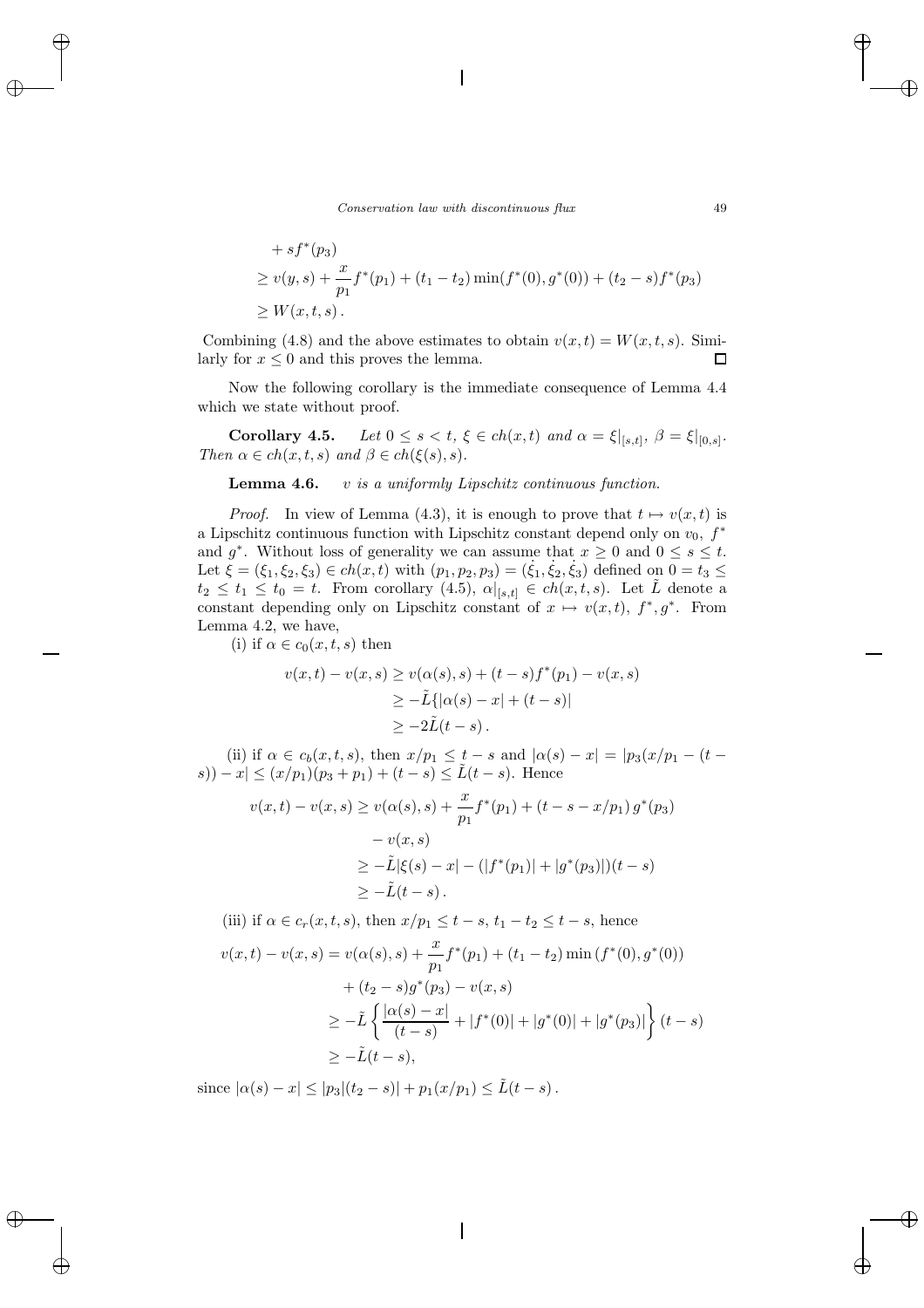Also from Lemma 4.4,  $v(x,t) - v(x,s) \leq (t-s)f^{*}(0)$ . Combining all the above estimates to obtain  $|v(x,t) - v(x,s)| \leq L|t-s|$ . This proves the lemma. П

**Analysis of characteristic curves**  $ch(x, t)$ . Since the admissible curves consists of three types of curves. Hence we need to understand the behaviour of the characteristic curves in a systematic way.

**Definition 4.7.** Let  $\alpha \in c(x_1, t_1)$  and  $\beta \in c(x_2, t_2)$ .  $\alpha$  and  $\beta$  is said to intersect properly if there exist a  $\theta_0 \in (0, \min(t_1, t_2)]$  such that  $\alpha(\theta_0) = \beta(\theta_0)$ ,  $\dot{\alpha}(\theta_0) \neq \dot{\beta}(\theta_0)$  and  $\alpha(\theta_0) \neq 0$ .

**Lemma 4.8.** *Let*  $\alpha \in ch(x_1, t_1)$  *and*  $\beta \in ch(x_2, t_2)$ *. Then*  $\alpha$  *and*  $\beta$  *do not interset properly.*

*Proof.* Suppose  $\alpha$ ,  $\beta$  intersect properly. Then there exist a  $\theta_0 \in (0, \min(t_1,$  $(t_2)$ ] such that  $\alpha(\theta_0) = \beta(\theta_0) \neq 0$ ,  $\dot{\alpha}(\theta_0) \neq \dot{\beta}(\theta_0)$ . Without loss of generality we can assume that  $x = \alpha(\theta_0) > 0$  and  $t_1 \leq t_2$ . Then we can find  $s_2 < \theta_0 < s_1$ such that  $\alpha$  and  $\beta$  are positive line segments in  $[s_2, \min(t_1, s_1)]$  and  $(s_2, s_1]$ respectively. Let  $\lambda = (\beta(s_1) - \alpha(s_2))/(s_1 - s_2)$ ,  $\gamma(\theta) = \beta(s_1) + \lambda(\theta - s_1)$  for  $\theta \in [s_2, s_1]$ . Then  $\gamma \in c_0(\beta(s_1), s_1, s_2)$  and from strict convexity of  $f^*$  and Corollary 4.5

$$
v(\beta(s_1), s_1) \le v(\gamma(s_2), s_2) + (s_1 - s_2)f^*(\lambda)
$$
  
< 
$$
< v(\alpha(s_2), s_2) + (\theta_0 - s_1)f^*(\alpha) + (s_1 - \theta_0)f^*(\beta)
$$
  

$$
= v(x, \theta_0) + (s_1 - \theta_0)f^*(\beta) = v(\beta(s_1), s_1),
$$

which is a contradiction. This proves the lemma.



Let  $t > 0$  and define

(4.9) 
$$
R_1(t) = \inf\{x; x \ge 0, ch(x, t) \subset c_0(x, t)\},
$$

(4.10) 
$$
R_2(t) = \begin{cases} \inf\{x; 0 \le x \le R_1(t), & ch(x, t) \cap c_r(x, t) \ne \phi\}, \\ R_1(t) & \text{if the above set is empty.} \end{cases}
$$

(4.11)  $L_1(t) = \sup\{x; x \leq 0, ch(x, t) \subset c_0(x, t)\},$ 

$$
\Box
$$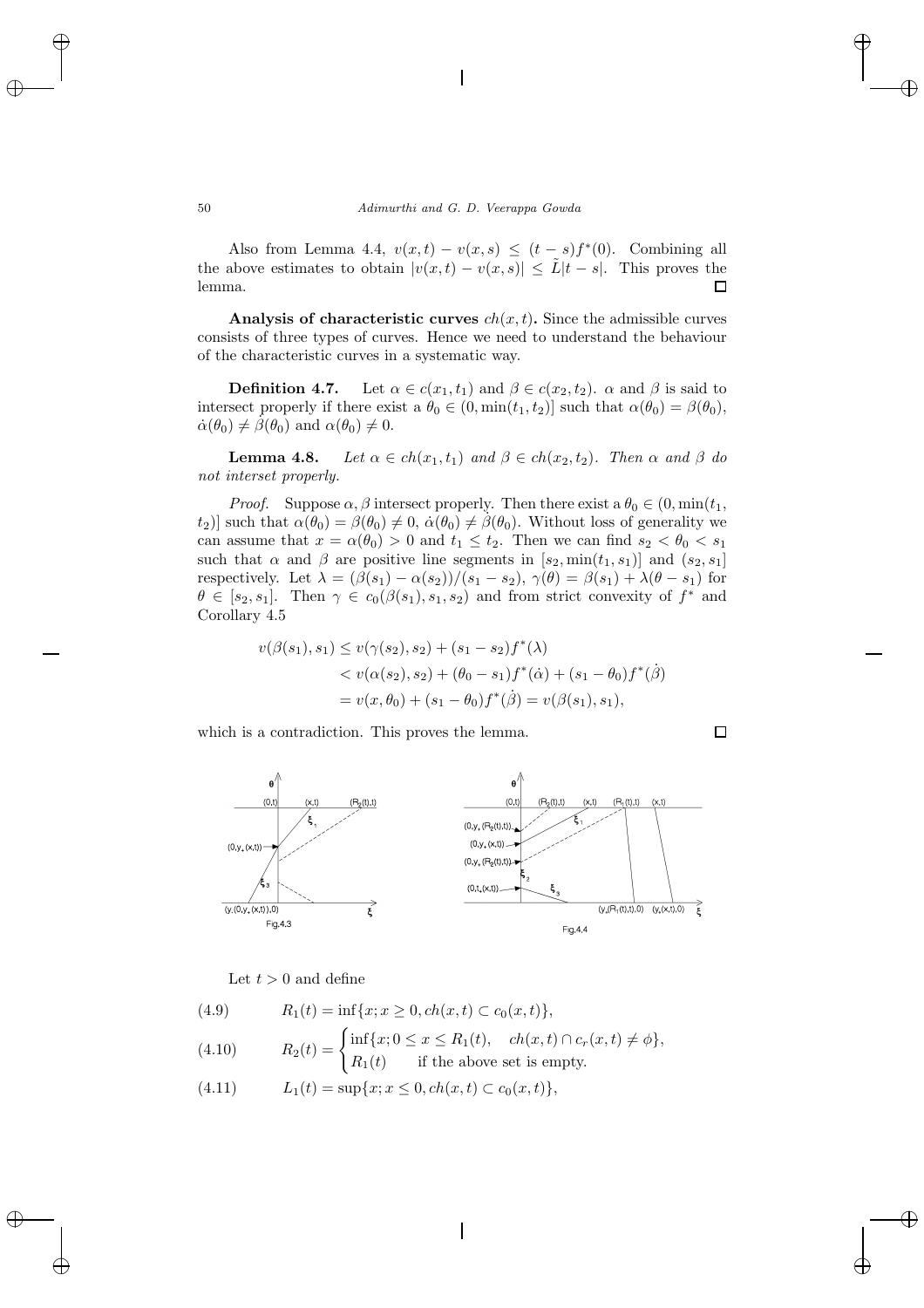*Conservation law with discontinuous flux* 51

(4.12) 
$$
L_2(t) = \begin{cases} \sup\{x : L_1(t) \le x \le 0, ch(x, t) \cap c_r(x, t) \ne \phi\}, \\ L_1(t) & \text{if the above set is empty.} \end{cases}
$$

Then we have the following

**Lemma 4.9.** *For*  $i = 1, 2$ *, let*  $R_i$  *and*  $L_i$  *are as above. Let* 

$$
M = \sup\{|\dot{\xi}|_{\infty} : \xi \in ch(x, t), \ (x, t) \in \mathbb{R} \times \mathbb{R}_+\}.
$$

*Then*

(i)  $R_1(t) \leq Mt$ ,  $L_1(t) \geq -Mt$ . For  $x \in (R_1(t), \infty) \cup (-\infty, L_1(t))$ ,  $ch(x,t) \cap (c_r(x,t) \cup c_b(x,t)) = \phi$ . Furthermore if  $f^*(0) \leq g^*(0)$  then for  $x >$  $0, ch(x, t) \cap c_r(x, t) = \phi$ . If  $f^*(0) \geq g^*(0)$ , then for  $x < 0$ ,  $ch(x, t) \cap c_r(x, t) = \phi$ . (ii) *If*  $x \in [R_2(t), R_1(t)) \cup (L_1(t), L_2(t)]$ , then  $ch(x, t) \cap c_r(x, t) \neq \emptyset$ . (iii) *If*  $x \in (0, R_2(t)) \cup (L_2(t), 0)$ *, then*  $ch(x, t) \cap ((c_0(x, t) \cup c_r(x, t)) = \phi$ *.* (iv)  $R_i, L_i(i = 1, 2)$  *are Lipschitz continuous functions.* (v) Let  $\xi = (\xi_1, \xi_2, \xi_3) \in c(x, t)$  defined on the partition  $0 = t_3 \le t_2 \le t_1 \le$ 

t*. Define*

(4.13) 
$$
y_{+}(x,t) = \begin{cases} \inf\{\xi(0); & \xi \in ch(x,t), x > R_1(t)\}, \\ \sup\{\xi(0); \xi \in ch(x,t), x = R_1(t)\}, \\ \inf\{t_1; & \xi \in ch(x,t), 0 \le x < R_1(t)\}, \end{cases}
$$

(4.14) 
$$
t_+(x,t) = \inf\{t_2: \xi \in ch(x,t), R_2(t) \le x \le R_1(t)\},\
$$

(4.15) 
$$
y_{-}(x,t) = \begin{cases} \sup\{\xi(0); \quad \xi \in ch(x,t); x < L_1(t)\}, \\ \inf\{\xi(0); \quad \xi \in ch(x,t); x = L_1(t)\}, \\ \inf\{t_1; \quad \xi \in ch(x,t), 0 \le x < R_1(t)\}, \end{cases}
$$

(4.16) 
$$
t_{-}(x,t) = \inf\{t_2; \quad \xi \in ch(x,t), \quad L_1(t) \le x \le L_2(t)\}.
$$

*Then*  $x \mapsto y_+(x,t)$  *is non decreasing in*  $[R_1(t), \infty)$ *, non increasing in*  $(0, R_1(t))$ *and*  $x \mapsto y_-(x,t)$  *is non decreasing in*  $(0,\infty)$ *. Also*  $t \mapsto y_+(R_1(t),t)$  *is non decreasing and*  $t \rightarrow y_-(L_1(t), t)$  *is non increasing in*  $(0, \infty)$ *. Furthermore,* 

(4.17) 
$$
\lim_{x \to R_1(t) +} y_+(x,t) = y_+(R_1(t),t), \lim_{x \to L_1(t) -} y_-(x,t) = y_-(L_1(t),t).
$$

$$
t_+(x,t) = t_+(R_1(t),t), \quad t_-(x,t) = t_-(L_1(t),t).
$$

(vi) For almost every  $x, x \mapsto v(x,t)$  is differentiable and at the points of  $differentialality$   $x \neq 0$ ,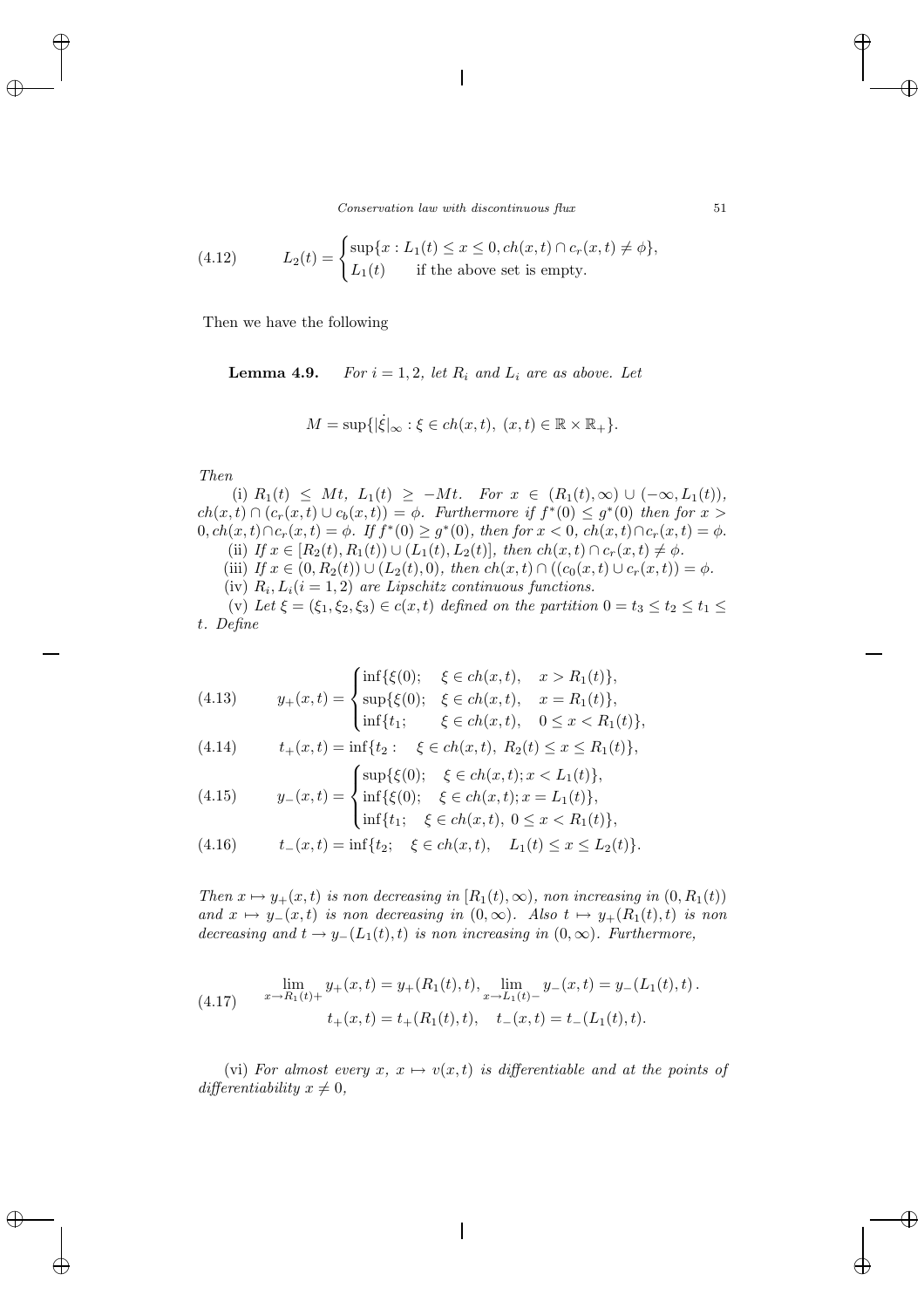52 *Adimurthi and G. D. Veerappa Gowda*

(4.18) 
$$
v_x(x,t) = \begin{cases} f^{*'}\left(\frac{x-y_+(x,t)}{t}\right) & \text{if } x > R_1(t), \\ f^{*'}\left(\frac{x}{t-y_+(x,t)}\right) & \text{if } 0 < x \le R_1(t), \\ g^{*'}\left(\frac{x-y_-(x,t)}{t}\right) & \text{if } x < L_1(t), \\ g^{*'}\left(\frac{x}{t-y_-(x,t)}\right) & \text{if } L_1(t) \le x < 0. \end{cases}
$$

*Furthermore the following limits exist.*

(4.19) 
$$
v_x(0+,t) = \lim_{x \to 0^+} v_x(x,t), \quad v_x(0-,t) = \lim_{x \to 0^-} v_x(x,t).
$$

*Proof.* It is enough to prove the Lemma for  $x \geq 0$ . Similar arguments follows for  $x \leq 0$ . From Lemma 4.2,  $M < \infty$ . Let  $\xi \in ch(x, t)$  and  $x/t \geq M$ . Then  $\xi_1(0) = x - \dot{\xi}_1 t \ge 0$  and hence  $\xi \in c_0(x, t)$ . This implis that  $R_1(t) \le$ Mt. By compactness of  $ch(x, t)$ , there exist a  $\xi_0 \in ch(R_1(t), t) \cap c_0(R_1(t), t)$ . Hence if for some  $x>R_1(t), \xi \in ch(x,t) \cap (c_b(x,t) \cup c_r(x,t)),$  then  $\xi_0$  and  $\xi$  must necessarily intersect properly which contradicts Lemma 4.8. Hence  $ch(x, t) \cap ((c_b(x, t) \cup c_r(x, t)) = \phi$ . Let  $f^*(0) \leq g^*(0)$  and  $\xi \in ch(x, t) \cap c_r(x, t)$ defined on the partition  $0 = t_3 \le t_2 \le t_1 \le t_0 = t$  with  $\xi = (p_1, p_2, p_3)$ . Let  $\lambda = (x + p_3t_2)/t$  and  $\alpha(\theta) = x + \lambda(\theta - t), \theta \in [0, t]$ . Then  $\alpha \in c_0(x, t)$  and from strict convexity of  $f^*$ 

$$
v(x,t) \le v_0(\alpha(0)) + tf^*(\lambda)
$$
  
< 
$$
< v_0(\xi(0)) + \frac{x}{p}f^*(p) + (t_1 - t_2)f^*(0) + t_2f^*(p_3)
$$
  

$$
= v(x,t),
$$

which is a contradiction. This proves (i).

Let  $R_2(t) < R_1(t)$ , then there exist  $\alpha = (\alpha_1, \alpha_2, \alpha_3) \in ch(R_2(t), t)$  $c_r(R_2(t), t)$  defined on the partition  $0 \le t_3 \le t_2 \le t_1 \le t_0 = t$ . We claim that if  $x > R_2(t)$  and  $ch(x,t) \cap c_b(x,t) \neq \phi$ , then  $ch(x,t) \cap c_r(x,t) \neq \phi$ . For let  $\xi = (\xi_1, \phi, \xi_3) \in ch(x, t) \cap c_b(x, t)$  with  $s_1 = t - x/\xi_1$ . From Lemma 4.8,  $\xi$  and  $\alpha$ do not intersect properly and hence  $t_2 \leq s_1 \leq t_1$ . Define  $\beta \in c_r(x, t)$  by  $\beta = \xi$ in [ $s_1, t$ ] and  $\beta = \alpha$  in [0,  $s_1$ ]. Then from Corollary (4.5)

$$
v(x,t) \le v_0(\beta(0)) + \frac{x}{\beta_1} f^*(\dot{\beta}_1) + (s_1 - t_2) \min(f^*(0), g^*(0)) + t_2 f^*(\dot{\beta}_3)
$$
  
=  $v_0(\alpha(0)) + (s_1 - t_2) \min(f^*(0), g^*(0)) + t_2 f^*(\dot{\alpha}_3) + \frac{x}{\dot{\xi}_1} f^*(\dot{\xi}_1)$   
=  $v(0, s_1) + \frac{x}{\dot{\xi}_1} f^*(\dot{\xi}_1)$   
=  $v(x,t)$ 

and hence  $\beta \in ch(x, t)$ . This proves the claim. Now (ii) follows from the above claim, since for  $x \in [R_2(t), R_1(t)), ch(x, t) \cap ((c_r(x, t) \cap c_b(x, t) \neq \phi)$ . Now (iii) follows from (i) and the definition of  $R_2(t)$ .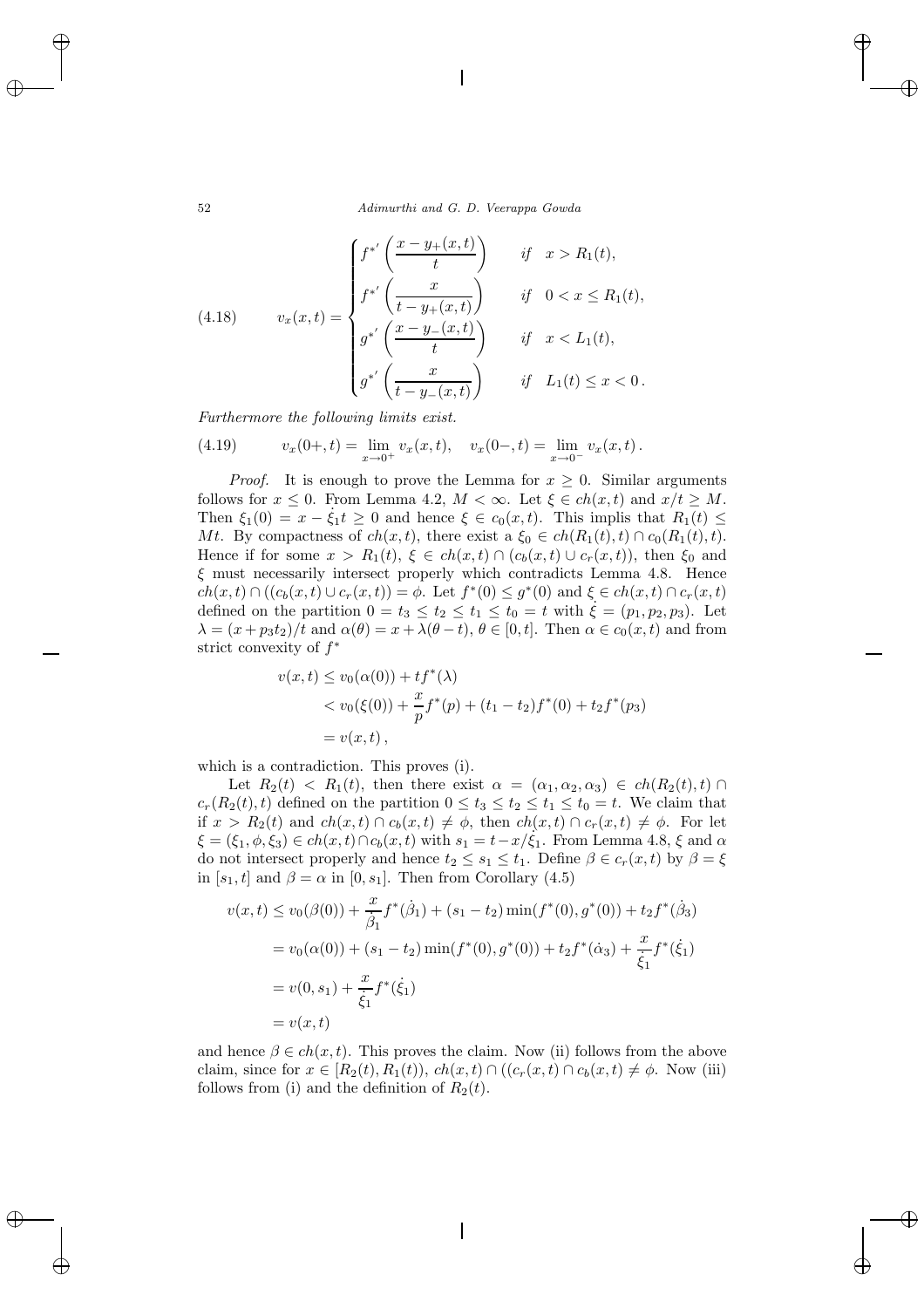Let  $0 \leq s \leq t$  and  $\xi \in ch(R_1(t), t) \cap c_0(R_1(t), t), \eta = (\eta_1, \eta_2, \eta_3) \in$  $ch(R_1(t), t) \setminus c_0(R_1(t), t)$  defined on the partition  $0 = t_3 \le t_2 \le t_1 \le t_0 = t$ . From Lemma 4.8, if  $t_1 \leq s \leq t$ , then  $R_1(t) + \dot{\eta}_1(s - t) = \eta(s) \leq R_1(s) \leq$  $\xi(s) = R_1(t) + \dot{\xi}_1(s-t)$ . Hence  $|R_1(t) - R_1(s)| \leq M(t-s)$ . Suppose  $s \leq$  $t_1 = t - R_1(t)/\dot{\eta}_1$ , then  $R_1(t) \leq \dot{\eta}_1(t - s) \leq M(t - s)$  and  $0 \leq R_1(s) \leq$  $R_1(t) + \dot{\xi}_1(s-t) \leq 2M(t-s)$ . This implies  $|R_1(t) - R_1(s)| \leq 2M(t-s)$ . s). Let  $R_2(t) = R_1(t)$ , then with  $\xi$  and  $\eta$  as above, if  $t_1 \leq s \leq t$ , then  $R_2(t) + \eta_1(s - t) = \eta(s) \le R_2(s) \le \xi(s) = R_2(t) + \xi_1(s - t)$ , this implies that  $|R_2(t) - R_2(s)| \leq M(t-s)$ . If  $x \leq t$ , then  $R_2(t) \leq M(t-s)$ and  $R_2(s) \le R_2(t) + \xi_1(s-t) \le 2M(t-s)$ . Suppose  $R_2(t) < R_1(t)$ , then choose  $\alpha \in c_r(R_2(t), t)$  and  $\beta \in c_b(R_2(t), t)$ . Let  $t - R_2(t)/\dot{\alpha}_1 \leq s \leq t$ , then  $\beta(s) \leq R_2(s) \leq \alpha(s)$  and hence  $|R_2(t) - R_2(s)| \leq M(t-s)$ . If  $s \leq t - R_2(t)/\alpha_1$ , then  $R_2(t) \leq \dot{\alpha}_1(t-s) \leq M(t-s)$  and  $R_2(s) = 0$  if  $s \in [t_2, t_1]$  and if  $s \le t_2$ ,  $R_2(s) \le \alpha(s) = \dot{\alpha}_3(s-t) \le M(t-s)$ . This proves (iv).

From Lemma 4.8, no two characteristics intersects properly. Hence from (i) through (iii), it follows immediately that  $x \mapsto y_+(x,t)$  is non increasing in  $[0, R_1(t))$  and  $x \mapsto y_+(x, t), t \mapsto y_+(R_1(t), t)$  are non decreasing functions in  $[R_1(t), \infty)$  and  $(0, \infty)$  respectively. From the definition it follows that  $\lim_{x \to R_1(t) + y_+(x,t) = y_+(R_1(t), t)$ . Let  $R_2(t) \leq x < R_1(t)$  and  $\alpha \in$  $ch(R_1(t), t)$  such that  $t_2 = t_+(R_1(t), t)$ . Let  $\beta \in ch(x, t) \cap c_r(x, t)$  with  $t_2 =$  $t_+(x,t)$ . From Lemma 4.8,  $t-x/\beta_1 \geq t - R_1(t)/\alpha_1$ . Hence if  $t_+(x,t)$  $t_{+}(R_1(t), t)$  then from Corollary 4.5,  $\gamma \in c_r(x, t)$  where  $\gamma$  is defined by  $\gamma|_{[0,t_+(R_1(t),t)]} = \alpha$  and  $\gamma|_{[t_+(R_1(t),t),t]} = \beta$ . This implies that  $t_+(x,t) \leq$  $t_{+}(R_1(t), t)$  which is a contradiction. If  $t_{+}(x, t) < t_{+}(R_1(t), t)$ , let  $\gamma|_{[0, t_{+}(x,t)]} =$  $\alpha$ ,  $\gamma|_{[t+(x,t),t]} = \beta$ , then  $\gamma \in ch(R_1(t),t) \cap c_r(R_1(t),t)$  and hence  $t_+(R_1(t),t) \leq$  $t_{+}(x,t) < t_{+}(R_1(t),t)$  which is a contradiction. This proves (v).

 $\xi = (\xi_1, \xi_2, \xi_3) \in ch(x, t)$  with  $\xi = (p_1, p_2, p_3)$  defined on  $0 = t_3 \le t_2 \le$  $t_1 \leq t_0 = t$ . Since  $\xi \in ch(x,t)$  and hence  $(\partial/\partial p_1)\rho_{\xi}(x,t) = 0$  if  $p_1 > 0$ or  $x > 0, (\partial/\partial t_2)\rho_{\xi}(x,t) = 0$  if  $t_2 > 0$  and  $(\partial/\partial p_3)\rho_{\xi}(x,t) = 0$  if  $p_3 \neq 0$ . Expanding these equations to obtain: If  $p_1 \neq 0$  or  $x > 0$ .

(4.20) 
$$
v'_0(x - p_1 t) = f^{*'}(p_1) \quad \text{if } \xi \in c_0(x, t),
$$

(4.21) 
$$
\min(f^*(0), g^*(0)) = f^*(p_1) - p_1 f^{*'}(p_1) \quad \text{if } \xi \in c_r(x, t),
$$

(4.22)  
\n
$$
p_3v'_0(p_3(\frac{x}{p_1}-t)) = p_1f^{*'}(p_1) - f^{*}(p_1) + g^{*}(p_3)
$$
 if  $\xi \in c_b(x,t)$ .

If  $p_3 \neq 0$ ,

(4.23) 
$$
v'_0(-p_3t_2) = f^{*'}(p_3) \quad \text{if } \xi \in c_r(x,t),
$$

(4.24) 
$$
v'_0 \left( p_3 \left( \frac{x}{p_1} - t \right) \right) = g^{*'}(p_3) \quad \text{if } \xi \in c_b(x, t).
$$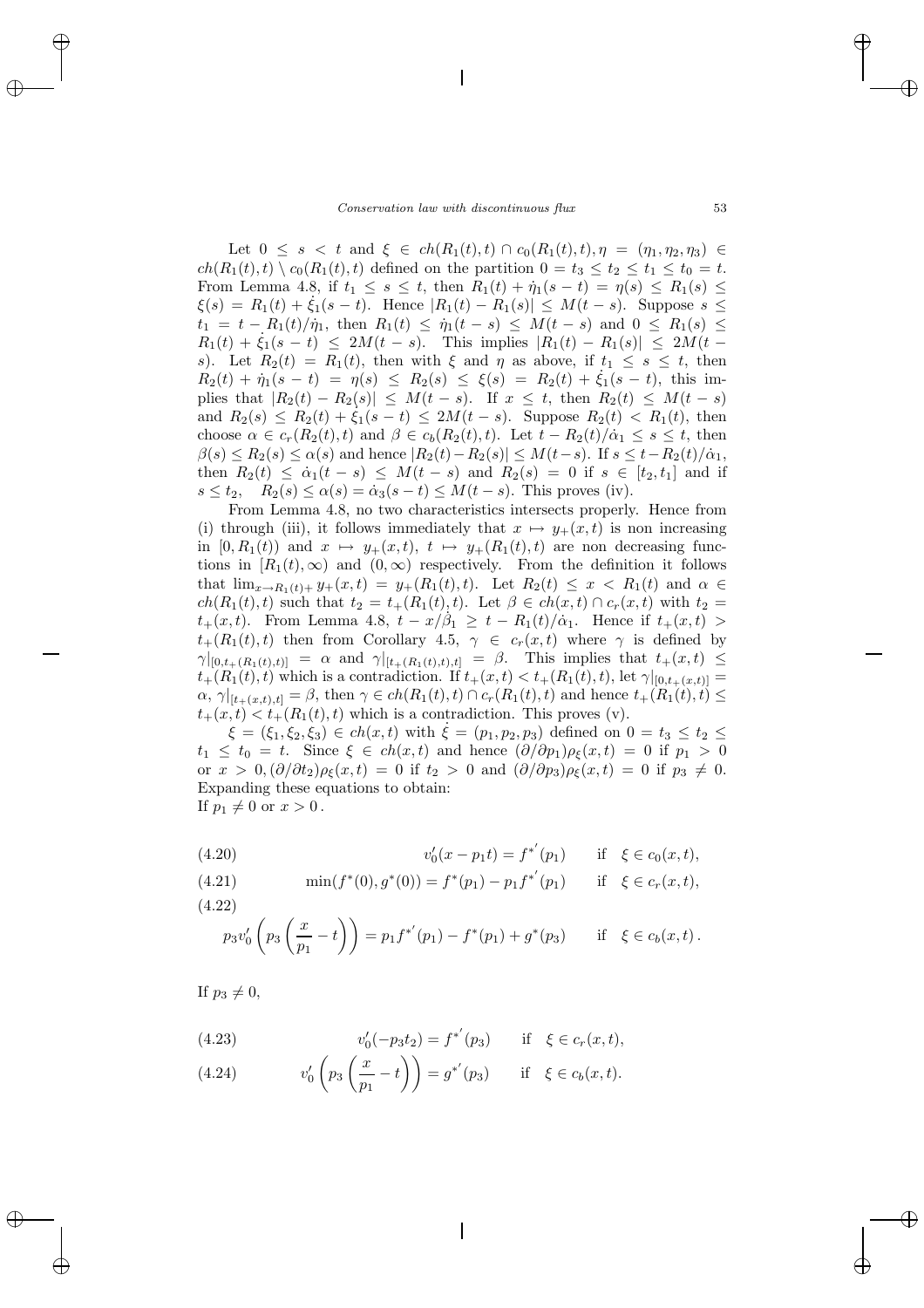If  $t_2 \neq 0$ ,

(4.25) 
$$
\min(f^*(0), g^*(0)) = f^*(p_3) - p_3 v'_0(-p_3 t_2)
$$

$$
= f^*(p_3) - p_3 f^{*'}(p_3).
$$

Now from the compactness of  $ch(x, t)$ , we can choose  $a \eta = (\eta_1, \eta_2, \eta_3) \in$  $ch(x, t)$  with  $\dot{\eta} = (q_1, q_2, q_3)$  satisfying the following:

(4.26)  
\n
$$
\eta(0) = y_{+}(x, t) \quad \text{if } x \ge R_1(t),
$$
\n
$$
t - \frac{x}{q_1} = y_{+}(x, t) \quad \text{if } 0 \le x < R_1(t),
$$
\n
$$
t_{+}(x, t) = t_{+}(R_1(t), t) \quad \text{if } x \in [R_2(t), R_1(t)),
$$
\n
$$
q_3\left(\frac{x}{q_1} - t\right) = y_{-}\left(0, t - \frac{x}{q_1}\right) \quad \text{if } x \in (0, R_2(t)).
$$

From Lemma 4.8, it follows easily that for  $x \in (0, R_2(t))$   $x \mapsto q_3(x/q_1 - t)$  is a non increasing function. Hence  $x \mapsto y_-(0, t-x/q_1)$  is a non increasing function. Hence  $y_+(x,t), y_-(0,t-x/q_1)$  are differentiable almost every x and therefore  $q_1, q_3, t_+$  are differentiable almost every x. Hence from  $(4.20)$  to  $(4.26)$  at the points x of differentiability of  $q_1, q_3, t_+$ , (4.27)

$$
\frac{\partial v}{\partial x}(x,t) = \left(\frac{\partial}{\partial x} + \frac{\partial q_1}{\partial x}\frac{\partial}{\partial q_1} + \frac{\partial t_+}{\partial x}\frac{\partial}{\partial t_+} + \frac{\partial q_3}{\partial x}\frac{\partial}{\partial q_3}\right)\rho_\eta(x,t)
$$
  
\n
$$
= \frac{\partial}{\partial x}\rho_\eta(x,t)
$$
  
\nif  $x > R_1(t)$ ,  
\n
$$
\frac{\int f^*(q_1) - \min(f^*(0), g^*(0))}{q_1}
$$
  
\nif  $x \in (R_2(t), R_1(t))$ ,  
\nif  $x \in (R_2(t), R_1(t))$ ,  
\n
$$
= f^{*'}(q_1)
$$
  
\n
$$
= f^{*'}(q_1)
$$
  
\n
$$
= \begin{cases} f^{*'}\left(\frac{x - y_+(x,t)}{t}\right) & \text{if } x > R_1(t), \\ f^{*'}\left(\frac{x}{t - y_+(x,t)}\right) & \text{if } x \in [0, R_1(t)]. \end{cases}
$$

If  $R_1(t) = 0$ , then by monotonicity of  $y_+(x,t)$ ,  $\lim_{x\to 0^+} v_x(x,t)$  exist. Since  $f(f^{*'}(p)) = pf^{*'}(p) - f^{*}(p)$  hence for  $x \in (R_2(t), R_1(t))$  and from (4.21),  $f(f^*(q_1)) = -\min(f^*(0), g^*(0))$ . Now  $f'(f^{*'}(q_1)) = q_1 > 0$  and hence from the above equation  $q_1$  is constant. Therefore if  $R_2(t) = 0$ , then  $\lim_{x\to 0^+} v_x(x,t) =$  $f^{*'}(q_1)$ . Let  $R_2(t) > 0$ , then from (4.22) and (4.24),  $f(f^{*'}(q_1)) = g(g^{*'}(q_3))$ and  $(f'(f^{*'}(q_1)) = q_1 > 0$ . Hence  $f^{*'}(q_1) = f^{-1}(g(g^{*'}(q_3)))$ . From (4.26),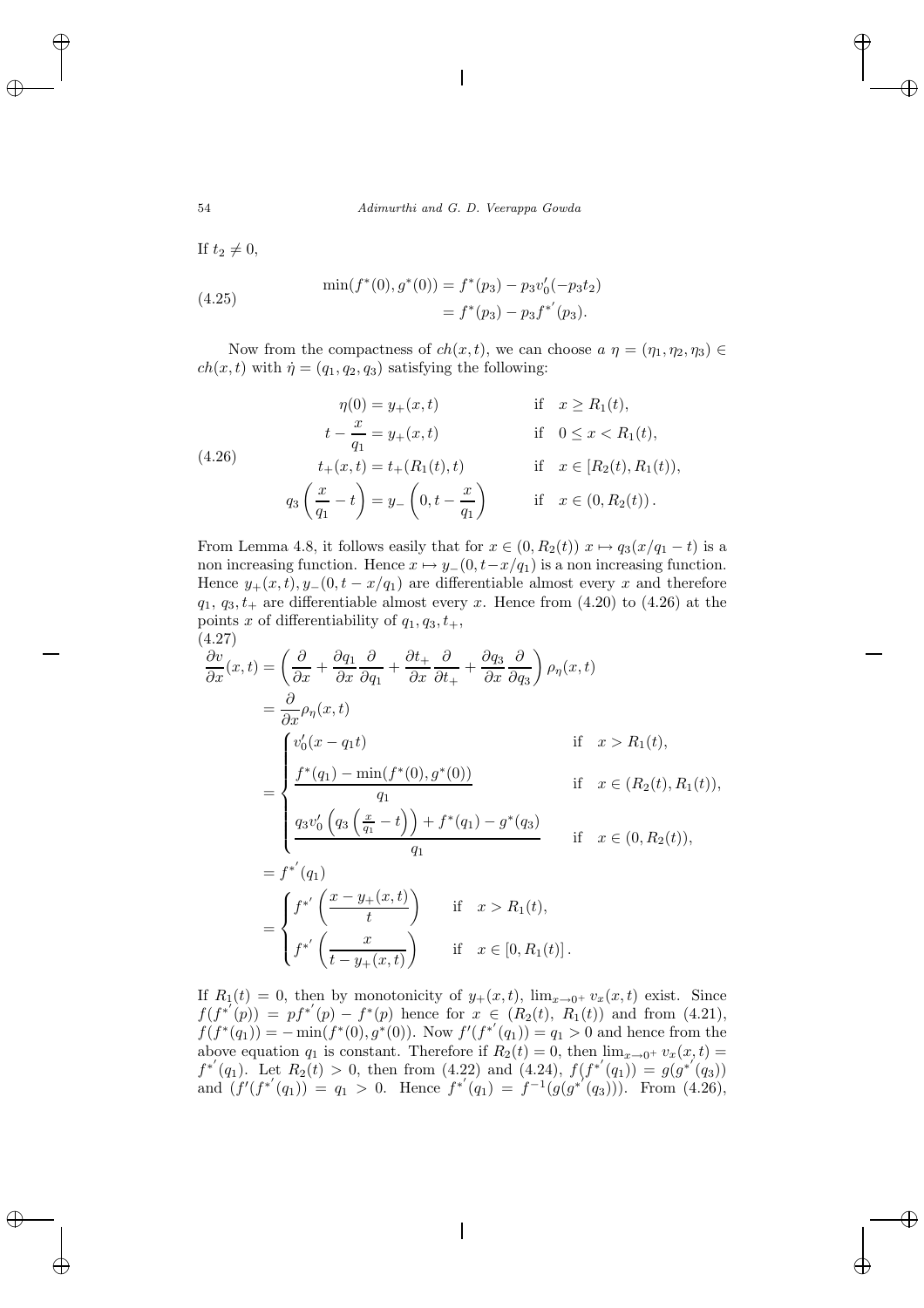$q_3 = (-y_-(0, t - x/q_1))/(y_+(x, t))$  and hence  $\lim_{x\to 0^+} q_3$  exist. This implies that  $\lim_{x\to 0^+} v_x(x,t) = \lim_{x\to 0^+} f^{*'}(q_1) = \lim_{x\to 0^+} f^{-1}(g(g^{*'}(q_3)))$  exist. This proves the lemma. П

**Lemma 4.10.** *For almost every* t

(4.28) 
$$
f(v_x(0+,t)) = g(v_x(0-,t)),
$$

*and one of the following inequality holds*:

(4.29) 
$$
f'(v_x(0+,t)) \ge 0, \qquad g'(v_x(0-,t)) \ge 0,
$$

$$
f'(v_x(0+,t)) \le 0, \qquad g'(v_x(0-,t)) \ge 0,
$$

$$
f'(v_x(0+,t)) \le 0, \qquad g'(v_x(0-,t)) \le 0.
$$

*Proof.* Proof is lengthy and we divide into several steps. Without loss of generality we can assume that

$$
(4.30) \t\t f^*(0) \ge g^*(0).
$$

Hence from (i) of Lemma 4.9,  $L_1(t) = L_2(t)$  and  $ch(x, t) \cap c_r(x, t) = \phi$  for  $x < 0$ .

*Step* 1. Lemma holds in  $U = \{t; R_2(t) > 0\}$ .

From (iv) of Lemma (4.9), U is an open set and hence  $U = \bigcup_{i=1}^{\infty} I_i$  where  $I_i$ is an open interval. Since no two characteristics intersects properly and  $R_2 > 0$ in U, hence for all  $s \in U$ ,  $ch(z, s) \subset c_0(z, s)$  for  $z < 0$ . This implies that  $L_1 = 0$ on U and  $y_-(0, s)$  is continuous for almost every  $s \in U$ . Let t be a point of continuity of  $y_-(0, \cdot), x \in (0, R_2(t))$  and  $\eta \in ch(x, t)$  with  $\eta = (q_1, q_2, q_3)$ satisfying (4.26). From (4.22), (4.24) and (4.27),  $f(v_x(x,t)) = f(f^{*'}(q_1)) =$  $g(g^{*'}(q_3))$ . From (4.18),  $g(v_x(0-,t)) = g(g^{*'}(-y_-(0,t)/t))$ . As  $x \to 0, t$  $x/q_1 \rightarrow t$  and hence from (4.26),  $\lim_{x\rightarrow 0^+} q_3 = -y_-(0,t)/t$ . This implies that  $f(v_x(0+,t)) = \lim_{x\to 0^+} g(g^{*'}(q_3)) = g(g^{*'}(-y_-(0,t)/t)) = g(v_x(0-,t)).$  Furthermore  $f'(v_x(0+,t)) = \lim_{x\to 0+} q_1 \ge 0$  and  $g'(v_x(0-,t)) = \lim_{x\to 0+} q_3 \ge 0$ . This proves Step (1).

*Step* 2. Lemma holds in  $S = (0, \infty) \setminus U$ .

In order to prove this we define two auxiliary function as follows:

$$
v_{+}(x,t) = \inf \{ \rho_{\xi}(x,t); x \ge 0, \xi \in c_{0}(x,t) \cup c_{r}(x,t) \}.
$$
  

$$
v_{-}(x,t) = \inf \{ \rho_{\xi}(x,t); x \le 0, \xi \in c_{0}(x,t) \cup c_{b}(x,t) \}.
$$

Using the same arguments as in previous lemmas,  $v_{+}$  satisfies the following properties:

(1) Since  $f^*(0) \geq g^*(0)$  it follows from (i) of Lemma 4.9,  $v_-(x,t) = v(x,t)$ for  $x < 0$ . Furthermore  $t \in S$  implies that  $v(x,t) = v_+(x,t)$  for  $x \ge 0$  and  $v(x, t) = v_-(x, t)$  for  $x \le 0$  and  $S = \{t; v_+(0, t) = v_-(0, t)\}.$ 

(2)  $v_{+}$  are Lipschitz continuous functions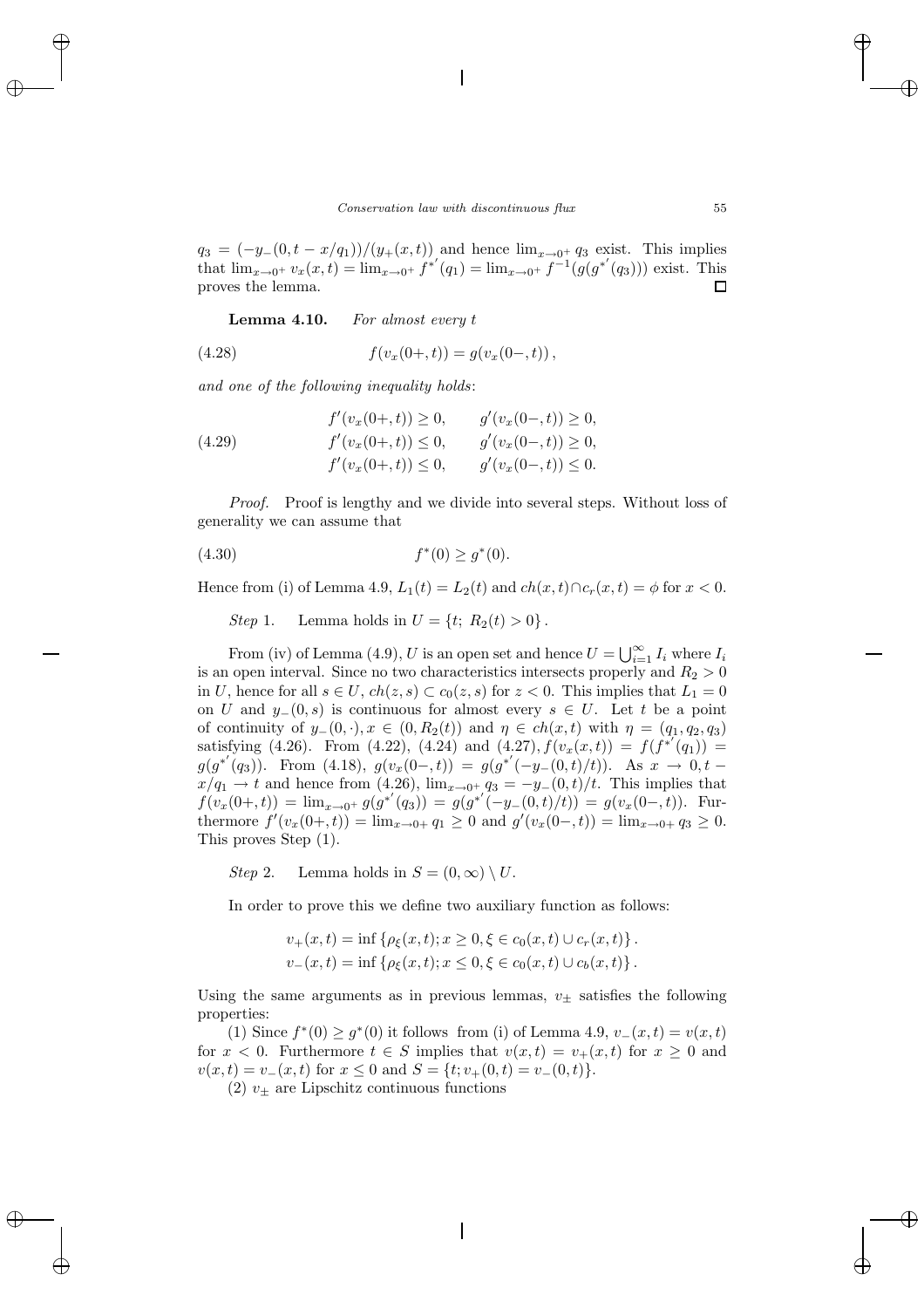(3) For  $x \leq 0$ , there exist  $\eta(x, t)$  such that

$$
\eta(x,t) = (\eta_1(x,t), \phi, \eta_3(x,t)) \in c(x,t) \quad \text{with } \dot{\eta} = \frac{\partial \eta}{\partial \theta} = (p_1(x,t), \phi, p_3(x,t))
$$

minimizing  $v_-(x, t)$  and satisfying

- (i)  $x \mapsto \dot{\eta}(x, t)$  is differentiable almost every  $x < 0$ ,
- (ii)  $t \mapsto \dot{\eta}(0, t)$  is of bounded variation,
- (iii) at differentiable points  $x < 0$ ,

$$
\frac{\partial v_{-}}{\partial x}(x,t) = g^{*'}(p_{1}(x,t)),
$$
  

$$
f(f^{*'}(p_{3}(x,t))) = g(g^{*'}(p_{1}(x,t))) \quad \text{if} \quad p_{3}(x,t) \text{ exist.}
$$

(iv) For almost every  $t$ ,

$$
\frac{\partial v_-}{\partial t}(0,t) = -g(g^{*'}(p_1(0,t))).
$$

(v) If 
$$
p_3(x,t)
$$
 exist, then  $p_1(x,t) < 0$  and  $p_3(x,t) < 0$ .

(4) For  $x \ge 0$ , there exist  $\xi(x, t) = (\xi_1(x, t), \xi_2(x, t), \xi_3(x, t)) \in c(x, t)$  with  $\xi(x, t) = d\xi/d\theta = (g_1(x, t), g_2(x, t), g_3(x, t))$  defined on the partition  $0 = t_3$  $\xi(x,t) = d\xi/d\theta = (q_1(x,t), q_2(x,t), q_3(x,t))$  defined on the partition  $0 = t_3 \leq$  $t_2(x,t) \le t_1(x,t) \le t_0 = t$  which minimizes  $v_+(x,t)$  and satisfies the following properties:

(i)  $x \mapsto \dot{\xi}(x, t)$  is differentiable almost every  $x > 0$ .

- (ii)  $t \mapsto \xi(0, t)$  is of bounded variation.
- (iii) at differentiable points  $x < 0$ ,

$$
\frac{\partial v_+}{\partial x}(x,t) = f(f^{*'}(q_1(x,t))),
$$
  

$$
f(f^{*'}(q_1(x,t))) = f(f^{*'}(q_3(x,t))) \quad \text{if} \quad q_3(x,t) \quad \text{exist},
$$

 $(iv)$  for almost every t

$$
\frac{\partial v_+}{\partial t}(0,t) = -\begin{cases} f(f^{*'}(q_1(0,t))) & \text{if } q_1(0,t) > 0, \\ f(f^{*'}(q_3(0,t))) & \text{if } \xi_1(0,t) = \phi. \end{cases}
$$

(v)  $q_1(0, t) \geq 0$ .

Except (iv) of (3) and (4) every other statements follows exactly as earlier and the proof of this is given below. Suppose for x close to 0,  $\eta(x, t) \in c_b(x, t)$ , since no two different characteristics intersect properly and hence for  $s < t$  and close to  $t, \eta(0, s) \in c_b(0, t)$ . Hence  $v_-(0, s) = v_0(-sp_3(0, s)) + sf^{*'}(p_3(0, s))$ . Since  $(\partial/\partial p_3)\rho_\eta = 0$  implies that  $v'_0(-sp_3(0, s)) = f^{*'}(p_3(0, s))$  and from (iii) of (3) we have,  $p_1(0, t) \le 0$ ,  $p_3(0, t) \le 0$ ,

$$
\frac{\partial v_-}{\partial t}(0,t) = \frac{\partial}{\partial s}v_-(0,s)|_{s=t}
$$
  
=  $-p_3(0,t)v'_0(-tp_3(0,t)) + f^*(p_3(0,t))$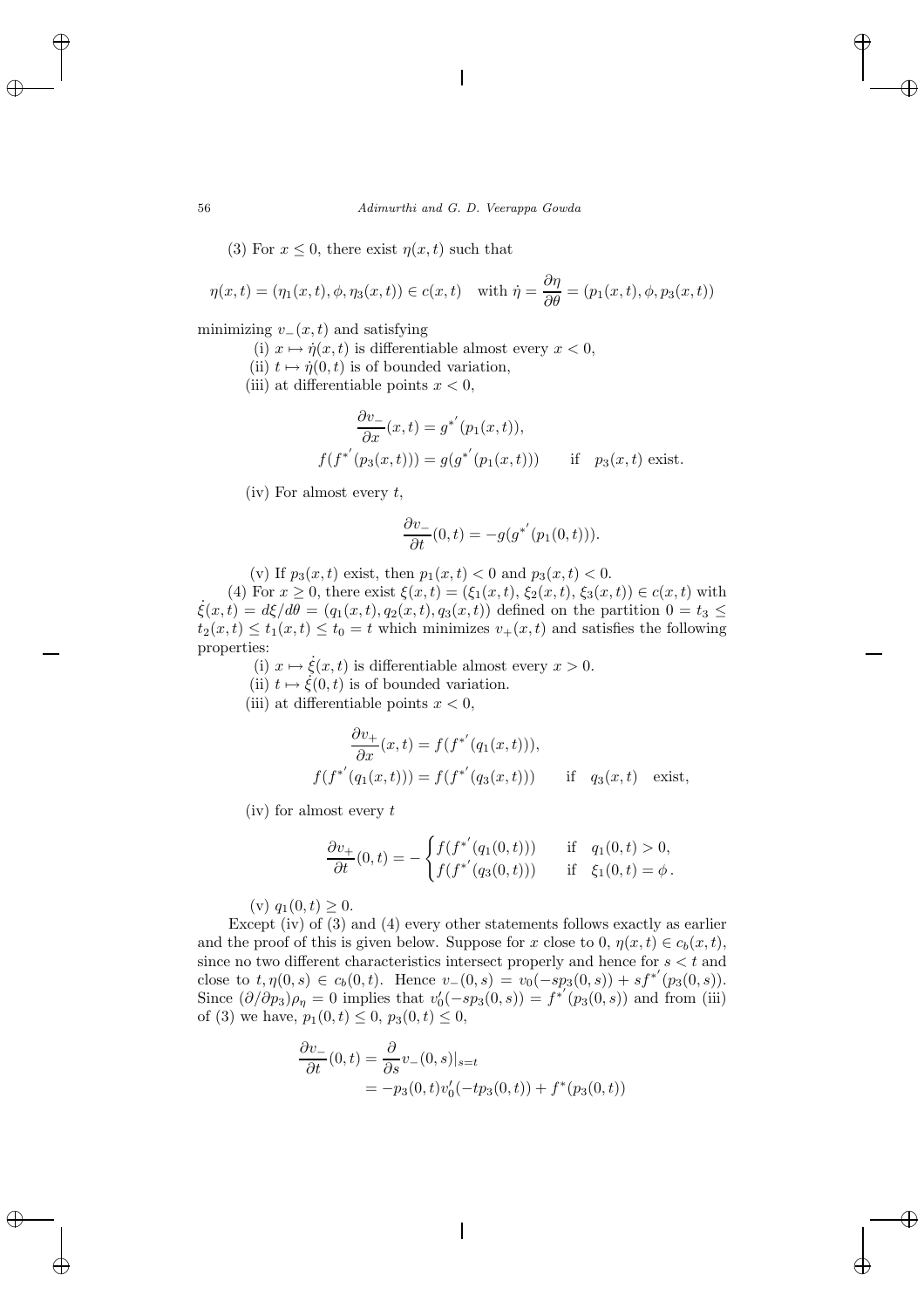$$
= -(p_3(0, t) f^{*'}(p_3(0, t)) - f^{*}(p_3(0, t)))
$$
  
=  $-f(f^{*'}(p_3(0, t)))$   
=  $g(g^{*'}(p_1(0, t)))$ .

Suppose for all  $x, \eta(x, t) \in c_0(x, t)$ , then  $p_1(0, t) \geq 0$  and at points of differentiability of  $p_1(0, t)$  and  $v_-(0, t)$ 

$$
\frac{\partial v_-}{\partial t}(0,t) = \frac{\partial}{\partial t}(v_0(-tp_1(0,t)) + tg^*(p_1(0,t))
$$
  
= -(p\_1(0,t)g^{\*'}(p\_1(0,t)) - g^\*(p\_1(0,t)))  
= -g(g^{\*'}(p\_1(0,t))).

This proves (iv) and (v) of (3). Similarly (iv) and (v) of (4) also follows.

Now for almost every  $t \in S$ ,  $(\partial/\partial t)(v_+(0,t) - v_-(0,t)) = 0$  and  $v_+(x,t) =$  $v(x, t)$  if  $x \geq 0$  and  $v_-(x, t) = v(x, t)$  if  $x \leq 0$ . Hence form (iii), (iv) of (3) and (4)  $g(v_x(0-,t)) = \lim_{x\to 0^-} g((\partial v_-/\partial x)(x,t)) = g(g^{*'}(p_1(0,t))) =$  $-(\partial v_-/\partial t)(0,t) = -(\partial v_+/\partial_t)(0,t) = f(f^{*'}(q_1(0,t))) = \lim_{x\to 0^+} f((\partial v/\partial x)(x,$  $(t)$ ) =  $f(v_x(0+, t))$  provided  $q_1(0, t) > 0$ .

If  $\xi_1(0,t) = \phi$ , then by convexity of  $g^*$  and  $v_+(0,t) = v_-(0,t)$  gives  $p_3(0, t) = q_3(0, t)$  and this gives again  $f(v_x(0+, t)) = g(v_x(0-, t))$ . This proves  $(4.28)$ . Now from  $(v)$  of  $(3)$ ,  $(4)$  gives  $(4.29)$ . This proves the lemma. 口

**Lemma 4.11.** For  $x \neq 0$ , Let  $v_x(x, t)$  be defined as in (4.18) and  $M =$  $\sup_{x,t} \{ |\dot{\xi}|_{\infty}; \xi \in ch(x,t) \}.$  Then for  $z > 0$ ,

(4.31)

$$
f'(v_x(x+z,t)) - f'(v_x(x,t)) \le \begin{cases} \frac{Mz}{z+x} & \text{if } 0 < x < x+z < R_1(t), \\ \frac{z}{t} & \text{if } x > 0 \quad \text{and not in the above} \\ \text{range of values.} \end{cases}
$$

$$
(4.32)
$$

$$
g'(v_x(x,t)) - g'(v_x(x-z,t)) \le \begin{cases} \frac{Mz}{z+|x|} & \text{if} \quad L_1(t) < x < x-z < 0, \\ \frac{z}{t} & \text{if} \quad x < 0 \quad \text{and not in the above} \\ \text{range of the values.} \end{cases}
$$

*Proof.* It is enough to prove for  $x > 0$ . Let  $\eta(x) = (\eta_1(x), \eta_2(x), \eta_3(x)) \in$  $ch(x, t)$  with  $\dot{\eta} = d\eta/d\theta = (q_1(x), q_2(x), q_3(x))$  satisfying (4.26).

*Case* (i).  $y_+(x,t)$  is a non decreasing function and hence

$$
f'(v_x(x+z,t)) - f'(v_x(x,t)) = \frac{x+z-y_+(x+z,t)}{t} - \frac{x-y_+(x,t)}{t}
$$
  

$$
\leq \frac{x+z-y_+(x+z,t)}{t} - \frac{x-y_+(x+z,t)}{t}
$$
  

$$
= \frac{z}{t}.
$$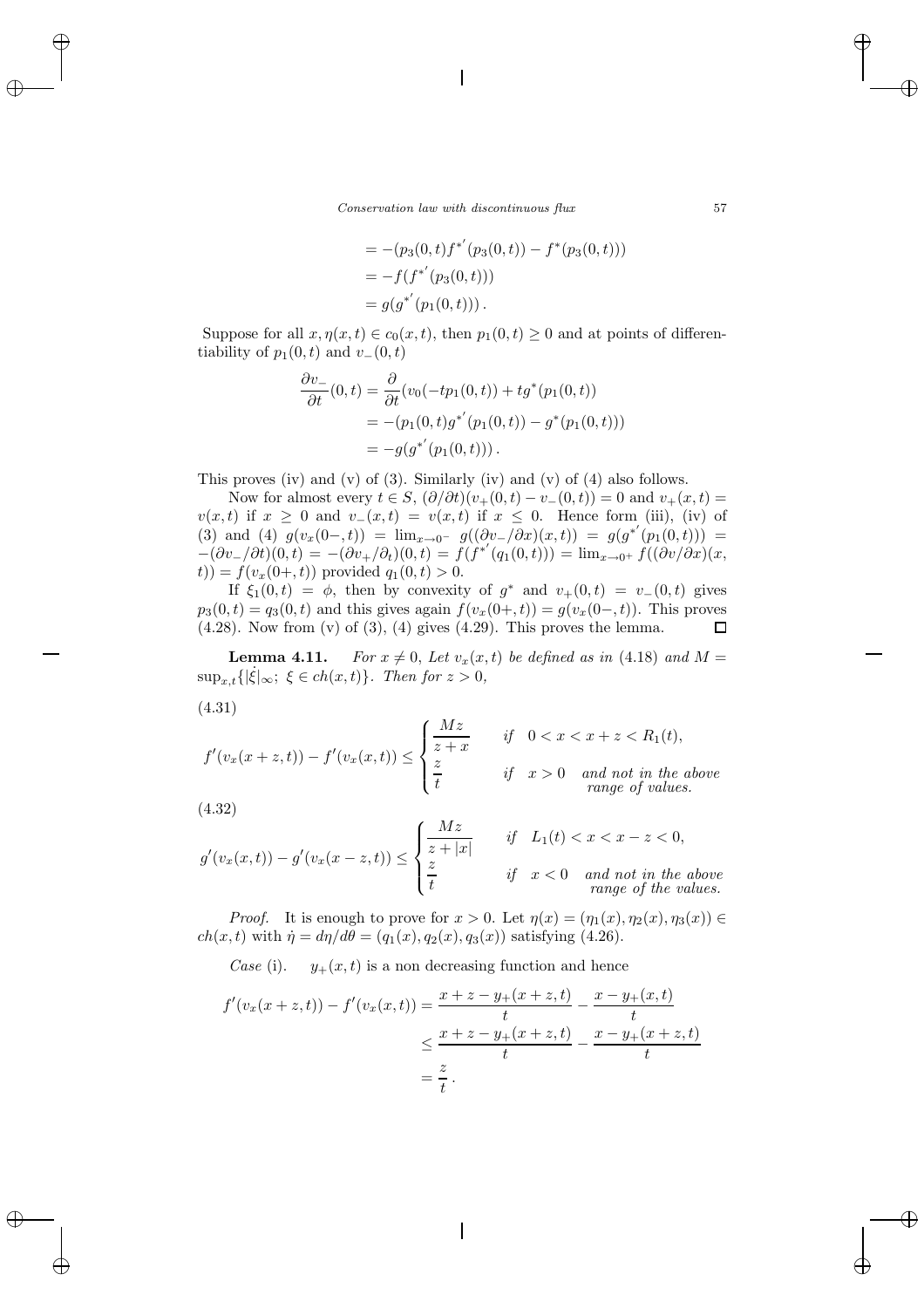*Case* (ii).  $0 < x < R_1(t), x + z \ge R_1(t)$ . In this case  $q_1(x) \geq x/t$  and hence

$$
f'(v_x(x+z,t)) - f'(v_x(x,t)) = \frac{x+z-y_+(x+z,t)}{t} - q_1(x)
$$
  

$$
\leq \frac{x+z}{t} - \frac{x}{t}
$$
  

$$
= \frac{z}{t}.
$$

*Case* (iii).  $0 < x < x + z < R_1(t)$ .

Since  $x \mapsto y_+(x,t)$  is a non increasing function in  $(0, R_1(t))$  and hence

$$
f'(v_x(x+z,t)) - f'(v_x(x,t)) = \frac{x+z}{t-y_+(x+z,t)} - \frac{x}{t-y_+(x,t)}
$$
  
\n
$$
\leq \frac{x+z}{t-y_+(x+z,t)} - \frac{x}{t-y_+(x+z,t)}
$$
  
\n
$$
= \frac{z}{t-y_+(x+z,t)}
$$
  
\n
$$
= \frac{q_1(x+z)z}{x+z}
$$
  
\n
$$
\leq \frac{Mz}{x+z}.
$$

This proves the lemma.

*Proof of Theorem* 3.1. From Lemma 4.6, v is a Lipschitz continuous function with  $\lim_{t\to 0} v(x,t) = v_0(x)$ . In order to prove (3.5) we have to show that v is a sub and supersolution.

*Sub solution*. Let  $x_0 > 0, t_0 > 0, \varphi \in C^1(\mathbb{R} \times \mathbb{R}_+)$  such that  $v - \varphi$  has a local maximum at  $(x_0, t_0)$  with  $v(x_0, t_0) = \varphi(x_0, t_0)$ . Let  $0 < \varepsilon < x_0$  such that if  $B(\varepsilon) = \{(x, s); |x - x_0| \le \varepsilon, t_0 - \varepsilon \le s \le t_0\}$ , then  $B(\varepsilon) \subset \{(x, t); x >$  $0, t > 0$ } and  $v - \varphi < 0$  in  $B(\varepsilon)$ . Let  $t_0 - \varepsilon < s < t_0$ ,  $|p| < \varepsilon/(t_0 - s)$  and  $\gamma_p(\theta) = x_0 + p(\theta - t_0)$  for  $\theta \in [s, t_0]$ . Then by the choice of  $p, \gamma_p \in c_0(x_0, t_0, s)$ and hence from Lemma 4.4

$$
(t_0 - s) f^*(p) \ge v(x_0, t_0) - v(x_0 + p(s - t_0), s)
$$
  
\n
$$
\ge \varphi(x_0, t_0) - \varphi(x_0 + p(s - t_0), s)
$$
  
\n
$$
= \varphi(x_0, t_0) - \varphi(x_0, s) - p\varphi_x(x_0, s)(t_0 - s) + o(t_0 - s).
$$

Dividing by  $(t_0-s)$  and letting  $s \to t_0$  to obtain  $f^*(p) \geq \varphi_t(x_0, t_0) - p\varphi_x(x_0, t_0)$ . Hence  $(\varphi_t + f(\varphi_x))(x_0, t_0) = \sup_p {\varphi_t + p\varphi_x - f^*(p)}(x_0, t_0) \leq 0$ . Similarly if  $x_0 < 0$ . Hence v is a sub solution.

*Super solution*. Let  $x_0 > 0$ ,  $t_0 > 0$ ,  $\varphi \in C^1(\mathbb{R} \times \mathbb{R}_+)$  such that  $v(x_0, t_0) =$  $\varphi(x_0, t_0), v - \varphi$  has a local minimum at  $(x_0, t_0)$ . Let  $M = \{ |\xi|_{\infty}; \xi \in ch(x_0, t_0, s),$  $0 \leq s \leq t_0$ . Then from Corollary 4.5 and Lemma 4.2,  $M \leq \infty$  independently of  $(x_0, t_0)$ . Let  $0 < \varepsilon < x_0/M$  such that  $B(\varepsilon) = \{(x, s); |x - x_0| \le \varepsilon, t_0 - \varepsilon \le$ 

 $\Box$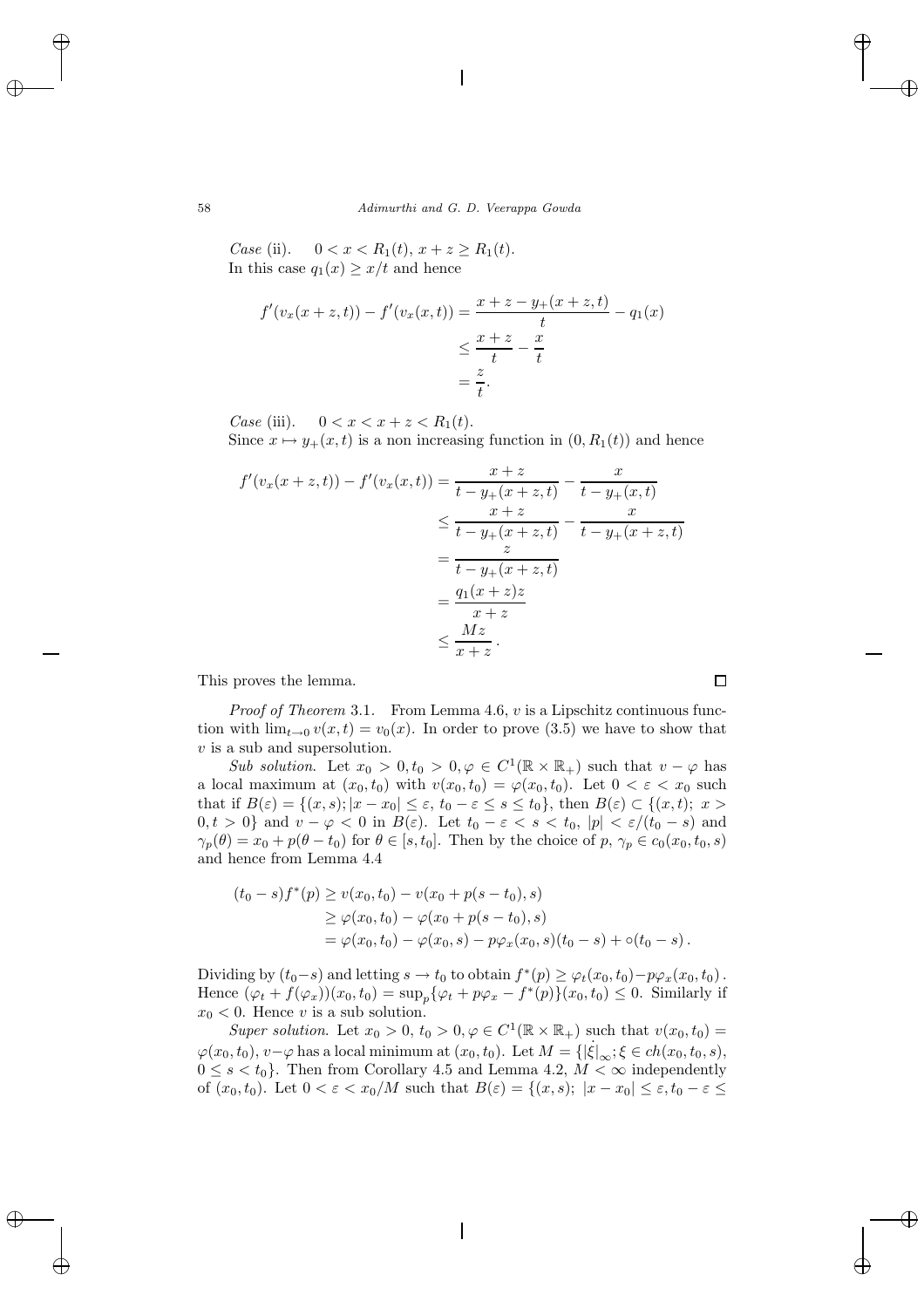$s \leq t_0$   $\subset \{(x, t); x > 0, t > 0\}$  and  $v - \varphi \geq 0$  in  $B(\varepsilon)$ . Let  $t_0 - \varepsilon < s < t_0$  and  $\xi_s \in ch(x_0, t_0, s)$ . By the choice of  $\varepsilon$  and  $M, \xi_s \in c_0(x_0, t_0, s)$  and  $(\xi_s(\theta), \theta) \in$  $B(\varepsilon)$  for all  $\theta \in [s, t_0]$ . Let for a subsequence  $s \to t_0$ ,  $\xi_s \to p_1$ . Since  $v \ge \varphi$  in  $B(\varepsilon)$ , it follows that

$$
(t_0 - s) f^*(\dot{\xi}_s) = v(x_0, t_0) - v(x_0 + \dot{\xi}_s(s - t_0), s)
$$
  
\n
$$
\leq \varphi(x_0, t_0) - \varphi(x_0 + \dot{\xi}_s(s - t_0), s)
$$
  
\n
$$
= \varphi(x_0, t_0) - \varphi(x_0, s) + \dot{\xi}_s \varphi_x(x_0, s)(t_0 - s) + o(t_0 - s).
$$

Dividing by  $(t_0 - s)$  and letting  $s \to t_0$  to obtain

$$
0 \leq (\varphi_t + p_1 \varphi_x - f^*(p_1))(x_0, t_0) \leq \varphi_t + \sup_p \{p\varphi_x - f^*(p)\}(x_0, t_0)
$$
  
= 
$$
(\varphi_t + f(\varphi_x))(x_0, t_0).
$$

Similarly for  $x \leq 0$ . (ii), (3.6) and (3.7) follows from Lemma 4.10 and (3.8), (3.9) follows from Lemma 4.11. This proves the theorem.  $\Box$ 

*Proof of Theorem* 3.2. Let v be as in Theorem 3.4 and  $u = \frac{\partial v}{\partial x}$  and defined as in  $(4.18)$ . Then from Lemmas 4.10 and 4.11, u satisfies the entropy conditions  $(E_i)$  and  $(E_b)$  and Rankin Hugonoit condition (1.4) at  $x = 0$ .

Let  $\varphi \in C_0^{\infty}(\mathbb{R}_+ \times \overline{\mathbb{R}}_+)$ . Since v is a Lipschitz continuous function, and v satisfies (3.5), it follows that

$$
0 = \int_0^\infty \int_0^\infty (v_t + f(v_x)) \varphi_x dx dt
$$
  
= 
$$
\int_0^\infty v(x, 0) \varphi_x(x, 0) dx - \int_0^\infty \int_0^\infty (v \varphi_{xt} - f(v_x) \varphi_x) dx dt
$$
  
= 
$$
-\int_0^\infty u_0(x) \varphi(x, 0) dx + \int_0^\infty \int_0^\infty (v_x \varphi_t + f(v_x) \varphi_x) dx dt
$$
  
= 
$$
-\int_0^\infty u_0(x) \varphi(x, 0) dx + \int_0^\infty \int_0^\infty (u \varphi_t + f(u) \varphi_x) dx dt.
$$

Similarly if  $x < 0$  to obtain for all  $\varphi \in C_0^{\infty}(\mathbb{R}_+ \times \overline{\mathbb{R}}_+)$ 

$$
0 = -\int_{-\infty}^{0} u_0(x)\varphi(x,0)dx + \int_{-\infty}^{0} \int_{-\infty}^{0} (u\varphi_t + g(u)\varphi_x)dx dt.
$$

This implies u is a weak solution of  $(1.3)$ .  $(3.10)$  and  $(3.11)$  follows from  $(v)$ and (vi) of Lemma 4.9 and uniqueness follows from Theorem (2.2). This proves Theorem 3.2.  $\Box$ 

*Proof of Remark* 3.3. It is enough to prove (1). Choose a  $\sigma$  such that  $g^{*'}(\sigma) = 0$ . Then  $g^{*}(\sigma) = g^{*}(g'(0)) = -g(0) = 0$ . Since  $g'(0) \geq 0$  and hence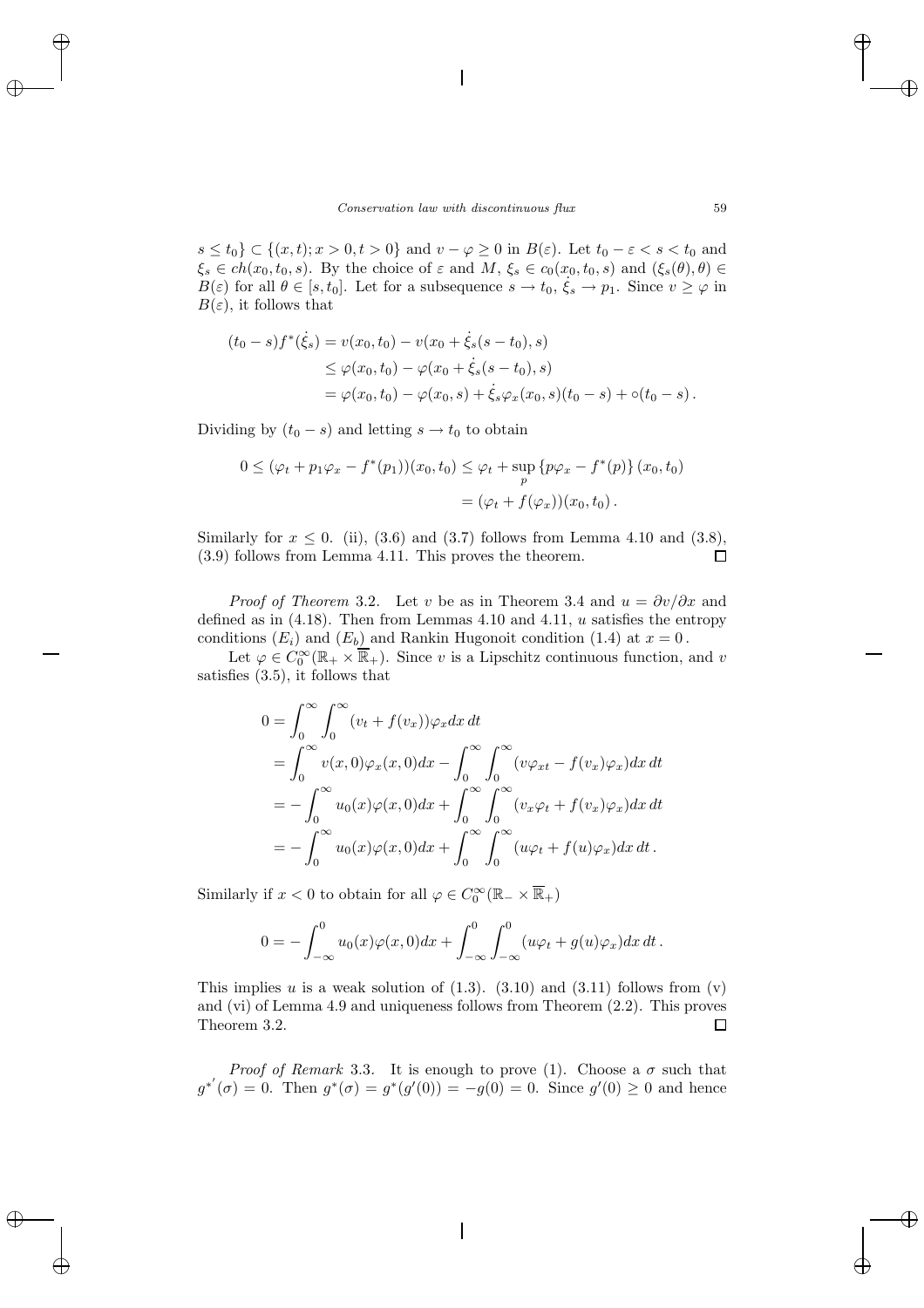$\sigma \geq 0$ . This imples that  $v(0, t) \leq v_0(-\sigma t) + t g^*(\sigma) \leq |v_0|_{\infty}$ . Also by Taylor formula for any  $p$  there exist a  $\xi$  such that

$$
g^*(p) = g^*(p - \sigma + \sigma)
$$
  
=  $g^*(\sigma) + g^{*'}(\sigma)(p - \sigma) + g^{*''}(\xi)(p - \sigma)^2$   
 $\geq \frac{1}{c}(p - \sigma)^2$ .

Since  $f^*(0) \ge g^*(0)$  and hence  $c_r(x,t) = \phi$  for any  $x \le 0$ . Hence if  $t \in U_+$ , then

$$
v(0, t) = v_0(y_-(0, t)) + t g^* \left( -\frac{y_-(0, t)}{t} \right)
$$
  
 
$$
\geq -|v_0|_{\infty} + \frac{t}{c} \left( \frac{y_-(0, t)}{t} + \sigma \right)^2.
$$

On the other hand since  $g^*(\sigma)=0$ ,

$$
v(0,t) \le v_0(-\sigma t) + t g^*(\sigma) \le |v_0|_{\infty}.
$$

Hence combining the above two inequalities gives

$$
\left(\frac{y_{-}(0,t)}{t}+\sigma\right)^2\leq \frac{2|v_0|_{\infty}c}{t}.
$$

From Lemma 4.2, there exist a  $M > 0$  such that  $|(y_-(0,t))/t| \leq M$ . Let  $L = |g^{*'}(-y_-(0,t)/t)|_{\infty}$ . Since  $g(0) = 0$  and hence there exist a constant  $M(L) > 0$  such that  $|g(g^{*'}(-y_-(0,t)/t))| \leq M(L)|g^{*'}(-y_-(0,t)/t)|$ . Hence from (1.3)

$$
|f(u(0+,t))| = |g(u(0-,t)|)
$$
  
\n
$$
= |g(g^{*'}\left(\frac{-y_{-}(0,t)}{t}\right))|
$$
  
\n
$$
\leq M(L) |g^{*'}\left(\frac{-y_{-}(0,t)}{t} - \sigma + \sigma\right)|
$$
  
\n
$$
= M(L) |g^{*'}(\sigma) + g^{*''}(\xi) \left(\frac{-y_{-}(0,t)}{t} - \sigma\right)|
$$
  
\n
$$
\leq cM(L) | \frac{y_{-}(0,t)}{t} + \sigma |
$$
  
\n
$$
\leq \frac{cM(L)(2|v_{0}|_{\infty}c)^{1/2}}{t^{1/2}}.
$$

This proves the remark.

 $\Box$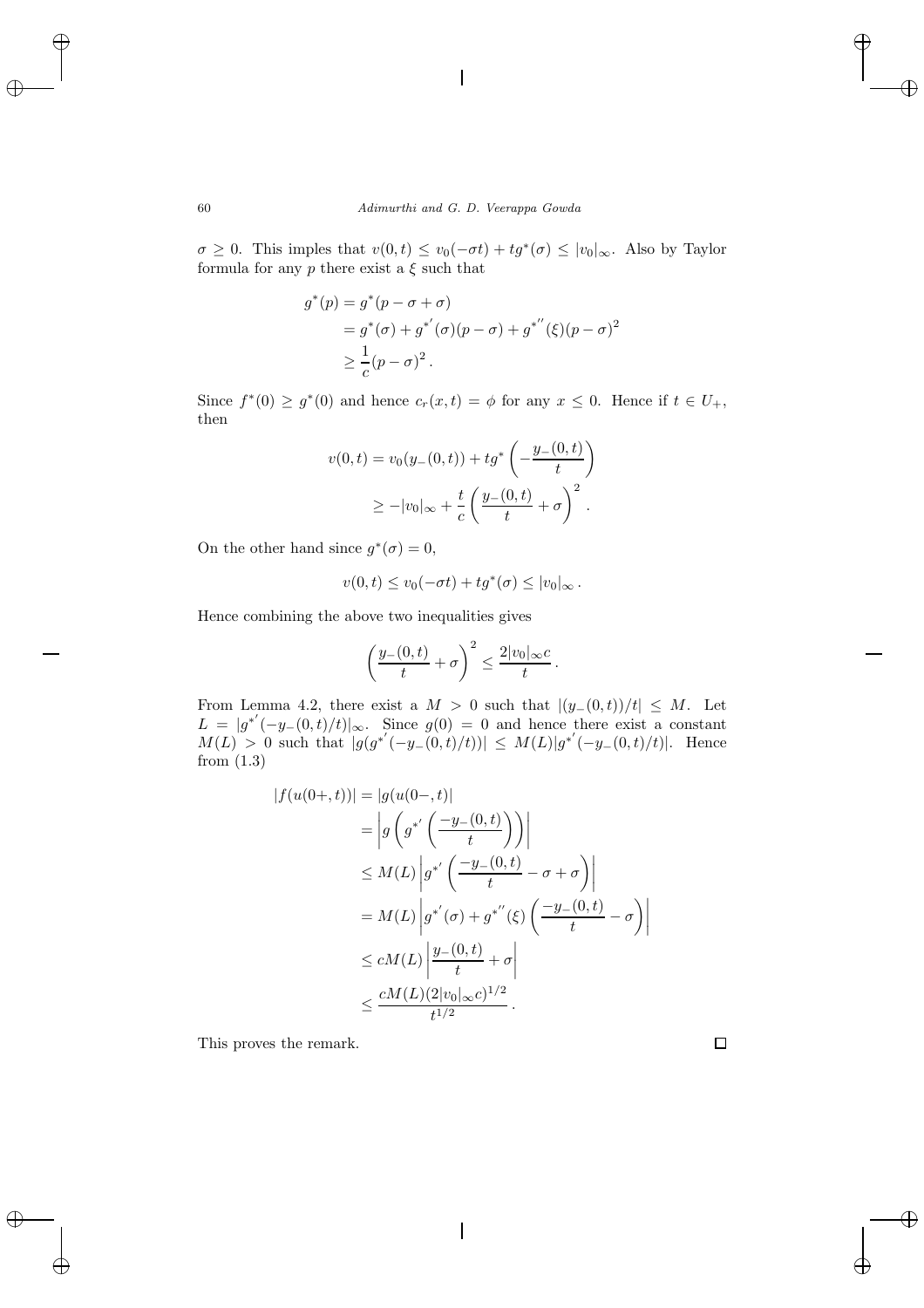## **5. Solution of the Riemann Problem**

Let

(5.1) 
$$
u(x,0) = u_0(x) = \begin{cases} u_r & \text{if } x > 0, \\ u_l & \text{if } x < 0. \end{cases}
$$

Equation (1.1) with the initial data (5.1) is called Riemann Problem. To obtain the solution of the Riemann Problem, consider the initial data

(5.2) 
$$
v(x, 0) = v_0(x) = \begin{cases} u_r \ x & \text{if } x \ge 0, \\ u_l \ x & \text{if } x \le 0, \end{cases}
$$

for the Hamilton-Jacobi equation (3.5). By using the formula (3.4), obtain the solution  $v(x, t)$ . Now the solution to the Riemann problem is given by  $u(x,t) = \partial v/\partial x$ . For completeness we provide the solution  $v(x,t)$  and  $u(x,t)$ in the following Corollary without proof. Proof is a direct calculation from formula (3.4).

**Corollary 5.1.** *Let*  $v_0(x)$  *be given by* (5.2)*. Then solutions*  $v(x, t)$  *of*  $(3.5)$  *and*  $u(x,t)$  *of*  $(1.3)$ *,*  $(1.4)$  *are given as follows:* **(1)** *Suppose*  $f^*(0) \ge g^*(0)$ *, then* 

Case (i)  $(u_l) \leq 0$  *and*  $f'(u_r) \geq 0$ : Let  $u_+$  be such that  $f(u_+) = \min g(u)$  and  $f'(u_+) \geq 0$ . Since f is convex  $u_+$  *is unique.* 

*For*  $x \leq 0$ *,* 

(5.3)  

$$
v(x,t) = \begin{cases} u_l x - t g(u_l) & \text{if } x \leq t g'(u_l), \\ t g^* \left(\frac{x}{t}\right) & \text{if } t g'(u_l) \leq x \leq 0, \end{cases}
$$

$$
u(x,t) = \begin{cases} u_l & \text{if } x \leq t g'(u_l), \\ (g')^{-1} \left(\frac{x}{t}\right) & \text{if } t g'(u_l) \leq x \leq 0. \end{cases}
$$

*For*  $x \geq 0$  *and*  $u_{+} > u_{r}$ ,

(5.4)  

$$
v(x,t) = \begin{cases} u_+ x - tf(u_+) & \text{if } 0 \le x < st, \\ u_r x - tf(u_r) & \text{if } x > st, \end{cases}
$$

$$
u(x,t) = \begin{cases} u_+ & \text{if } 0 \le x < st, \\ u_r & \text{if } x > st, \end{cases}
$$

*where*  $s = (f(u_+) - f(u_r))/(u_+ - u_r)$ .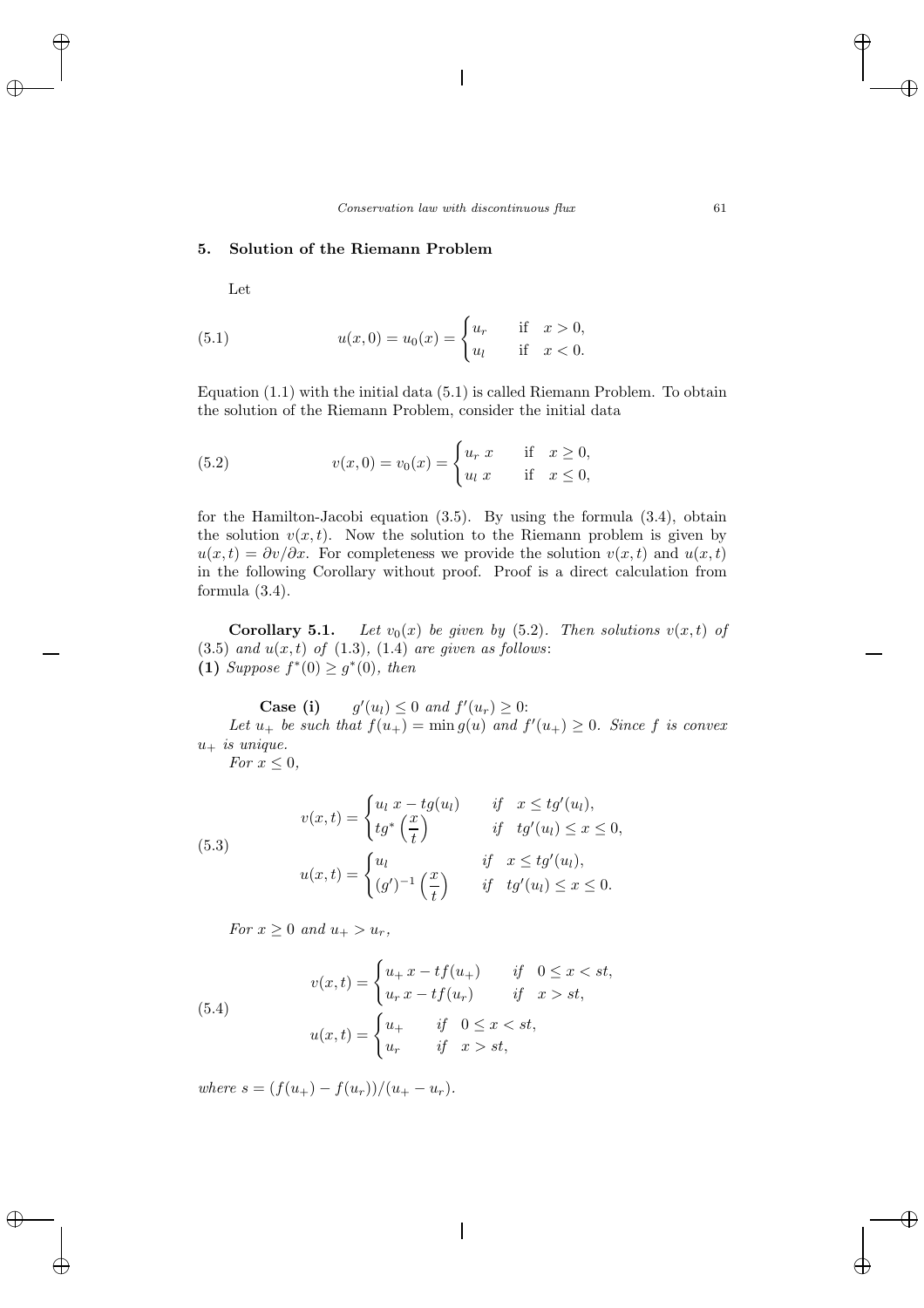*For*  $x \geq 0$  *and*  $u_+ \leq u_r$ *,* 

(5.5)  

$$
v(x,t) = \begin{cases} u_{+}x - tf(u_{+}) & \text{if } 0 \le x \le tf'(u_{+}), \\ tf^{*}(\frac{x}{t}) & \text{if } tf'(u_{+}) \le x \le tf'(u_{r}), \\ u_{r}x - tf(u_{r}) & \text{if } x \ge tf'(u_{r}), \end{cases}
$$

$$
u(x,t) = \begin{cases} u_{+} & \text{if } 0 \le x \le tf'(u_{+}), \\ (f')^{-1}(\frac{x}{t}) & \text{if } tf'(u_{+}) \le x \le tf'(u_{r}), \\ u_{r} & \text{if } x \ge tf'(u_{r}). \end{cases}
$$

Case (ii) 
$$
g'(u_l) \leq 0
$$
 and  $f'(u_r) \leq 0$ :

Let  $u_+$  be such that  $f(u_+) = \min g(u)$  and  $f'(u_+) \geq 0$ . Since f is convex,  $such\ a\ u_{+}\ is\ unique\ and\ u_{+}\geq u_{r}.$ 

a) Suppose 
$$
f(u_+) > f(u_r)
$$
:  
For  $x \le 0$ ,

(5.6)  

$$
v(x,t) = \begin{cases} u_l x - t g(u_l) & \text{if } x \leq t g'(u_l), \\ t g^* \left(\frac{x}{t}\right) & \text{if } t g'(u_l) \leq x \leq 0, \end{cases}
$$

$$
u(x,t) = \begin{cases} u_l & \text{if } x \leq t g'(u_l), \\ (g')^{-1} \left(\frac{x}{t}\right) & \text{if } t g'(u_l) \leq x \leq 0. \end{cases}
$$

*For*  $x \geq 0$ *,* 

(5.7) 
$$
v(x,t) = \begin{cases} u_+ x - tf(u_+) & \text{if } 0 \le x < st, \\ u_r x - tf(u_r) & \text{if } x > st, \end{cases}
$$

$$
u(x,t) = \begin{cases} u_+ & \text{if } 0 \le x < st, \\ u_r & \text{if } x > st. \end{cases}
$$

*where*  $s = (f(u_+) - f(u_r))/(u_+ - u_r)$ *.* b) Suppose  $f(u_+) \leq f(u_r)$ :

*In this case there exists*  $u_$  *such that*  $g(u_-) = f(u_r)$  *and*  $g'(u_-) \leq 0$ *. Since* g *is convex such a* u<sup>−</sup> *is unique. For*  $x \leq 0$  *and*  $u_{-} < u_{l}$ *,* 

(5.8)  

$$
v(x,t) = \begin{cases} u_{-}x - tg(u_{-}) & \text{if } x > st, \\ u_{l}x - tg(u_{l}) & \text{if } x < st, \end{cases}
$$

$$
u(x,t) = \begin{cases} u_{-} & \text{if } x > st, \\ u_{l} & \text{if } x < st. \end{cases}
$$

*where*  $s = (g(u_{-}) - g(u_{l}))/(u_{-} - u_{l}).$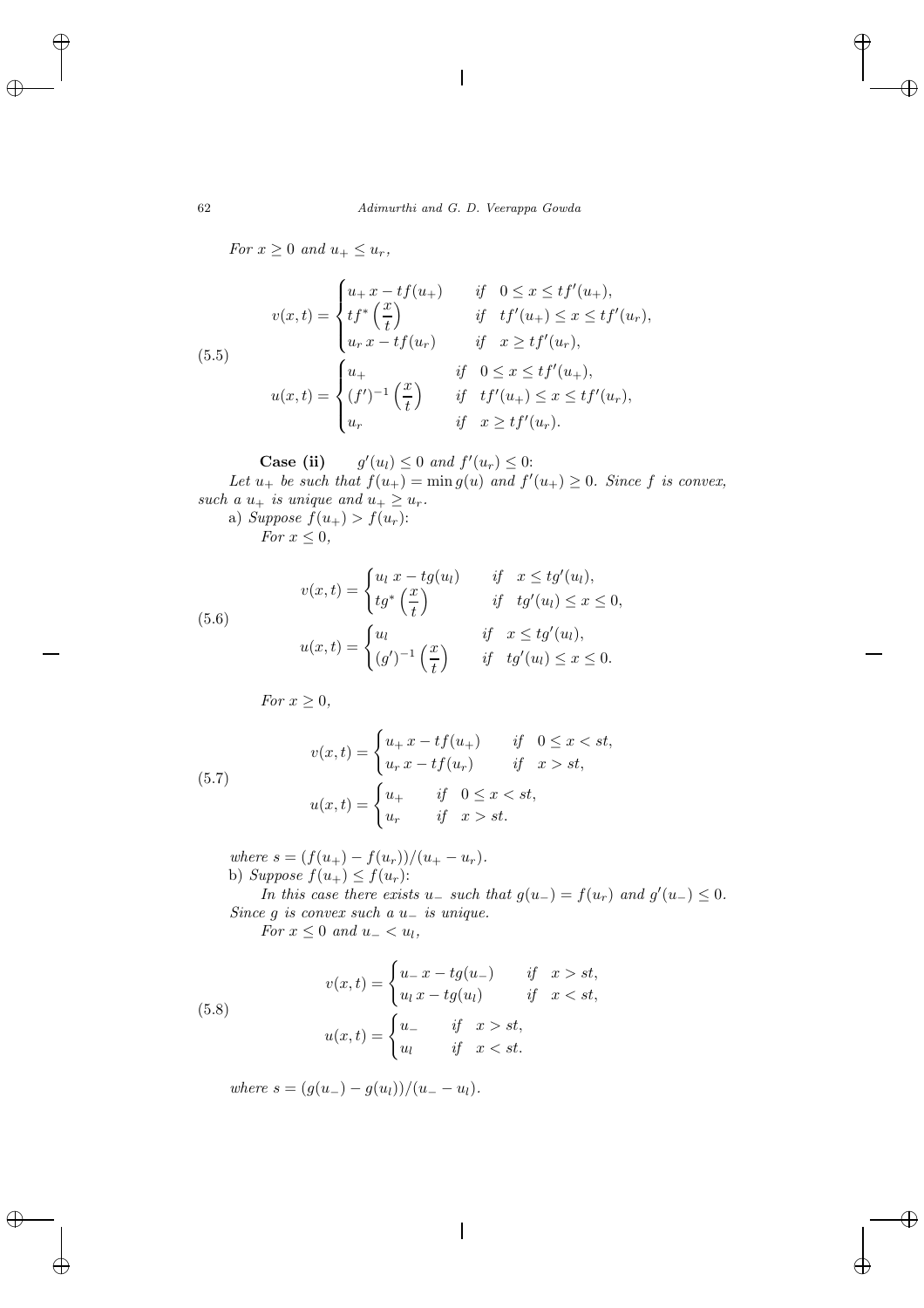*For*  $x \leq 0$  *and*  $u_{-} \geq u_{l}$ *,* 

(5.9)  

$$
v(x,t) = \begin{cases} u_{-}x - tg(u_{-}) & \text{if } x \geq tg'(u_{-}), \\ tg^{*}(\frac{x}{t}) & \text{if } tg'(u_{l}) \leq x \leq tg'(u_{-}), \\ u_{l}x - tg(u_{l}) & \text{if } x \leq tg'(u_{l}), \end{cases}
$$

$$
u(x,t) = \begin{cases} u_{-} & \text{if } x \geq tg'(u_{-}), \\ (g')^{-1}(\frac{x}{t}) & \text{if } tg'(u_{l}) \leq x \leq tg'(u_{-}), \\ u_{l} & \text{if } x \leq tg'(u_{l}). \end{cases}
$$

*For*  $x \geq 0$ *,* 

(5.10) 
$$
v(x,t) = u_r x - t f(u_r), u(x,t) = u_r.
$$

Case (iii) 
$$
g'(u_l) \ge 0
$$
 and  $f'(u_r) \ge 0$ :

Let  $u_+$  be such that  $f(u_+) = g(u_l)$  and  $f'(u_+) \geq 0$ . Since f is convex such  $a u_+$  *is unique.* 

*For*  $x \leq 0$ *,* 

(5.11) 
$$
v(x,t) = u_l \ x - t g(u_l), u(x,t) = u_l.
$$

*For*  $x \ge 0$  *and*  $u_+ > u_r$ ,

(5.12)  

$$
v(x,t) = \begin{cases} u_+ x - t f(u_+) & \text{if } 0 \le x < st, \\ u_r x - t f(u_r) & \text{if } x > st, \end{cases}
$$

$$
u(x,t) = \begin{cases} u_+ & \text{if } 0 \le x < st, \\ u_r & \text{if } x > st, \end{cases}
$$

*where*  $s = (f(u_+) - f(u_r))/(u_+ - u_r)$ *. For*  $x \geq 0$  *and*  $u_+ \leq u_r$ ,

(5.13)  

$$
v(x,t) = \begin{cases} u_+ x - tf(u_+) & \text{if } 0 \le x \le tf'(u_+), \\ tf^* \left(\frac{x}{t}\right) & \text{if } tf'(u_+) \le x \le tf'(u_r), \\ u_r x - tf(u_r) & \text{if } x \ge tf'(u_r), \end{cases}
$$

$$
u(x,t) = \begin{cases} u_+ & \text{if } 0 \le x \le tf'(u_+), \\ (f')^{-1} \left(\frac{x}{t}\right) & \text{if } tf'(u_+) \le x \le tf'(u_r), \\ u_r & \text{if } x \ge tf'(u_r). \end{cases}
$$

**Case (iv)**  $g'(u_l) \geq 0$  and  $f'(u_r) \leq 0$ : a) Suppose  $g(u_l) \geq f(u_r)$ :

Let  $u_+$  be such that  $f(u_+) = g(u_l)$  and  $f'(u_+) \geq 0$ . Since f is convex *such a*  $u_+$  *is unique and*  $u_+ \geq u_r$ *.*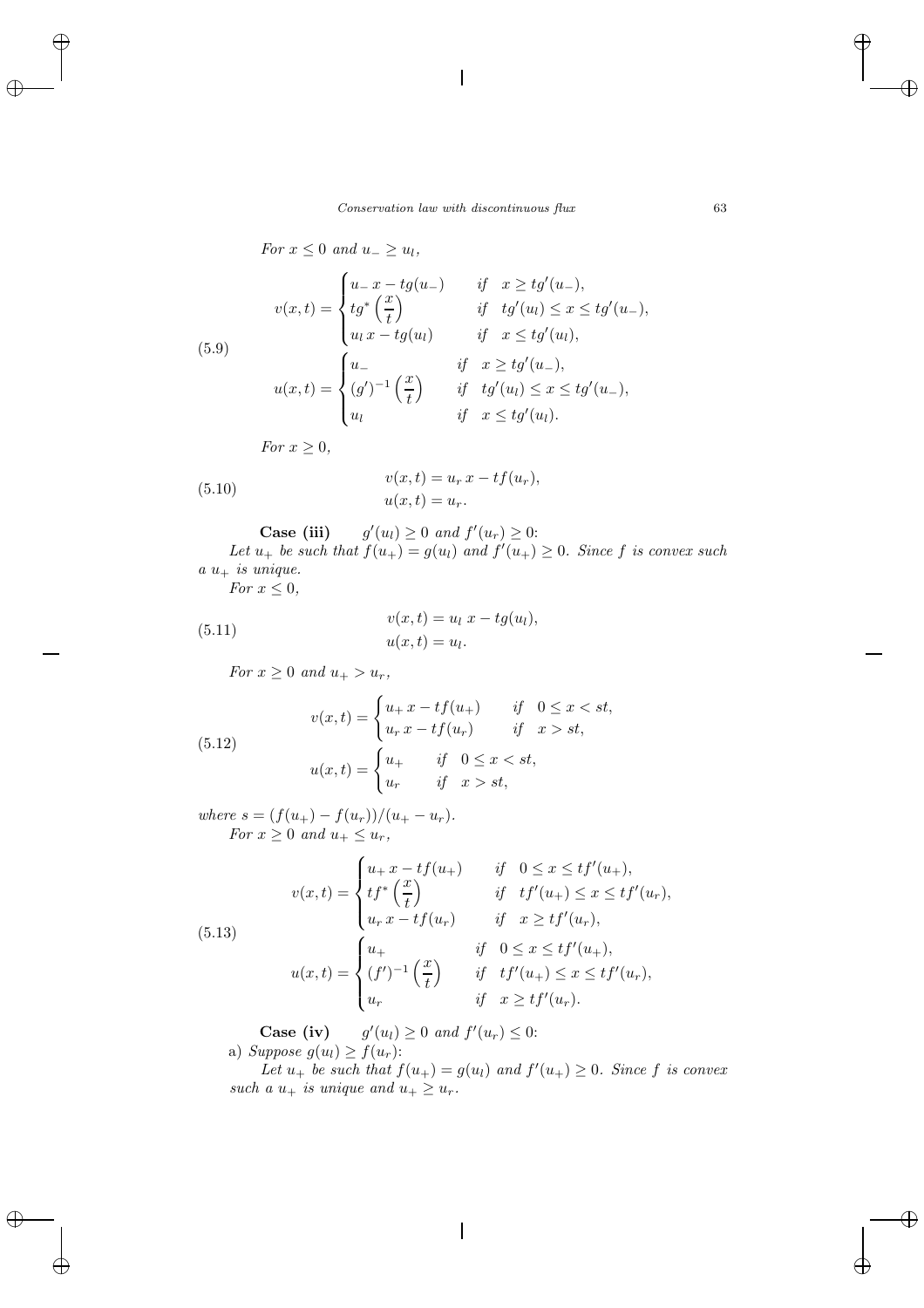$$
For x \leq 0,
$$

(5.14) 
$$
v(x,t) = u_l \ x - t g(u_l),
$$

$$
u(x,t) = u_l.
$$

*For*  $x \geq 0$ *,* 

(5.15) 
$$
v(x,t) = \begin{cases} u_+ x - tf(u_+) & \text{if } 0 \le x < st, \\ u_r x - tf(u_r) & \text{if } x > st, \end{cases}
$$

$$
u(x,t) = \begin{cases} u_+ & \text{if } 0 \le x < st, \\ u_r & \text{if } x > st, \end{cases}
$$

*where*  $s = (f(u_{+}) - f(u_{r}))/(u_{+} - u_{r}).$ b) *Suppose*  $g(u_l) \leq f(u_r)$ :

*In this case there exists*  $u_$  *such that*  $g(u_-) = f(u_r)$  *and*  $g'(u_-) \leq 0$ *. Since* g *is convex such a*  $u_$  *is unique and*  $u_$   $\lt u$ . *For*  $x \leq 0$ *,* 

$$
For x \leq 0,
$$

(5.16)  

$$
v(x,t) = \begin{cases} u_x - tg(u_x) & \text{if } x > st, \\ u_l x - tg(u_l) & \text{if } x < st, \end{cases}
$$

$$
u(x,t) = \begin{cases} u_x & \text{if } x > st, \\ u_l & \text{if } x < st, \end{cases}
$$

where 
$$
s = (g(u_-) - g(u_l))/(u_- - u_l)
$$
.  
For  $x \ge 0$ ,

(5.17) 
$$
v(x,t) = u_r x - t f(u_r), u(x,t) = u_r.
$$

**(2)** *Suppose*  $f^*(0) \leq g^*(0)$ *, then* 

**Case (i)**  $g'(u_l) \leq 0$  and  $f'(u_r) \geq 0$ :

*Let*  $u_$  *be such that*  $g(u_$  *j* = min  $f(u)$  *and*  $g'(u_)$  ≤ 0*. Since* g *is convex such a* u<sup>−</sup> *is unique.*

*For*  $x \leq 0$  *and*  $u_{-} \geq u_{l}$ *,* 

(5.18)  

$$
v(x,t) = \begin{cases} u_l x - t g(u_l) & \text{if } x \leq t g'(u_l), \\ t g^* \left(\frac{x}{t}\right) & \text{if } t g'(u_l) \leq x \leq t g'(u_-), \\ u_- x - t g(u_l) & \text{if } t g'(u_-) \leq x \leq 0, \end{cases}
$$

$$
u(x,t) = \begin{cases} u_l & \text{if } x \leq t g'(u_l), \\ (g')^{-1} \left(\frac{x}{t}\right) & \text{if } t g'(u_l) \leq x \leq t g'(u_-), \\ u_- x - t g(u_l) & \text{if } t g'(u_-) \leq x \leq 0. \end{cases}
$$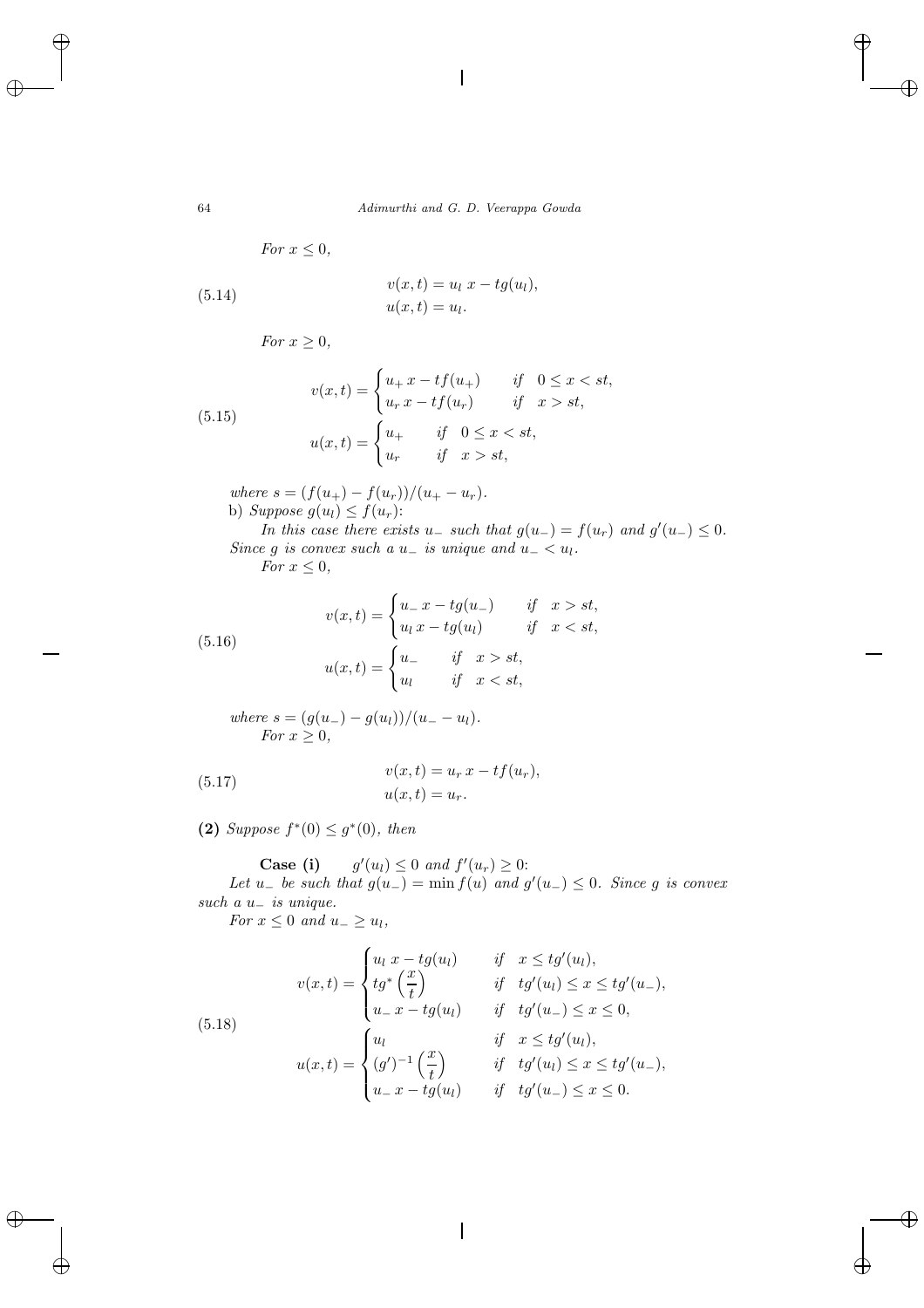*For*  $x \leq 0$  *and*  $u_{-} < u_{l}$ *,* 

(5.19) 
$$
v(x,t) = \begin{cases} u_{-}x - tg(u_{-}) & \text{if } 0 \ge x > st, \\ u_{l}x - tg(u_{l}) & \text{if } x < st, \end{cases}
$$

$$
u(x,t) = \begin{cases} u_{-} & \text{if } 0 \ge x > st, \\ u_{l} & \text{if } x < st, \end{cases}
$$

*where*  $s = (f(u_-) - f(u_l))/(u_- - u_l)$ . *For*  $x \geq 0$ ,

(5.20)  

$$
v(x,t) = \begin{cases} tf^* \left(\frac{x}{t}\right) & \text{if } 0 \le x \le tf'(u_r), \\ u_r x - tf(u_r) & \text{if } x \ge tf'(u_r), \end{cases}
$$

$$
u(x,t) = \begin{cases} (f')^{-1} \left(\frac{x}{t}\right) & \text{if } 0 \le x \le tf'(u_r), \\ u_r & \text{if } x \ge tf'(u_r). \end{cases}
$$

**Case (ii)**  $g'(u_l) \leq 0$  and  $f'(u_r) \leq 0$ :

*Let*  $u_−$  *be such that*  $g(u_−) = f(u_7)$  *and*  $g'(u_−) ≤ 0$ *. Since* g *is convex such a* u<sup>−</sup> *is unique.*

*For*  $x \leq 0$  *and*  $u_{-} < u_{l}$ *,* 

(5.21) 
$$
v(x,t) = \begin{cases} u_x - tg(u_x) & \text{if } x > st, \\ u_l x - tg(u_l) & \text{if } x < st, \end{cases}
$$

$$
u(x,t) = \begin{cases} u_x & \text{if } x > st, \\ u_l & \text{if } x < st, \end{cases}
$$

*where*  $s = (g(u_-) - g(u_l))/(u_- - u_l)$ . *For*  $x \leq 0$  *and*  $u_{-} \geq u_{l}$ *,* 

(5.22)  

$$
v(x,t) = \begin{cases} u_{-}x - tg(u_{-}) & \text{if } x \geq tg'(u_{-}), \\ tg^{*}(\frac{x}{t}) & \text{if } tg'(u_{1}) \leq x \leq tg'(u_{-}), \\ u_{l}x - tg(u_{l}) & \text{if } x \leq tg'(u_{l}), \end{cases}
$$

$$
u(x,t) = \begin{cases} u_{-} & \text{if } x \geq tg'(u_{-}), \\ (g')^{-1}(\frac{x}{t}) & \text{if } tg'(u_{l}) \leq x \leq tg'(u_{-}), \\ u_{l}x - tg(u_{l}) & \text{if } x \leq tg'(u_{l}). \end{cases}
$$

*For*  $x \geq 0$ *,* 

(5.23) 
$$
v(x,t) = u_r x - t f(u_r), u(x,t) = u_r.
$$

**Case (iii)**  $g'(u_l) \geq 0$  and  $f'(u_r) \geq 0$ :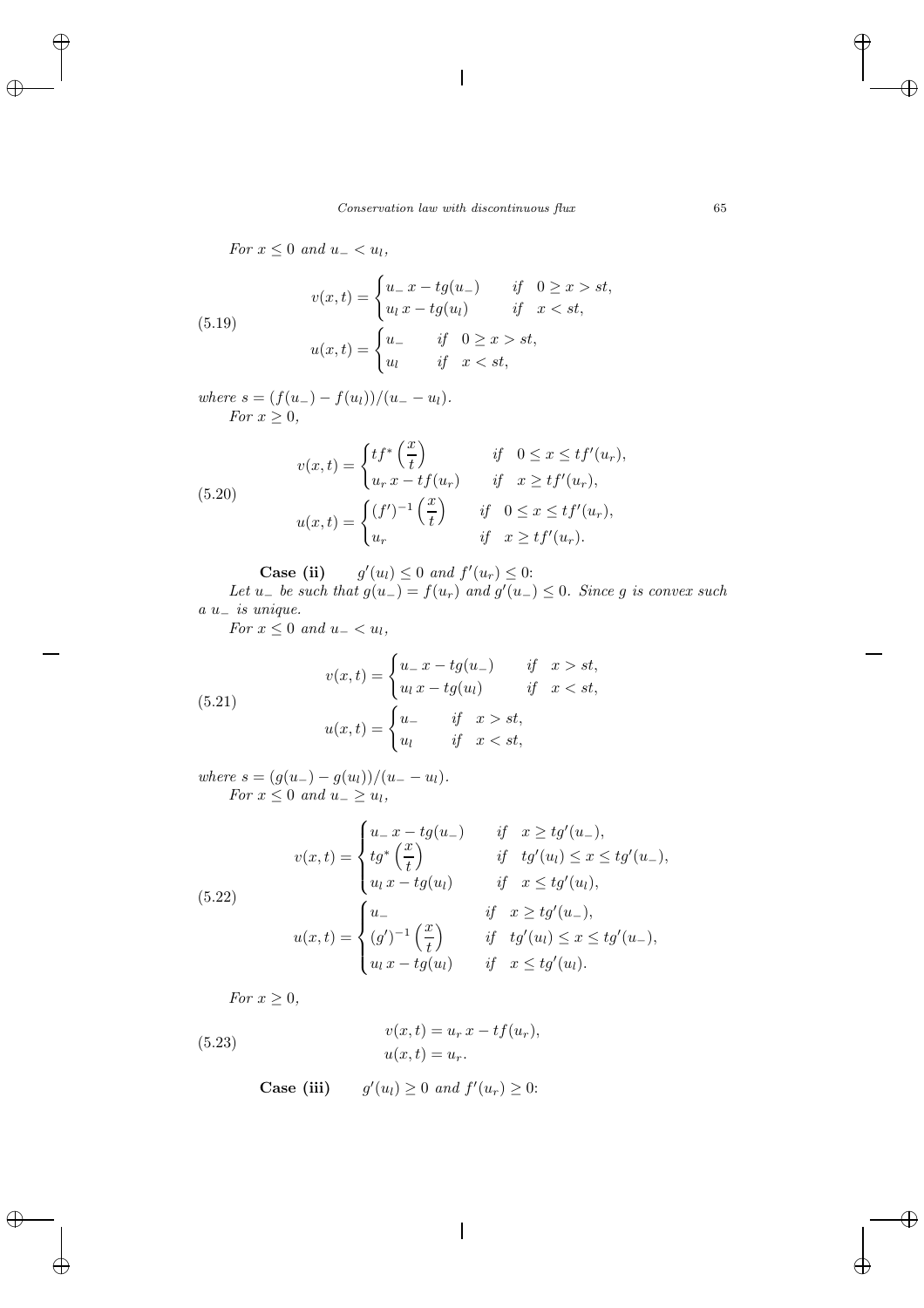a) Suppose  $g(u_l) \leq \min f(u)$ :

*Let*  $u_-\,$  *be such that*  $g(u_-) = \min f(u)$  *and*  $g'(u_-) \leq 0$ *. Since* g *is convex such a*  $u_-\,$  *is unique and*  $u_-\leq u_l$ *. For*  $x \leq 0$ *,* 

(5.24)  

$$
v(x,t) = \begin{cases} u_x - tg(u_x) & \text{if } x > st, \\ u_l x - tg(u_l) & \text{if } x < st, \end{cases}
$$

$$
u(x,t) = \begin{cases} u_x & \text{if } x > st, \\ u_l & \text{if } x < st, \end{cases}
$$

*where*  $s = (g(u_l) - g(u_-))/(u_l - u_-)$ *. For*  $x \geq 0$ ,

(5.25)  

$$
v(x,t) = \begin{cases} tf^* \left(\frac{x}{t}\right) & \text{if } x \leq tf'(u_r), \\ u_r x - tf(u_r) & \text{if } x > tf'(u_r), \end{cases}
$$

$$
u(x,t) = \begin{cases} (f')^{-1} \left(\frac{x}{t}\right) & \text{if } x \leq tf'(u_r), \\ u_r & \text{if } x > tf'(u_r). \end{cases}
$$

b) *Suppose*  $g(u_l) \geq \min f(u)$ :

*In this case there exists*  $u_+$  *such that*  $f(u_+) = g(u_l)$  *and*  $f'(u_+) \geq 0$ *. Since*  $f$  *is convex such a*  $u_+$  *is unique.* 

*For*  $x \leq 0$ *,* 

(5.26) 
$$
v(x,t) = u_l x - t g(u_l), u(x,t) = u_l.
$$

*For*  $x \geq 0$  *and*  $u_+ > u_r$ *,* 

(5.27) 
$$
v(x,t) = \begin{cases} u_+ x - tf(u_+) & \text{if } 0 \le x < st, \\ u_r x - tf(u_r) & \text{if } x > st, \end{cases}
$$

$$
u(x,t) = \begin{cases} u_+ & \text{if } 0 \le x < st, \\ u_r & \text{if } x > st, \end{cases}
$$

*where*  $s = (f(u_{+}) - f(u_{r}))/(u_{+} - u_{r}).$ *For*  $x \geq 0$  *and*  $u_+ < u_r$ ,

(5.28)  

$$
v(x,t) = \begin{cases} u_{+}x - tf(u_{+}) & \text{if } 0 \le x \le tf'(u_{+}), \\ tf^{*}(\frac{x}{t}) & \text{if } tf'(u_{+}) \le x \le tf'(u_{r}), \\ u_{r}x - tf(u_{r}) & \text{if } x \ge tf'(u_{r}), \end{cases}
$$

$$
u(x,t) = \begin{cases} u_{+} & \text{if } 0 \le x \le tf'(u_{+}), \\ (f')^{-1}(\frac{x}{t}) & \text{if } tf'(u_{+}) \le x \le tf'(u_{r}), \\ u_{r} & \text{if } x \ge tf'(u_{r}). \end{cases}
$$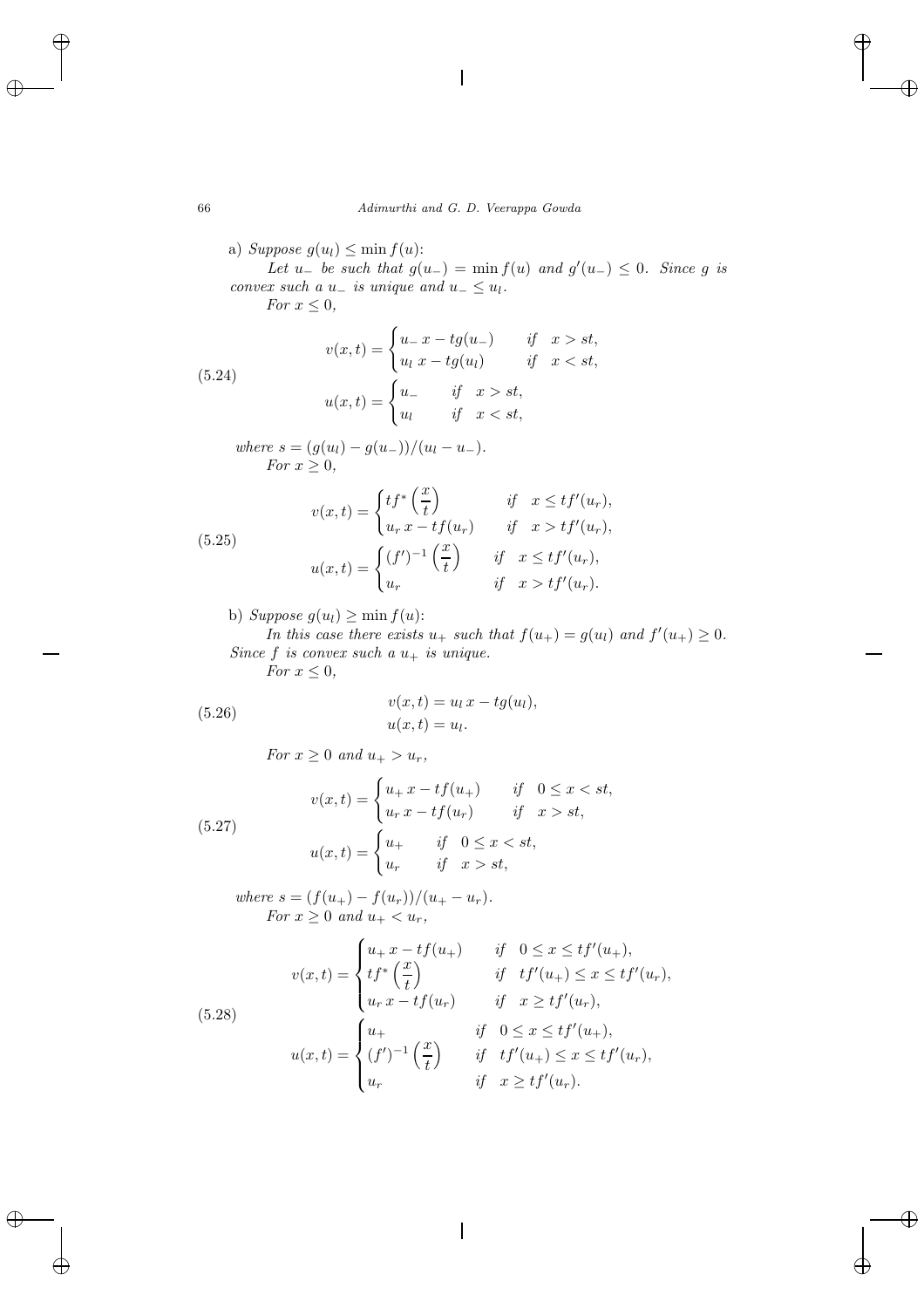Case (iv)  $(u_l) \geq 0$  and  $f'(u_r) \leq 0$ : a) Suppose  $g(u_l) \geq f(u_r)$ : Let  $u_+$  be such that  $f(u_+) = g(u_l)$  and  $f'(u_+) \geq 0$ . Since f is convex *such a*  $u_+$  *is unique and*  $u_+ \geq u_r$ . *For*  $x \leq 0$ *,* 

(5.29) 
$$
v(x,t) = u_l \ x - t g(u_l), u(x,t) = u_l.
$$

*For*  $x \geq 0$ *,* 

(5.30)  

$$
v(x,t) = \begin{cases} u_+ x - tf(u_+) & \text{if } 0 \le x < st, \\ u_r x - tf(u_r) & \text{if } x > st, \end{cases}
$$

$$
u(x,t) = \begin{cases} u_+ & \text{if } 0 \le x < st, \\ u_r & \text{if } x > st, \end{cases}
$$

*where*  $s = (f(u_+) - f(u_r))/(u_+ - u_r)$ . b) Suppose  $g(u_l) \leq f(u_r)$ :

*In this case there exists*  $u_$  *such that*  $g(u_-) = f(u_r)$  *and*  $g'(u_-) \leq 0$ *. Since* g *is convex such a*  $u_$  *is unique and*  $u_$   $\leq u$ *l. For*  $x \leq 0$ *,* 

(5.31)  

$$
v(x,t) = \begin{cases} u_x - tg(u_x) & \text{if } x > st, \\ u_l x - tg(u_l) & \text{if } x < st, \end{cases}
$$

$$
u(x,t) = \begin{cases} u_x & \text{if } x > st, \\ u_l & \text{if } x < st, \end{cases}
$$

*where*  $s = (g(u_-) - g(u_l))/(u_- - u_l)$ . *For*  $x > 0$ *,* 

(5.32) 
$$
v(x,t) = u_r x - t f(u_r), u(x,t) = u_r.
$$

*This completes the corollary.*

If  $f = g$ , then two shocks cannot cross each other. On the other hand if  $f \neq g$ , then in general the line  $x = 0$  allows a shock pass through it. The following example illustrates this phenomena.

**Example 5.2.** Let  $f(u) = u^2/2$ ,  $g(u) = (u^2 + 1)/2$ , and  $u_0(x) =$  $\chi_{(-\infty,-1)}(x)$ .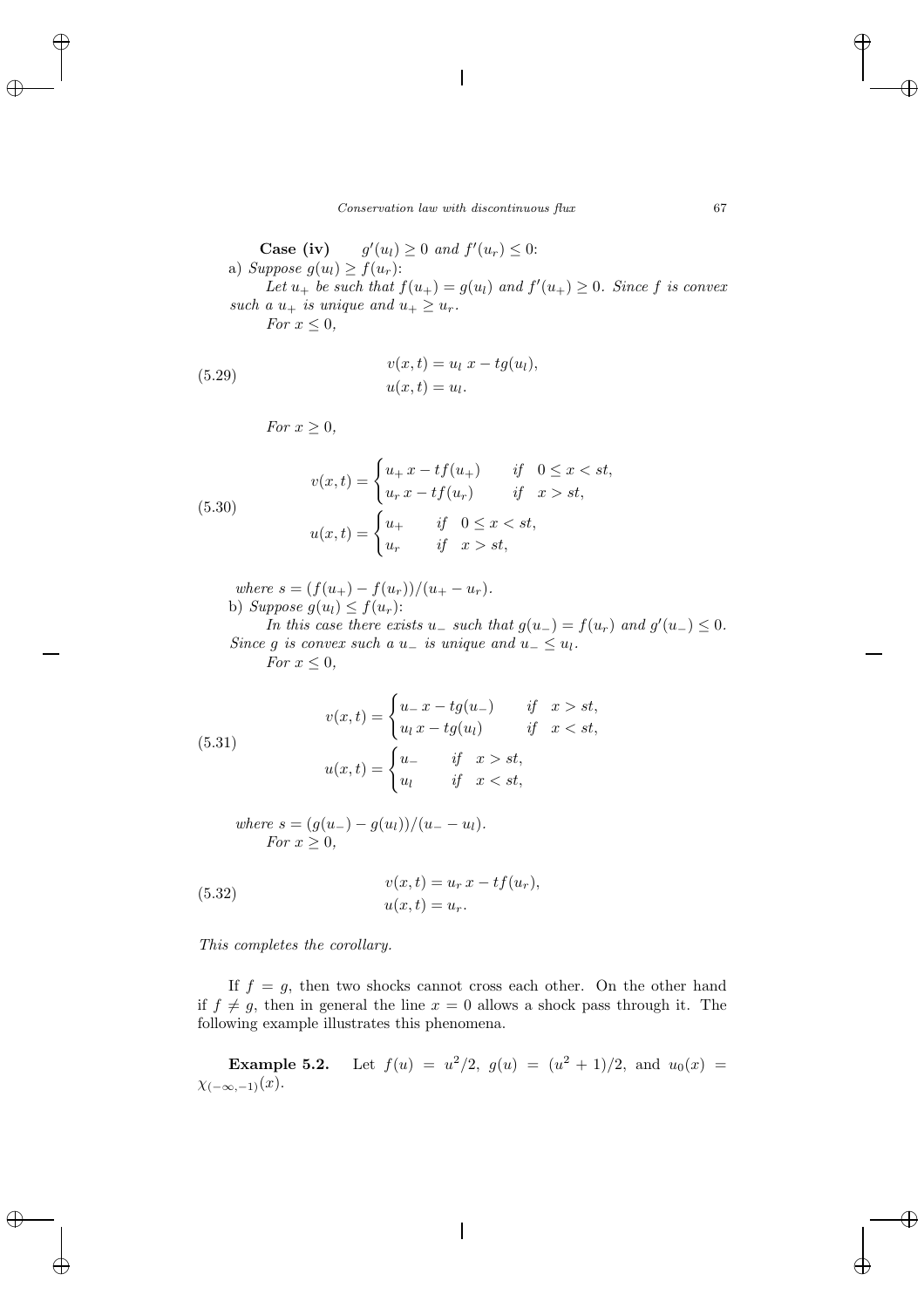

Then the solution  $u$  of  $(1.1)$  and  $(1.3)$  (Fig. 5.1) is given by

$$
u(x,t) = \begin{cases} 1 & \text{if } x+1 \leq \frac{1}{2}t, \quad x \leq 0 \quad \text{or } \frac{(\sqrt{2}+1)}{2}(t-2) \leq x \leq \frac{1}{2}t, \quad x \geq 0, \\ 0 & \text{if } x+1 > \frac{1}{2}t, \quad x \leq 0 \quad \text{or } x > \frac{1}{2}t, \\ \sqrt{2} & \text{if } 0 \leq x \leq \left(\frac{\sqrt{2}+1}{2}\right)(t-2), \quad t \geq 2. \end{cases}
$$

**Example 5.3.** In this example we show that solution constructed by Diehl [1], [2] differs from us. Let  $f, g$  satisfies the hypothesis (H).



Let  $f(\alpha_0) = \min f = g(\beta_0) = \min g$ . Assume that  $\alpha_0 < \beta_0$  and let  $\overline{u} \in$  $[\alpha_0, \beta_0]$  be the unique point where  $f(\overline{u}) = g(\overline{u})$  with  $f'(\overline{u}) > 0$  and  $g'(\overline{u}) < 0$ . Let  $\alpha_0 < u_r < \overline{u} < u_l < \beta_0$ ,  $\nu = f(\overline{u}) = g(\overline{u})$ ,  $\alpha_1 < \overline{u} < \beta_1$  such that  $f(\alpha_1) = g(\beta_1) = \nu$  (see Fig. 5.2),

$$
\hat{f}(u, u_r) = \begin{cases}\n\min_{\theta \in [u, u_r]} f(\theta) & \text{if } u \le u_r \\
\max_{\theta \in [u_r, u]} f(\theta) & \text{if } u \ge u_r\n\end{cases} = \begin{cases}\nf(u) & \text{if } u \ge \alpha_0, \\
f(\alpha_0) & \text{if } u \le \alpha_0,\n\end{cases}
$$
\n
$$
\check{g}(u, u_l) = \begin{cases}\n\max_{\theta \in (u, u_l]} g(\theta) & \text{if } u \le u_l \\
\min_{\theta \in [u_l, u]} g(\theta) & \text{if } u \ge u_l\n\end{cases} = \begin{cases}\ng(u) & \text{if } u \le \beta_0, \\
g(\beta_0) & \text{if } u \ge \beta_0,\n\end{cases}
$$
\n
$$
P(f, u_r) = \{u_r\} \cup \left\{u < u_r; \quad \hat{f}(u + \varepsilon, u_r) > \hat{f}(u, u_r), \quad \forall \varepsilon > 0\right\}
$$
\n
$$
\cup \left\{u > u_r; \quad \hat{f}(u - \varepsilon, u_r) < \hat{f}(u, u_r) \quad \forall \varepsilon > 0\right\}
$$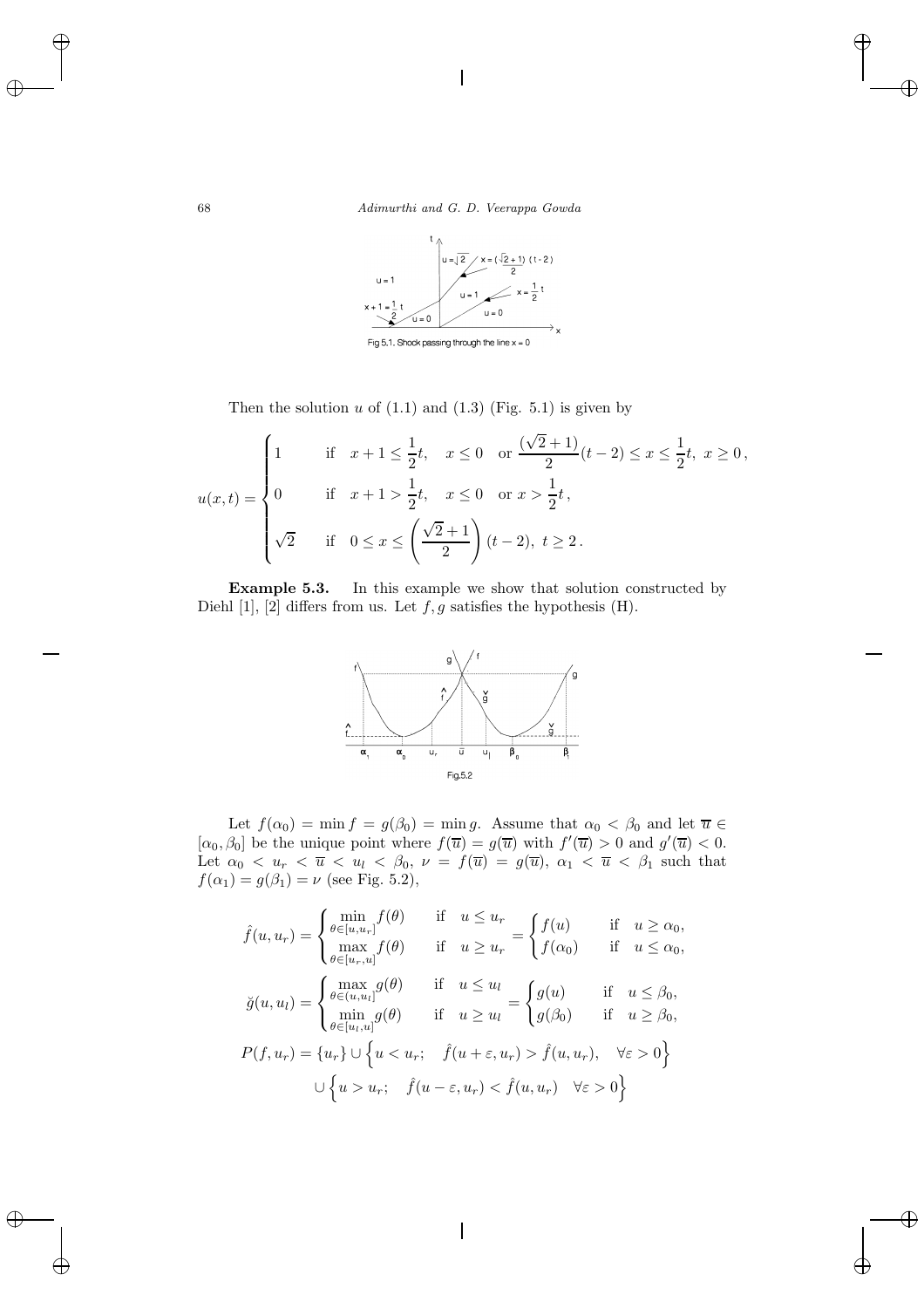$$
= [\alpha_0, \infty),
$$
  
\n
$$
N(g, u_l) = \{u_l\} \cup \{u < u_l; \quad \check{g}(u + \varepsilon, u_l) < \check{g}(u, u_l) \quad \forall \varepsilon > 0\}
$$
  
\n
$$
\cup \{u > u_l; \quad \check{g}(u - \varepsilon_1, u_l) > \check{g}(u, u_l) \quad \forall \varepsilon < 0\}
$$
  
\n
$$
= (-\infty, \beta_0],
$$
  
\n
$$
\overline{U} = \{u \in \mathbb{R}^1; \quad \hat{f}(u, u_r) = \check{g}(u, u_l)\} = \{\overline{u}\},
$$
  
\n
$$
\Gamma(u_r, u_l) = \{(\alpha, \beta); \quad f(\alpha) = g(\beta) = \nu\}
$$
  
\n
$$
= \{(\alpha_1, \overline{u}), (\overline{u}, \beta_1), (\overline{u}, \overline{u})\},
$$

 $s_1 = (g(u_l) - g(\overline{u}))/u_l - \overline{u}), s_2 = (f(\overline{u}) - f(u_r))/(\overline{u} - u_r).$  Then the solution constructed by Diehl [1], [2] is given by

$$
u(x,t) = \begin{cases} u_l & \text{if } x \le s_1 t, \\ \overline{u} & \text{if } s_1 t < x < 0, \\ \overline{u} & \text{if } 0 < x < s_2 t, \\ u_r & \text{if } s_2 t < x \end{cases}
$$

The solution from our method (see Corollary 5.1, Case (i) with  $f^*(0) = g^*(0) =$  $-f(\alpha_0)$  is given by

$$
u(x,t) = \begin{cases} u_l & \text{if } x \leq tg'(u_l), \\ (g')^{-1}\left(\frac{x}{t}\right) & \text{if } tg'(u_l) \leq x < 0, \\ (f')^{-1}\left(\frac{x}{t}\right) & \text{if } 0 < x \leq tf'(u_r), \\ u_r & \text{if } x \geq tf'(u_r). \end{cases}
$$

**Acknowledgements.** Veerappa Gowda would like to thank Professor Jerome Jaffre for bringing this problem to his attention and fruitful discussions he had with him.

Adimurthi would like to thank Professor Juergen Moser for many fruitful discussions. Also part of this work was done at Max Planck Institut fur Mathematic, Leipzig and gratefully acknowledges its hospitality.

> TIFR Centre, P. B. 1234, IISc. Campus Bangalore-560 012, India e-mail: aditi@math.tifrbng.res.in, gowda@math.tifrbng.res.in

### **References**

- [1] Adimurthi and G. D. Veerappa Gowda, *Conservation Law with discontinuous flux*, preprint **14**, Max-Plank-Institut fur Mathematik, Leipzig, 2000.
- [2] Adimurthi, Jerome Jaffre and G. D. Veerappa Gowda, *Godunov-type methods for conservation laws with a flux function discontinuous in space*, IN-RIA Report **4279**, (2001).